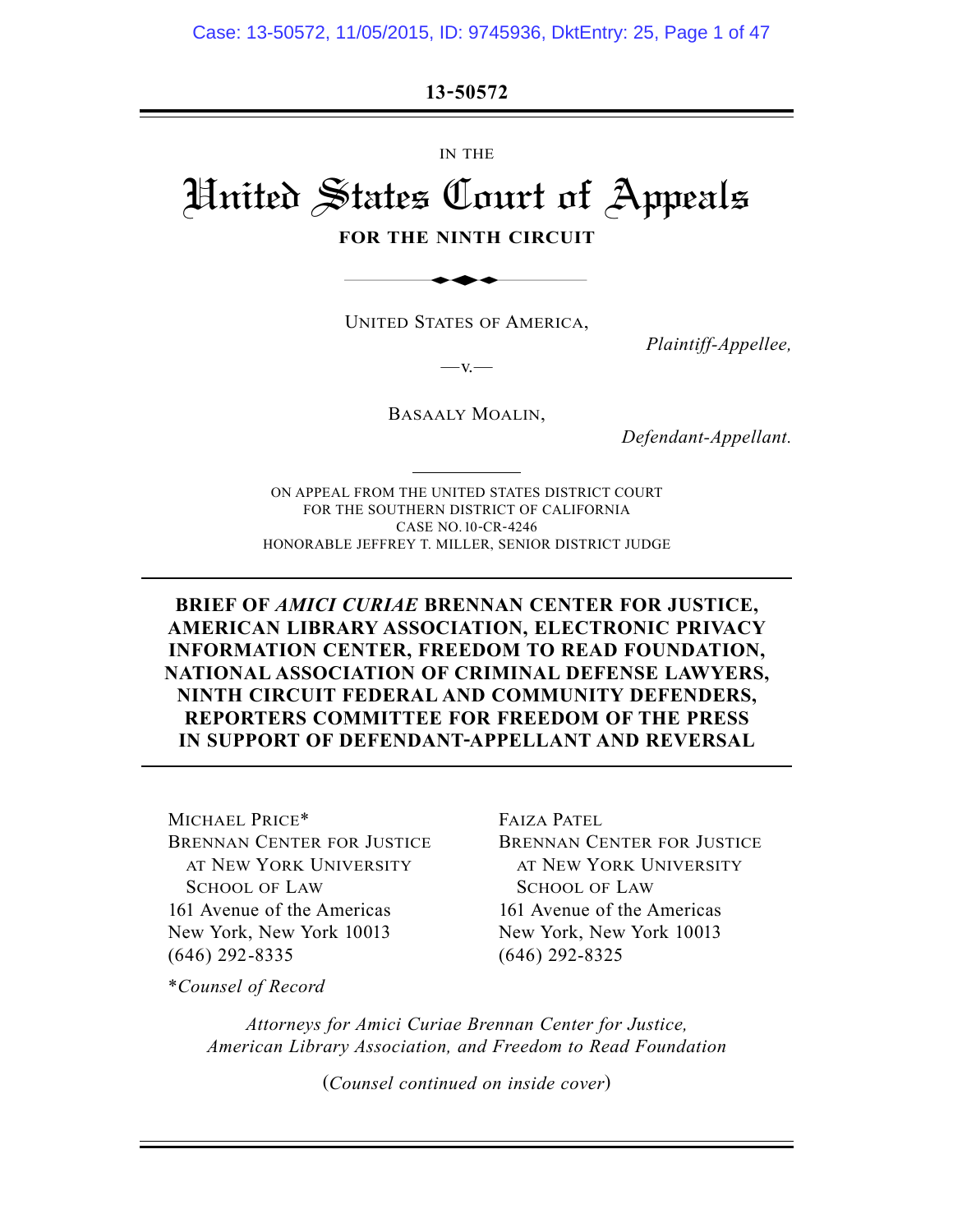ALAN BUTLER ELECTRONIC PRIVACY INFORMATION CENTER (EPIC) 1718 Connecticut Avenue NW Washington, DC 20009 (202) 483-1140

DAVID M. PORTER CO-CHAIR, NACDL AMICUS **COMMITTEE** 801 I Street, 3rd Floor Sacramento, California 95814 (916) 498-5700

BRUCE D. BROWN KATIE TOWNSEND HANNAH BLOCH-WEHBA THE REPORTERS COMMITTEE FOR FREEDOM OF THE PRESS 1156 15th Street NW, Suite 1250 Washington, D.C. 20005 (202) 795-9300

MICHAEL FILIPOVIC FEDERAL PUBLIC DEFENDER WESTERN DISTRICT OF **WASHINGTON** 1601 Fifth Avenue, Room 700 Seattle, Washington 98101 (206) 553-1100

TONY GALLAGHER EXECUTIVE DIRECTOR FEDERAL DEFENDERS OF MONTANA 104 Second Street South, Suite 301 Great Falls, Montana 59401 (406) 727-5328

LISA HAY

FEDERAL PUBLIC DEFENDER DISTRICT OF OREGON One Main Place 101 Southwest Main Street, Room 1700 Portland, Oregon 97204 (503) 326-2123

HEATHER ERICA WILLIAMS FEDERAL PUBLIC DEFENDER EASTERN DISTRICT OF CALIFORNIA 801 I Street, 3rd Floor Sacramento, California 95814 (916) 498-5700

STEVEN GARY KALAR FEDERAL PUBLIC DEFENDER NORTHERN DISTRICT OF CALIFORNIA Internal Box 36106 San Francisco, California 94102 (415) 436-7700

HILARY POTASCHNER FEDERAL PUBLIC DEFENDER CENTRAL DISTRICT OF CALIFORNIA 321 East Second Street Los Angeles, California 90012 (213) 894-2854

REUBEN CAHN EXECUTIVE DIRECTOR FEDERAL DEFENDERS OF SAN DIEGO, INC. The NBC Building 225 Broadway, Room 900 San Diego, California 92101 (619) 234-8467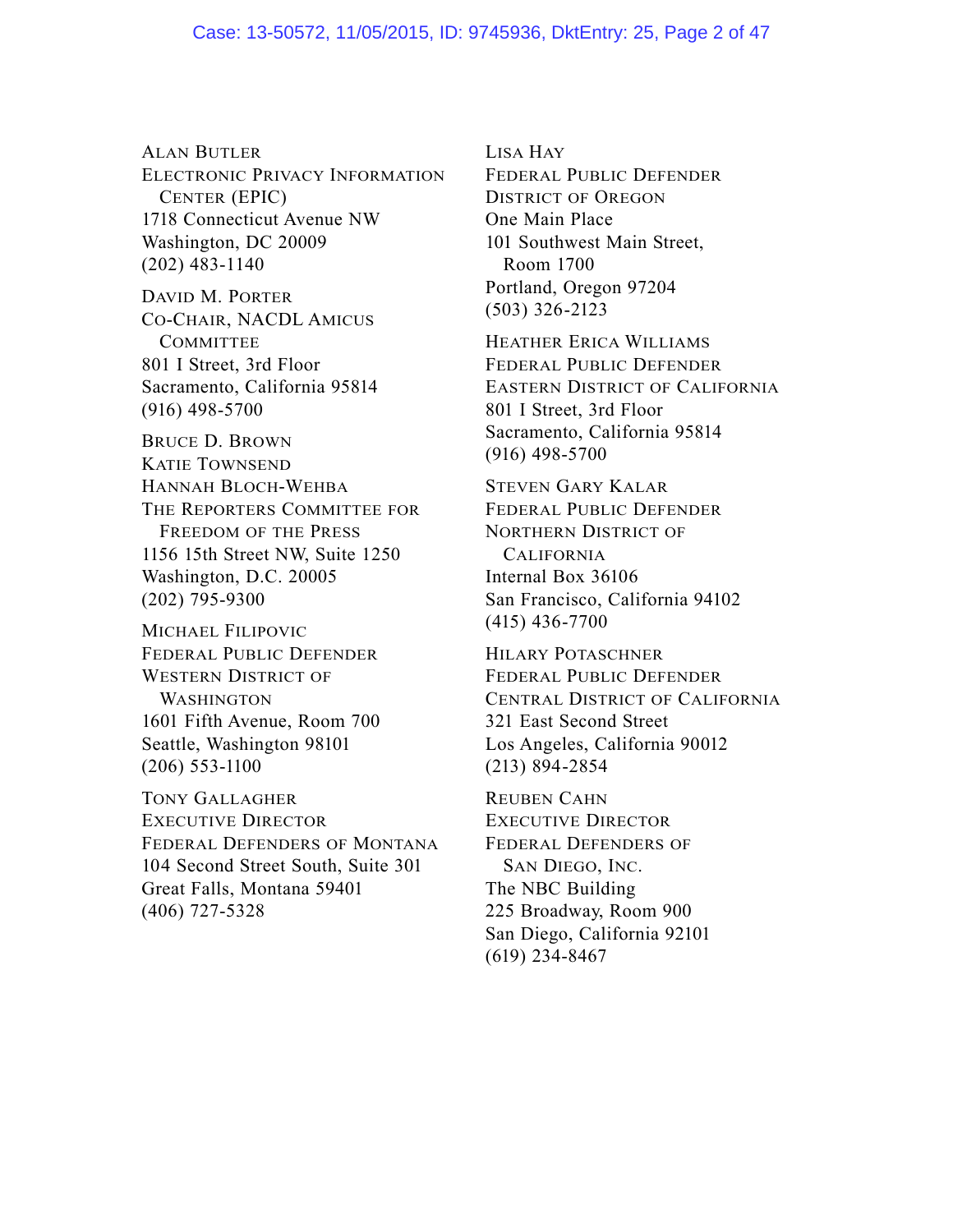JON M. SANDS FEDERAL PUBLIC DEFENDER DISTRICT OF ARIZONA 850 West Adams Street, Room 201 Phoenix, Arizona 85007 (602) 382-2800

RICH CURTNER FEDERAL PUBLIC DEFENDER DISTRICT OF ALASKA 601 West Fifth Avenue, Suite 800 Anchorage, Alaska 99501 (907) 646-3400

JOHN T. GORMAN FEDERAL PUBLIC DEFENDER DISTRICT OF GUAM First Hawaiian Bank Building 400 Route 8, Room 501 Mong Mong, Guam 96901 (671) 472-4711

PETER WOLFF FEDERAL PUBLIC DEFENDER DISTRICT OF HAWAII Prince Kuhio Federal Building 300 Ala Moana Boulevard, Suite 7-104 Honolulu, Hawaii 96850

SAMUEL RICHARD RUBIN DISTRICT OF IDAHO COMMUNITY **DEFENDER** 702 West Idaho Street, Room 1000 Boise, Idaho 83702 (208) 331-5500

R.L. VALLADARES FEDERAL PUBLIC DEFENDER DISTRICT OF NEVADA 411 East Bonneville Avenue, Room S 245 Las Vegas, Nevada 89101 (702) 388-6577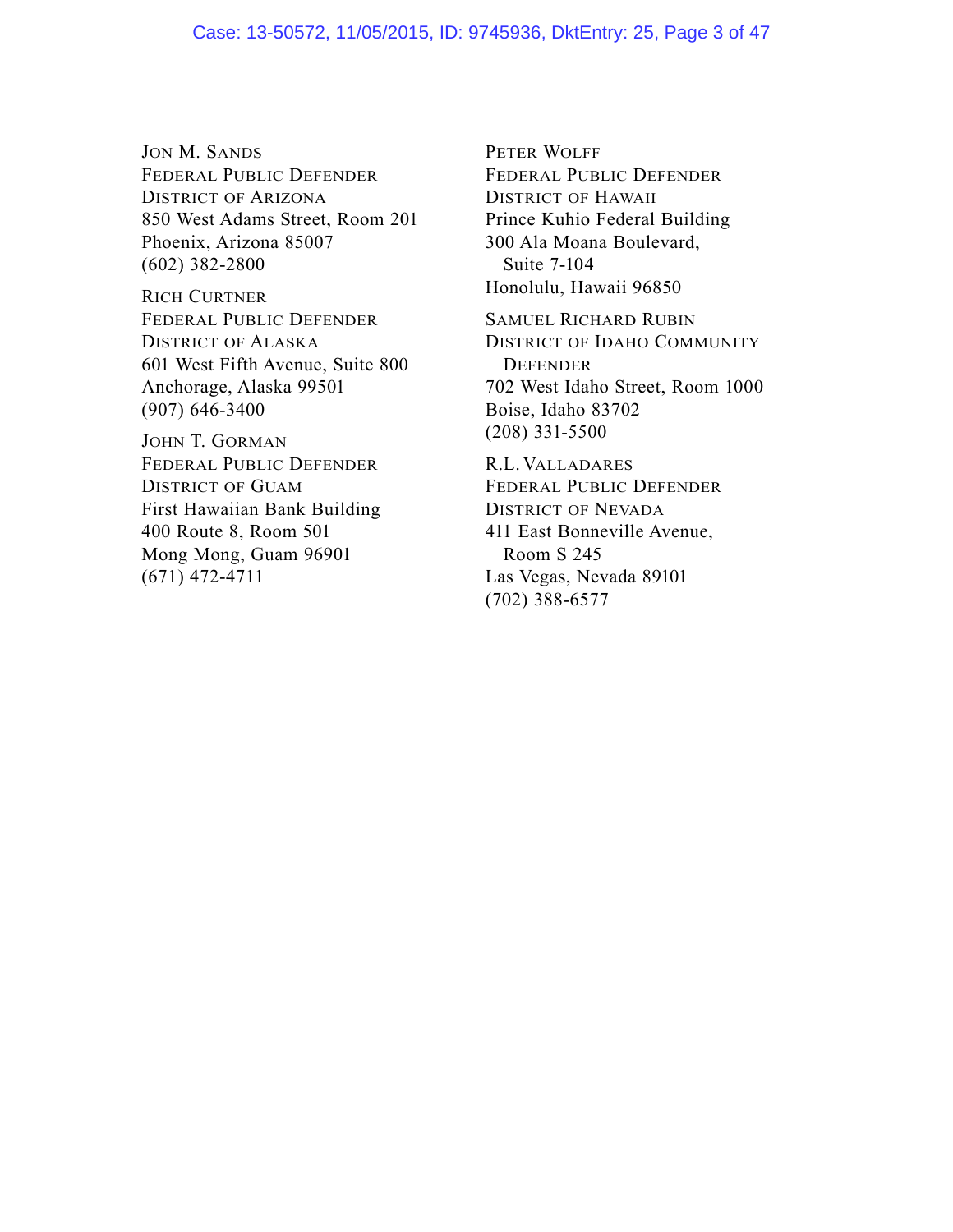# **CORPORATE DISCLOSURE STATEMENT**

 Pursuant to Federal Rule of Appellate Procedure 26.1, *amici curiae* state that no party to this brief is a publicly held corporation, issues stock, or has a parent corporation.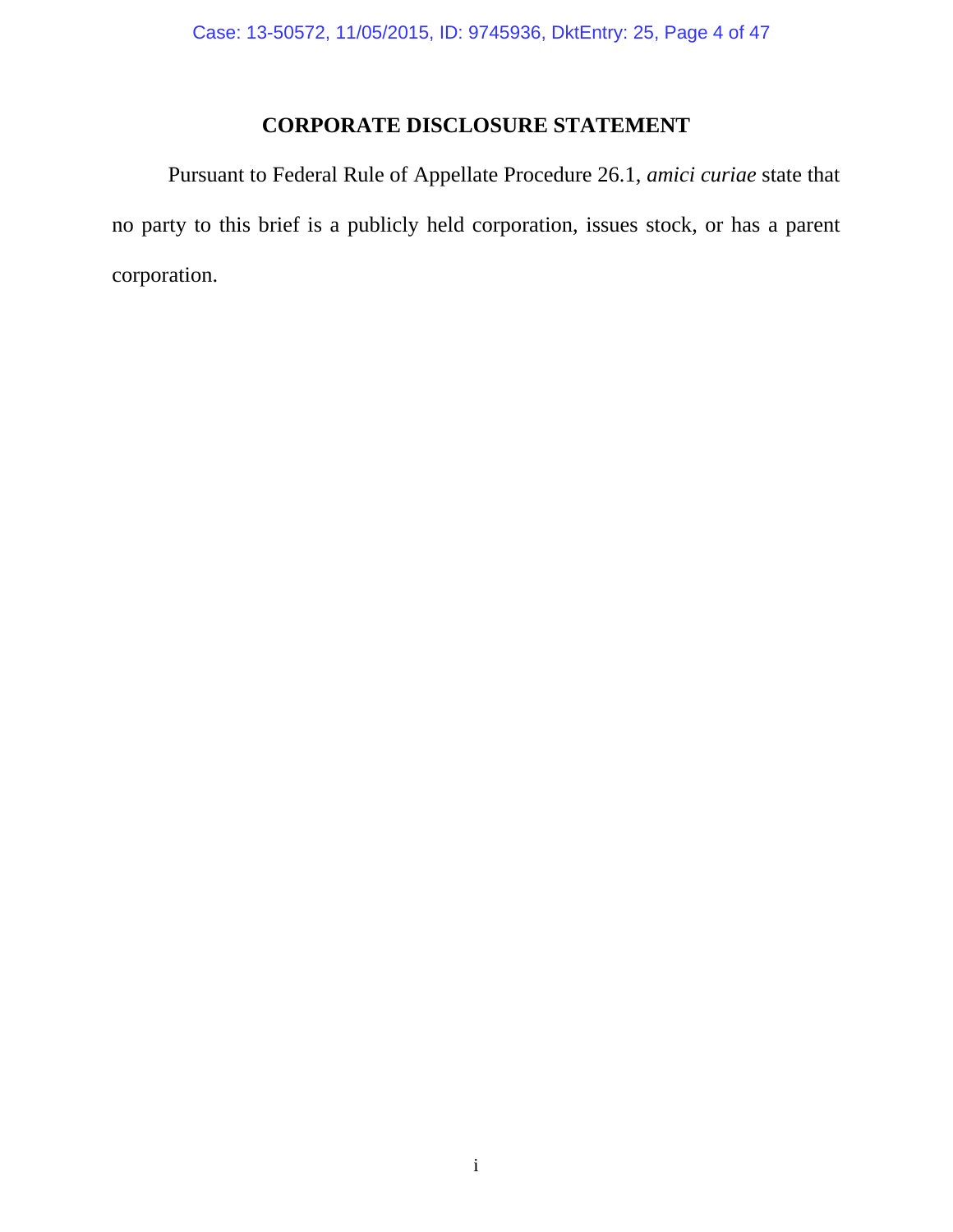# **TABLE OF CONTENTS**

| I.        |                | The Government Is Systematically Collecting Records of Phone Calls, |  |
|-----------|----------------|---------------------------------------------------------------------|--|
|           |                |                                                                     |  |
|           | A.             |                                                                     |  |
|           | <b>B.</b>      | Other NSA Metadata Collection Programs13                            |  |
| $\prod$ . |                | Communications Metadata Is Fourth Amendment "Papers"17              |  |
|           | A.             | Communications Metadata Is Revealing, Even in                       |  |
|           |                |                                                                     |  |
|           | <b>B.</b>      |                                                                     |  |
|           | $\mathsf{C}.$  | Communications Metadata Is The Modern Equivalent                    |  |
|           |                |                                                                     |  |
|           |                |                                                                     |  |
|           | A.             | The "Assumption of Risk" Equation Has Changed26                     |  |
|           | <b>B.</b>      | The Distinction Between Content and Metadata Is                     |  |
|           |                |                                                                     |  |
|           | $\mathbf{C}$ . | The Third-Party Doctrine Is Incompatible with                       |  |
|           |                |                                                                     |  |
|           |                |                                                                     |  |
|           |                |                                                                     |  |
|           |                |                                                                     |  |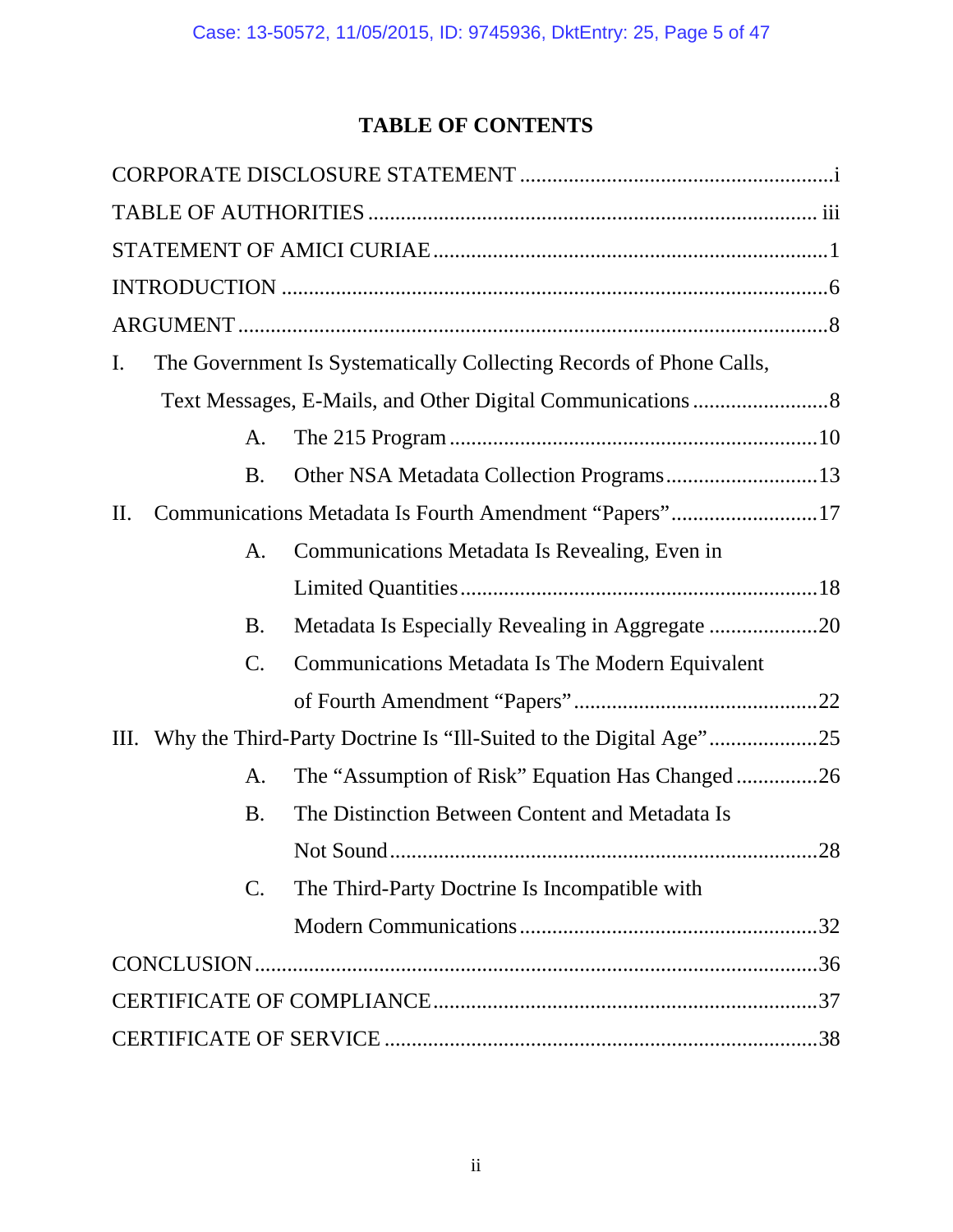# **TABLE OF AUTHORITIES**

# **Federal Cases**

| [Redacted], No. PR/TT [Redacted] (FISA Ct. n.d.) ("FISC II") 31                                                                                                      |
|----------------------------------------------------------------------------------------------------------------------------------------------------------------------|
|                                                                                                                                                                      |
|                                                                                                                                                                      |
| Brown v. Socialist Workers '74 Campaign Comm., 459 U.S. 87 (1982)33                                                                                                  |
|                                                                                                                                                                      |
| In re Application for Tel. Info. Needed for a Criminal Investigation, ___ F. Supp.                                                                                   |
| In re Application of the FBI for an Order Requiring the Production of Tangible                                                                                       |
| In re Application of U.S. for an Order Authorizing Use of a Pen Register & Trap On<br>(xxx) Internet Serv. Account/User Name, (xxxxxxxx@xxx.com), 396 F. Supp. 2d 45 |
| In re U.S. for an Order Authorizing the Release of Historical Cell-Site Info., 809 F.                                                                                |
| In re U.S. for Orders (1) Authorizing Use of Pen Registers and Trap and Trace                                                                                        |
|                                                                                                                                                                      |
|                                                                                                                                                                      |
|                                                                                                                                                                      |
|                                                                                                                                                                      |
| Marcus v. Search Warrants of Prop. at 104 E. Tenth St., Kan. City, Mo., 367 U.S.                                                                                     |
|                                                                                                                                                                      |
|                                                                                                                                                                      |
|                                                                                                                                                                      |
|                                                                                                                                                                      |
|                                                                                                                                                                      |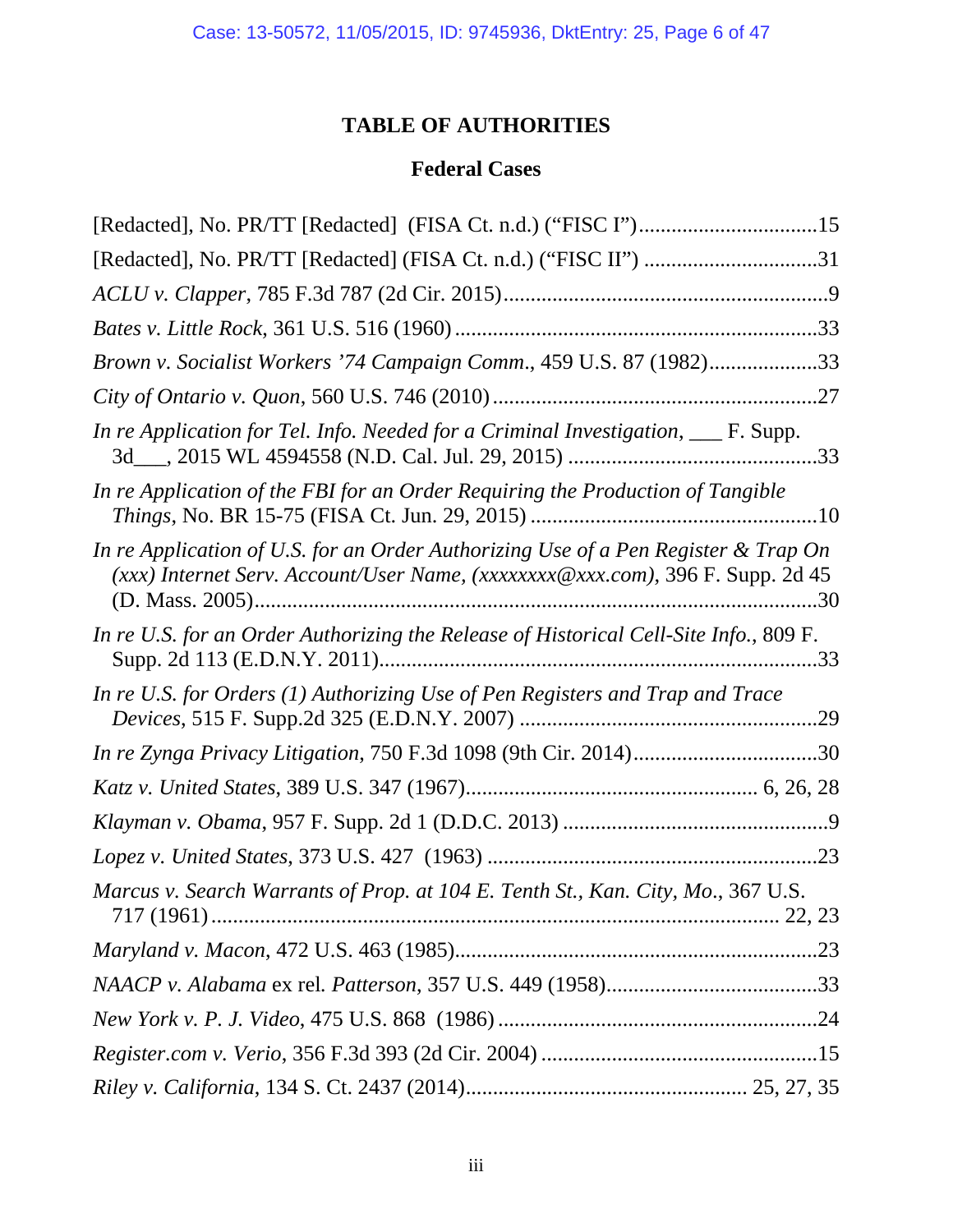| United States v. Cooper, No. 13-cr-00693-SI-1, 2015 WL 881578 (N.D. Cal. Mar. 2, |  |
|----------------------------------------------------------------------------------|--|
|                                                                                  |  |
|                                                                                  |  |
|                                                                                  |  |
|                                                                                  |  |
|                                                                                  |  |
|                                                                                  |  |
|                                                                                  |  |
|                                                                                  |  |

# **State Cases**

# **Federal Statutes**

# **Constitutional Provisions**

|--|--|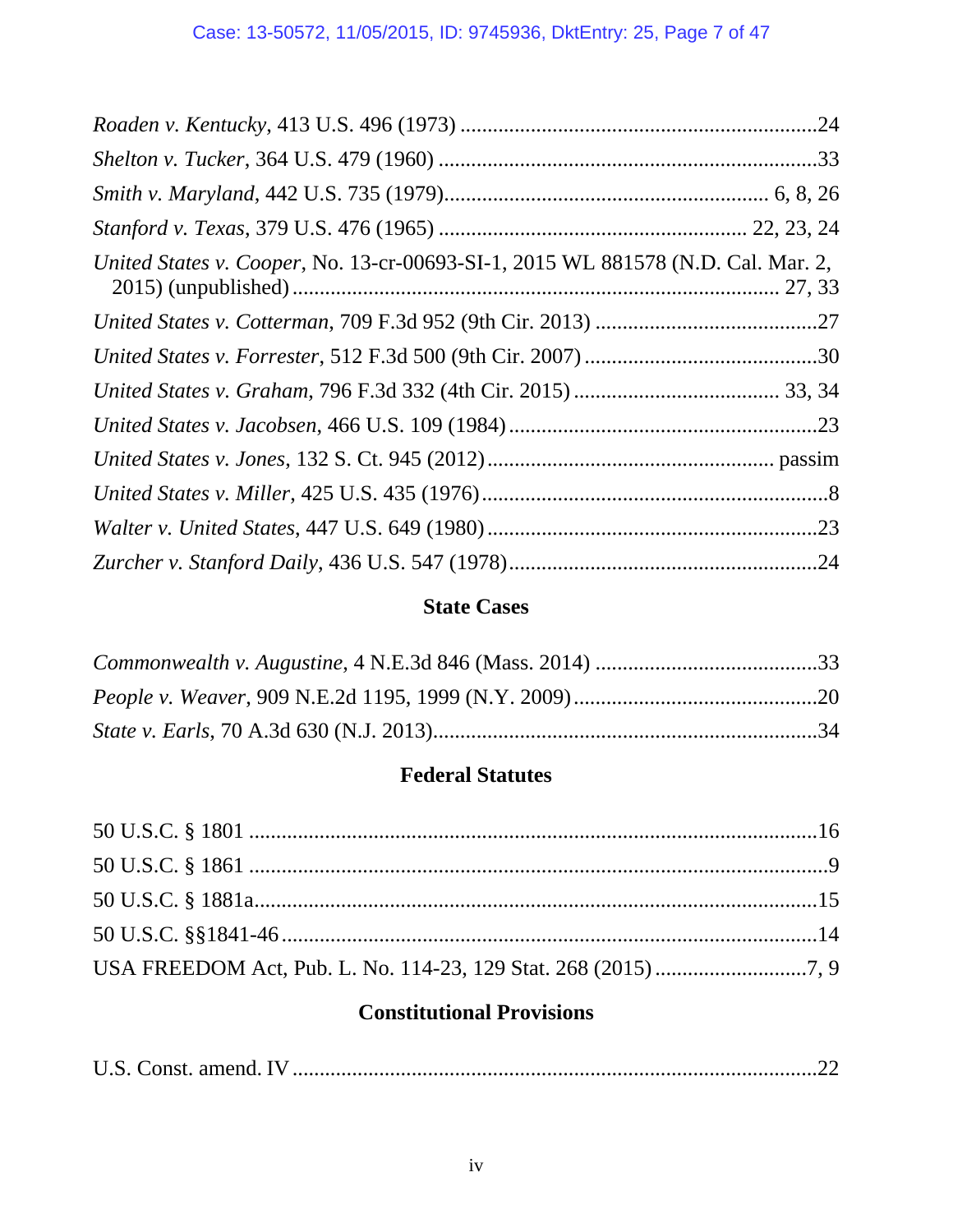# **Other Authorities**

| Alan Butler, Get A Warrant: The Supreme Court's New Course for Digital Privacy<br><i>Rights after Riley v. California, 10 Duke J. of Const. L. &amp; Pub. Policy 83 (2014)22</i> |
|----------------------------------------------------------------------------------------------------------------------------------------------------------------------------------|
| Amy Gahran, Mobile Tools for Protests - Then and Now, CNN, Oct. 10, 2011 19                                                                                                      |
| Ashley Madison, https://www.ashleymadison.com/ (last visited Oct. 22, 2015)19                                                                                                    |
| Charlie Savage & James Risen, New Leak Suggests Ashcroft Confrontation Was                                                                                                       |
| Charlie Savage, In Test Project, N.S.A. Tracked Cellphone Locations, N.Y. Times,                                                                                                 |
| Craig Timberg, NSA Slide Shows Surveillance of Undersea Cables, Wash. Post, Jul.                                                                                                 |
| Decl. of Edward W. Felten, ACLU v. Clapper, No. 13-cv-03994 (S.D.N.Y. Aug. 23,                                                                                                   |
| Decl. of Teresa H. Shea, Signals Intelligence Director, National Security Agency,                                                                                                |
| Dep't of Def., Supplemental Procedures Governing Metadata Collection & Analysis                                                                                                  |
| Elizabeth Goitein and Faiza Patel, What Went Wrong with the FISA Court, Brennan                                                                                                  |
| Ellen Nakashima, NSA Had Test Project to Collect Data on Americans' Cellphone                                                                                                    |
| Glenn Greenwald & Spencer Ackerman, How the NSA Is Still Harvesting Your                                                                                                         |
| James Risen & Laura Poitras, N.S.A. Gathers Data on Social Connections of U.S.                                                                                                   |
| Jane Mayer, What's the Matter With Metadata?, New Yorker, June 6, 201321                                                                                                         |
| Jonathan Mayer & Patrick Mutchler, MetaPhone: The NSA Three-Hop, Dec. 9, 2013                                                                                                    |
| Letter from Rep. James Sensenbrenner to Eric J. Holder, Jr., U.S. Att'y Gen. (Sept. 6,                                                                                           |
| Mario Trujillo, Twitter Rolls Out Donate Button For Political Campaigns, The Hill,                                                                                               |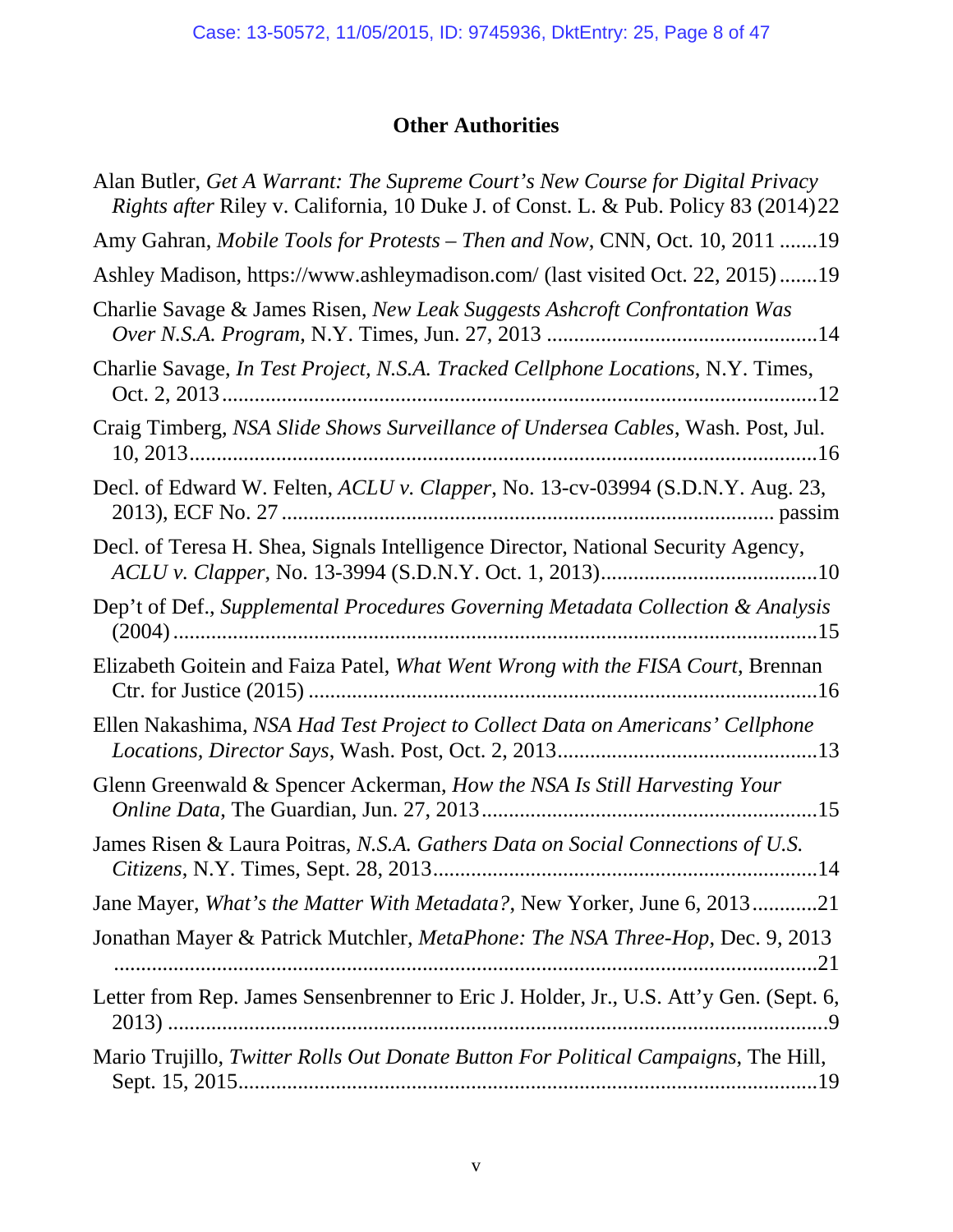| Matt Blaze, Phew, NSA Is Just Collecting Metadata. (You Should Still Worry),                                                                                                                                                                                                                                               |
|----------------------------------------------------------------------------------------------------------------------------------------------------------------------------------------------------------------------------------------------------------------------------------------------------------------------------|
| Michael W. Price, Rethinking Privacy: Fourth Amendment "Papers" and the Third-<br>Party Doctrine, 8 J. Nat'l Security L. & Pol'y _ (forthcoming 2015) 24, 30, 33                                                                                                                                                           |
| Nat'l Sec. Agency, Legal Fact Sheet: Executive Order 12333 (Jun. 19, 2013) 10, 16                                                                                                                                                                                                                                          |
| NSA Slides Explain the PRISM Data-Collection Process, Wash. Post, June 6, 2013 16                                                                                                                                                                                                                                          |
| Office of the Inspector General, Nat'l Sec. Agency, ST-09-0002 Working Draft 34                                                                                                                                                                                                                                            |
| Patrick Di Justo, What the N.S.A. Wants to Know About Your Phone Calls, New                                                                                                                                                                                                                                                |
| Press Release, Office of Sen. Patrick Leahy, Statement of Senator Patrick Leahy (D.<br>Vt.), Ranking Member, Senate Judiciary Committee, On the Introduction of the                                                                                                                                                        |
| Primary Order, In re Application of the FBI for an Order Requiring the Production of<br>Tangible Things from [Redacted], No. BR 13-109, 2013 WL 5741573 (FISA Ct.                                                                                                                                                          |
| Privacy and Civil Liberties Oversight Bd., Report on the Telephone Records<br>Program Conducted Under Section 215 of the USA PATRIOT Act and on the<br>Operations of the Foreign Intelligence Surveillance Court (2014)  11, 12, 21                                                                                        |
| Ryan Gallagher, The Surveillance Engine: How the NSA Built Its Own Secret                                                                                                                                                                                                                                                  |
| Steven M. Bellovin, Submission to the Privacy and Civil Liberties Oversight Board:<br>Technical Issues Raised by the § 215 and § 702 Surveillance Programs (2013) 29                                                                                                                                                       |
| The Electronic Communications Privacy Act (ECPA), Part 2: Geolocation Privacy<br>and Surveillance: Hearing Before the Subcomm. on Crime, Terrorism, Homeland<br>Sec. & Investigations of the H. Comm. on the Judiciary, 113th Cong. (2013)<br>(statement of Matt Blaze, Associate Professor, University of Pennsylvania)20 |
| Twitter, FAQs About Adding Location to Your Tweets,<br>https://support.twitter.com/articles/78525 (last visited Oct. 30, 2015) 32                                                                                                                                                                                          |
|                                                                                                                                                                                                                                                                                                                            |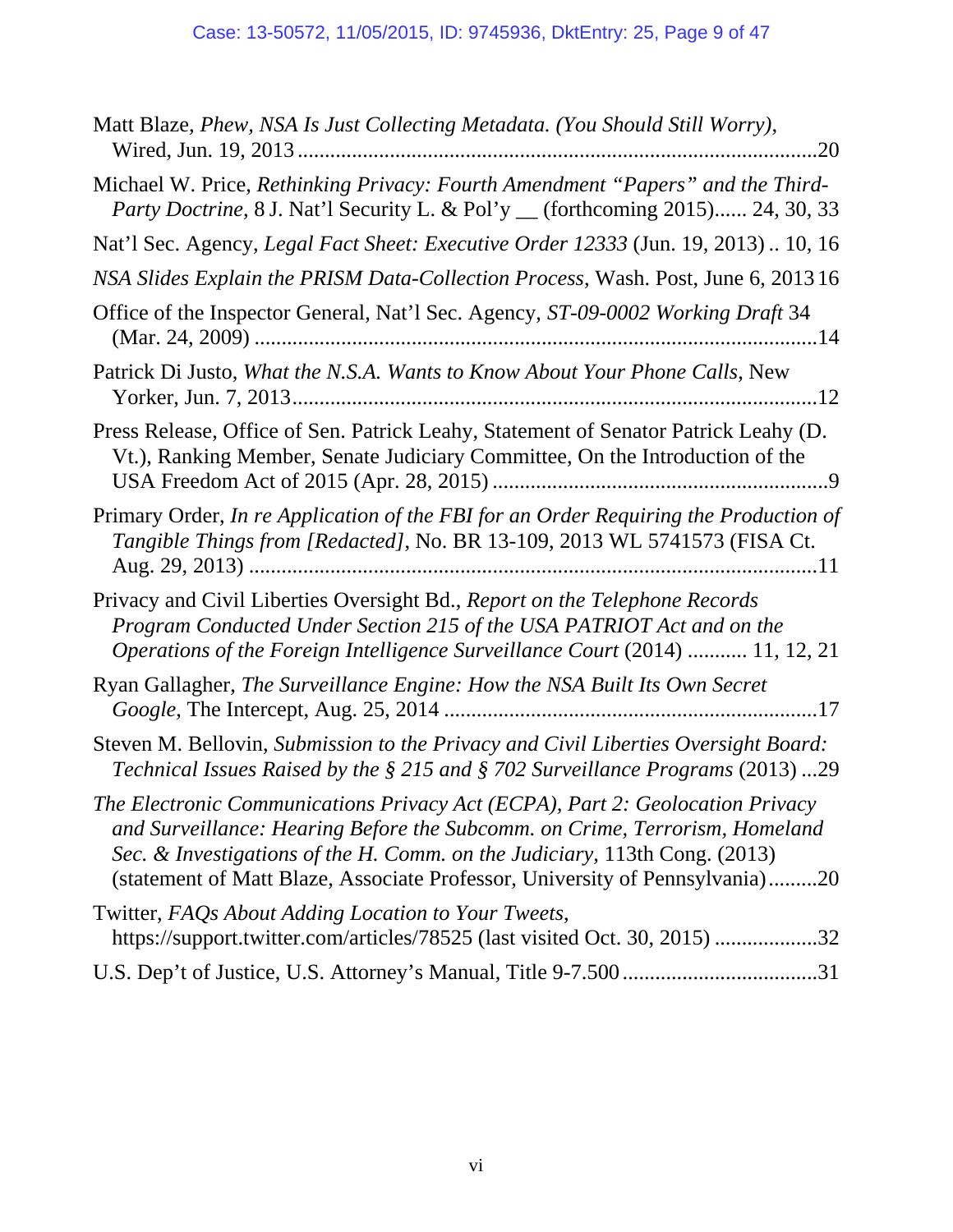# **STATEMENT OF AMICI CURIAE**<sup>1</sup>

The Brennan Center for Justice at New York University School of Law is a nonpartisan public policy and law institute focused on fundamental issues of democracy and justice, including access to the courts and constitutional limits on the government's exercise of power. The Center's Liberty and National Security ("LNS") Program uses innovative policy recommendations, litigation, and public advocacy to advance effective national security policies that respect the rule of law and constitutional values. The LNS Program is particularly concerned with domestic surveillance and counterterrorism policies, including the dragnet collection of Americans' communications and personal data, and the concomitant effects on privacy and First Amendment freedoms. As part of this effort, the Center has filed numerous *amicus* briefs on behalf of itself and others in cases involving electronic surveillance and privacy issues. *See, e.g., Davis v. United States*, No. 15- 146 (2015); *Matter of a Warrant (Microsoft Corp. v. United States)*, No. 14-2985 cv (2d Cir. 2015); *United States v. Carpenter*, Nos. 14-1572 & 14-1805 (6th Cir. 2015); *Riley v. California*, 134 S. Ct. 2473 (2014); *United States v. Jones*, 132 S. Ct. 945 (2012); *Amnesty Int'l USA v. Clapper*, 638 F.3d 118 (2d Cir. 2011); *United* 

<sup>&</sup>lt;sup>1</sup> Pursuant to Federal Rule of Appellate Procedure  $29(c)(5)$ , no one, except for undersigned counsel, has authored this brief in whole or in part or contributed money toward the preparation of this brief. All parties have consented to the filing of this brief. This brief does not purport to represent the position of NYU School of Law.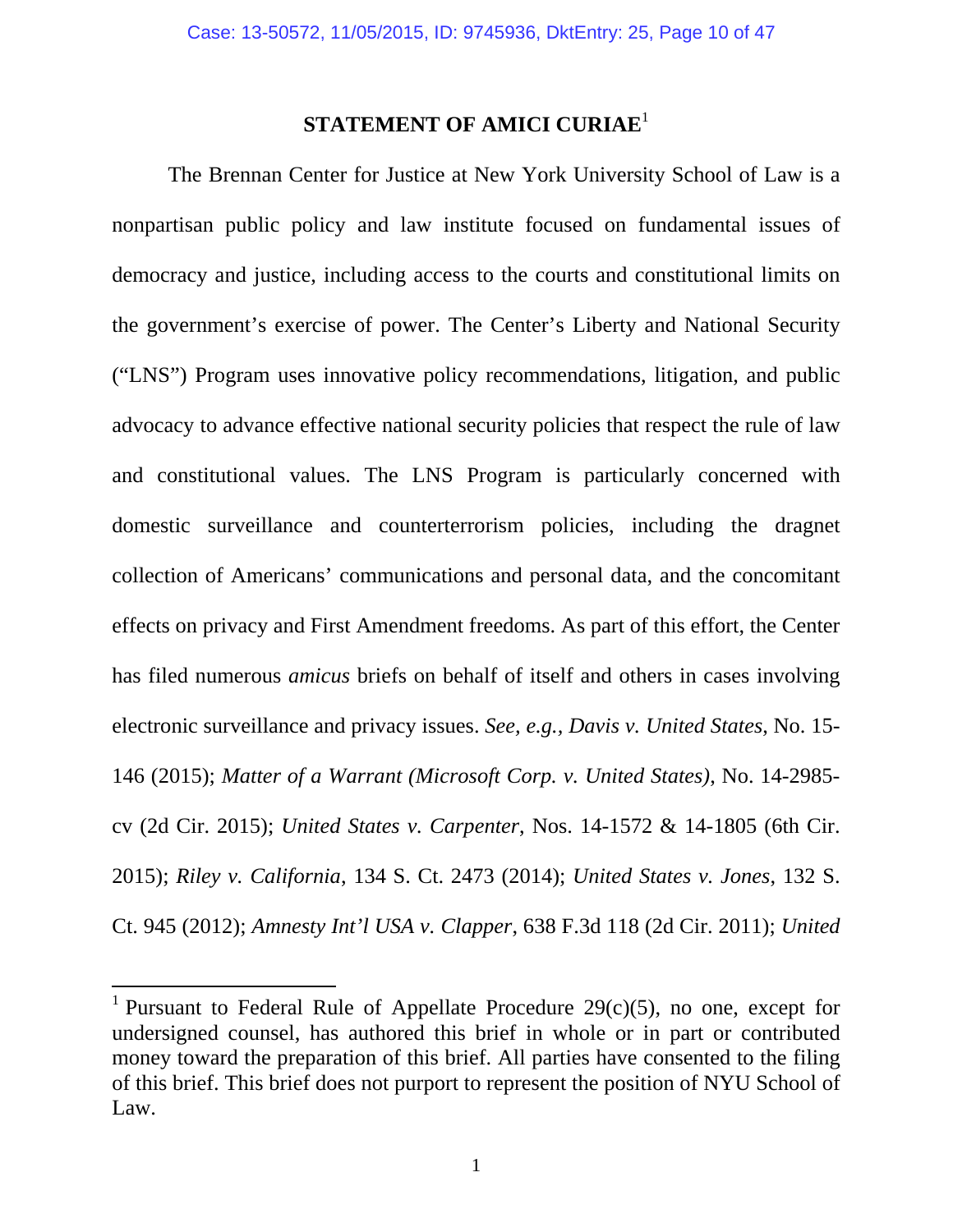*States v. Cotterman*, 709 F.3d 952 (9th Cir. 2013); *Hepting v. AT&T Corp*., 539 F.3d 1157 (9th Cir. 2008); and *In re Nat'l Sec. Agency Telecomms. Records Litig*., 564 F. Supp. 2d 1109 (N.D. Cal. 2008).

The American Library Association (ALA) is the oldest and largest library association in the world providing advocacy, information, and resources to librarians and library users. It actively defends the right of library users to read, seek information, and speak freely as guaranteed by the First Amendment and vigorously supports Fourth Amendment rights to privacy as indispensable prerequisites to freedom of inquiry and other First Amendment freedoms.

The Electronic Privacy Information Center (EPIC) is a non-profit research center located in Washington, D.C. EPIC was established in 1994 to focus public attention on emerging civil liberties issues and to protect privacy, freedom of expression, human rights, and democratic values. Through its public education, litigation, and coalition efforts, EPIC advocates for strong constitutional limitations on domestic and electronic surveillance. EPIC has a particular interest in the NSA Metadata Program, having brought the first challenge in the Supreme Court, *In re EPIC*, 134 S. Ct. 638 (2013), and having testified before Congress on the need to limit the scope of the agency's surveillance activities. EPIC has also recently submitted an *amicus* brief in *Smith v. Obama*, No. 14-35555 (9th Cir.), a case currently pending before this Court, arguing that the court should not extend the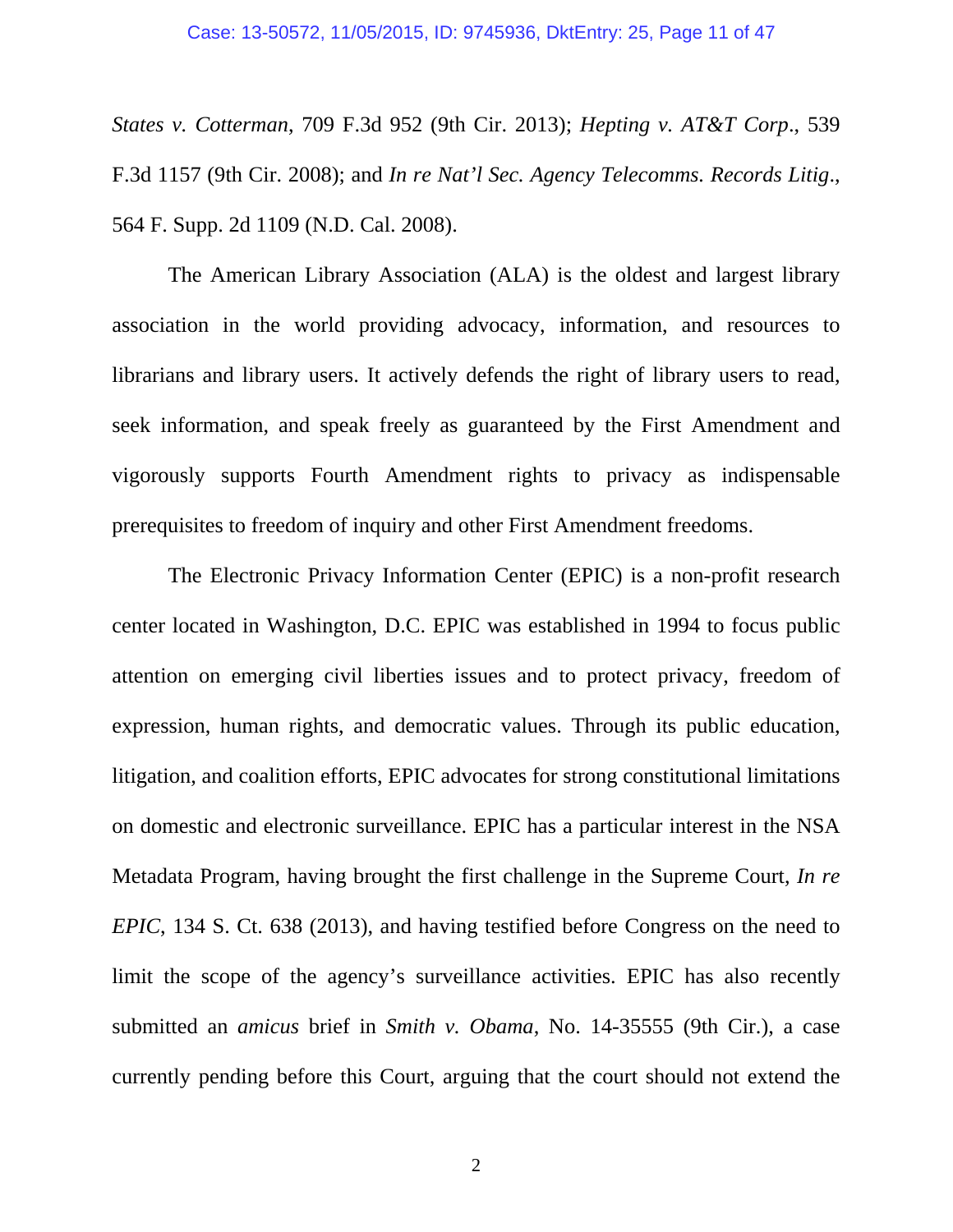third party doctrine to modern metadata because the factual premises underlying *Smith v. Maryland* no longer apply. EPIC routinely participates as *amicus curiae* before federal and state appellate courts in cases involving emerging privacy and electronic surveillance issues. *See*, *e.g.*, *Riley v. California*, 134 S. Ct. 2473 (2014); *Clapper v. Amnesty Int'l USA*, 133 S. Ct. 1138 (2013); *United States v. Jones*, 132 S. Ct. 945 (2012); *United States v. Ganias*, No. 12-240 (2d Cir.); *In re National Security Letter*, Nos. 13-15957 & 13-16731 (9th Cir.); *In re US Application for CSLI*, 724 F.3d 600 (5th Cir. 2013); *State v. Earls*, 70 A.3d 630 (N.J. 2013); *Commonwealth v. Connolly*, 913 N.E.2d 356 (Mass. 2009).

The Freedom to Read Foundation is an organization established by the American Library Association to promote and defend First Amendment rights, foster libraries as institutions that fulfill the promise of the First Amendment, support the right of libraries to include in their collections and make available to the public any work they may legally acquire, and establish legal precedent for the freedom to read of all citizens, including the protection of readers' privacy rights as a means of securing the First Amendment right to receive information and engage in expressive activities.

The National Association of Criminal Defense Lawyers (NACDL) is a nonprofit voluntary professional bar association working on behalf of criminal defense attorneys to promote justice and due process for those accused of crime or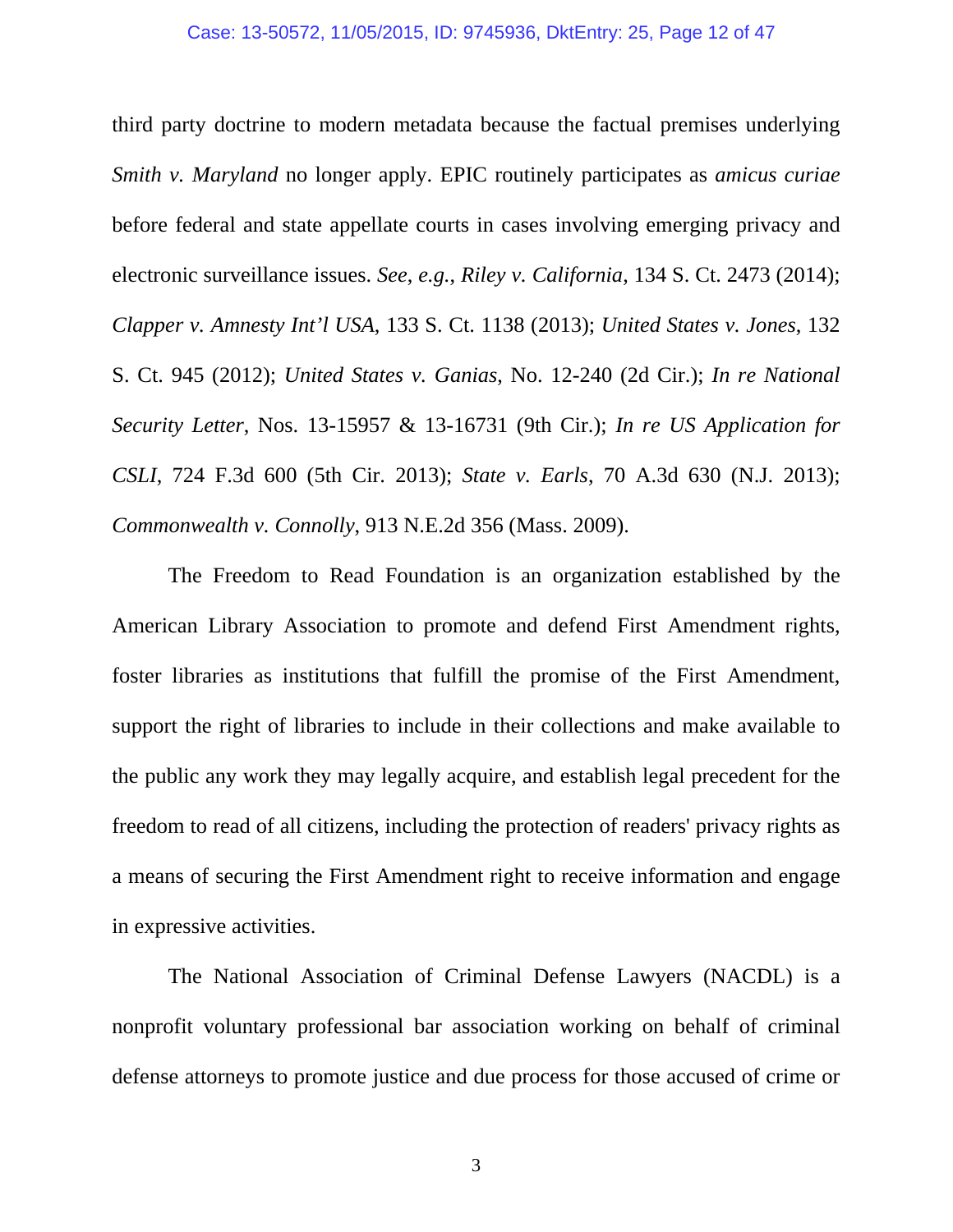#### Case: 13-50572, 11/05/2015, ID: 9745936, DktEntry: 25, Page 13 of 47

misconduct. NACDL was founded in 1958. It has a nationwide membership of approximately 9,200 and up to 40,000 including affiliates' membership. NACDL's members include private criminal defense lawyers, public defenders, military defense counsel, law professors, and judges. NACDL is the only nationwide professional bar association for public defenders and private criminal defense lawyers. The American Bar Association recognizes NACDL as an affiliated organization and awards it representation in the ABA House of Delegates.

NACDL is dedicated to advancing the proper, efficient, and just administration of justice and files numerous amicus briefs each year in this Court and other federal and state courts, addressing issues of broad importance to criminal defendants, criminal defense lawyers, and the criminal justice system as a whole.

The Ninth Circuit Federal and Community Defenders (the "Defenders") provide representation to the indigent accused in federal court in the Ninth Circuit pursuant to the Criminal Justice Act, 18 U.S.C. § 3006A. Offices administered by the Federal Public and Community Defenders employ over 250 lawyers whose exclusive practice is the representation of financially-eligible people both at trial and on appeal in this Circuit.

The Reporters Committee for Freedom of the Press is a voluntary, unincorporated association of reporters and editors that works to defend the First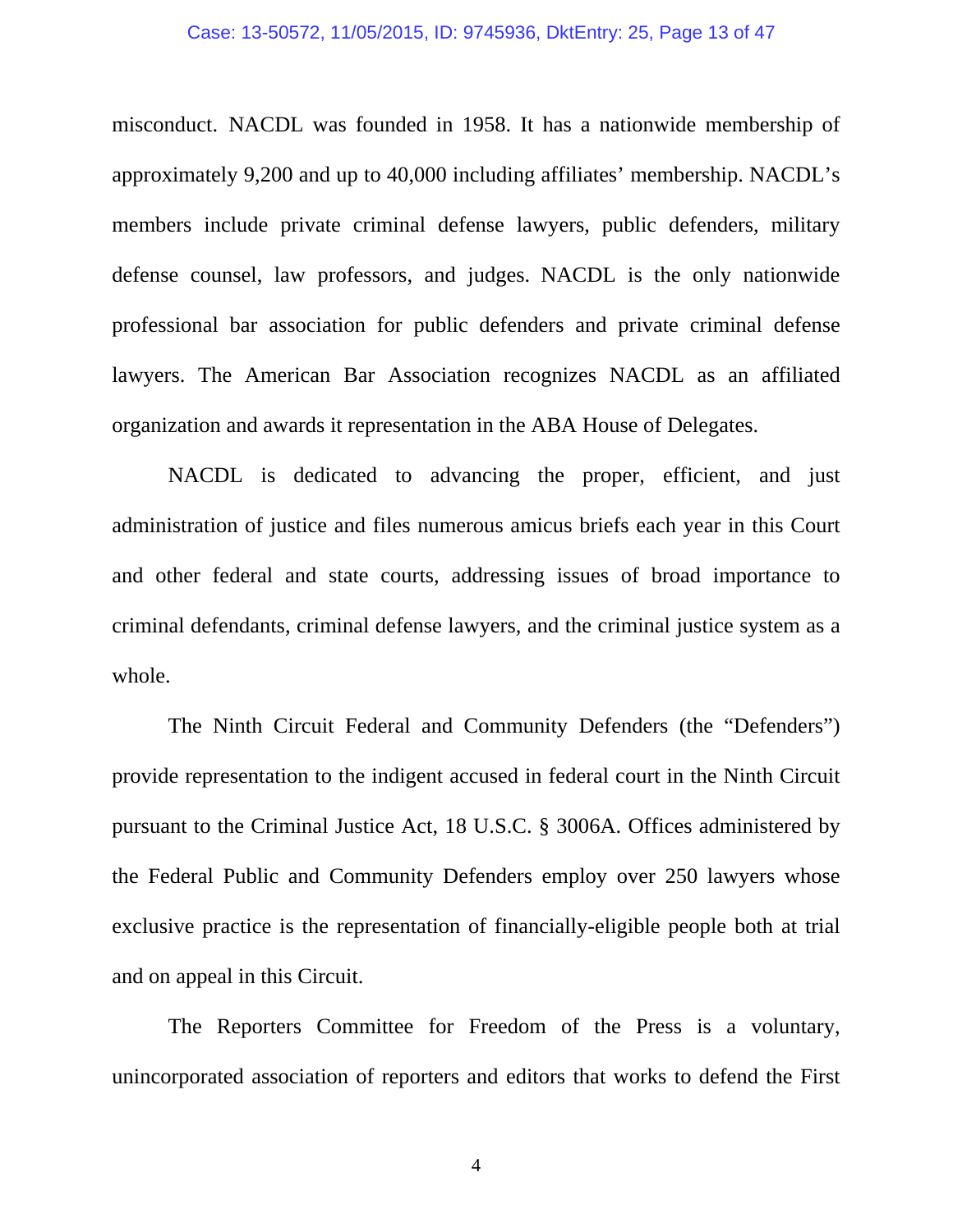## Case: 13-50572, 11/05/2015, ID: 9745936, DktEntry: 25, Page 14 of 47

Amendment rights and freedom of information interests of the news media. The Reporters Committee has provided assistance and research in First Amendment and Freedom of Information Act litigation since 1970.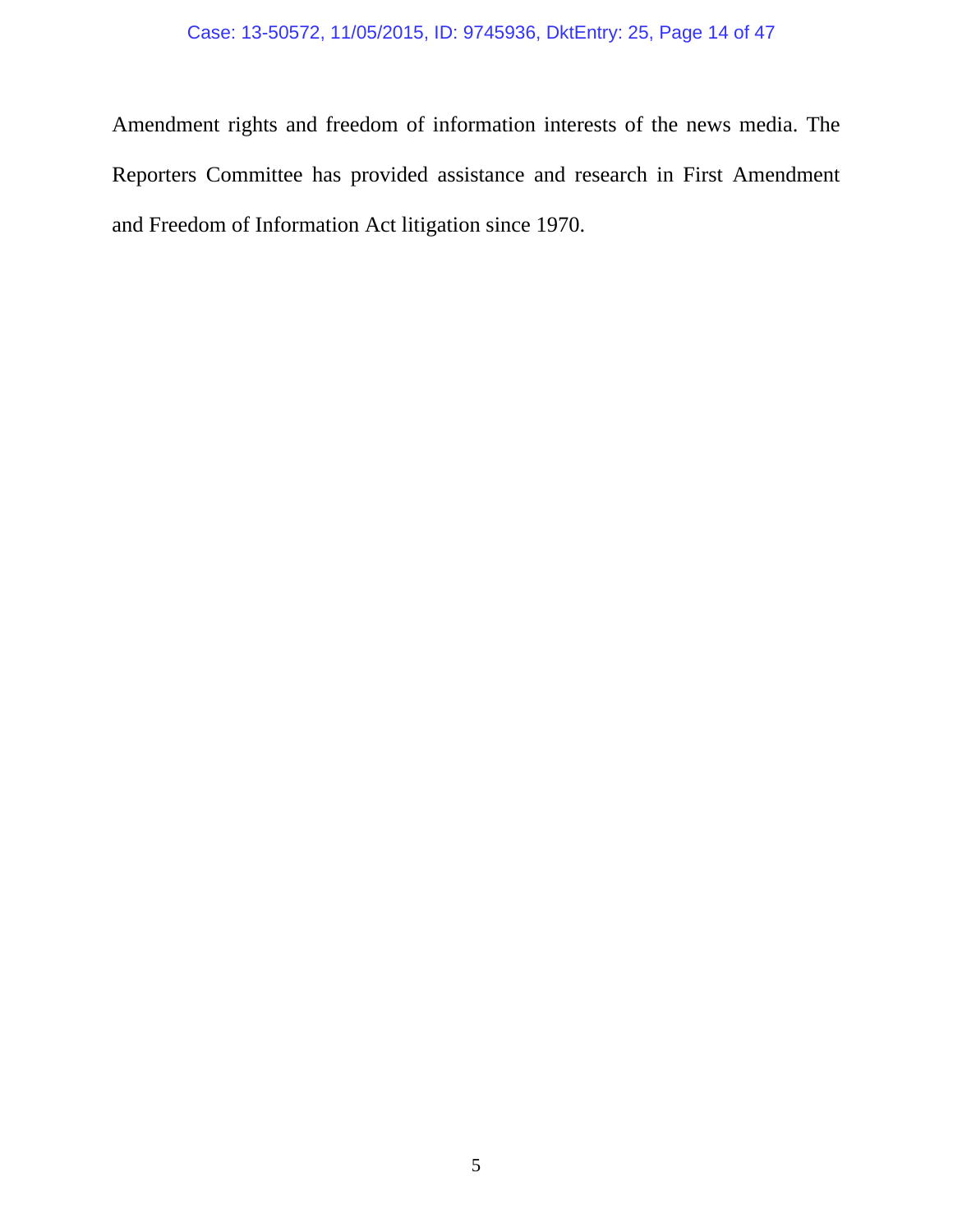## **INTRODUCTION**

In 1967, exercising the right to privacy meant remembering to close the phone booth door, thus taking an affirmative act to exclude the "uninvited ear" from eavesdropping on the content of a conversation. *Katz v. United States*, 389 U.S. 347, 352 (1967). Some doors, however, cannot be closed. It is impossible to place a phone call without indicating to the phone company which lines to connect – a necessity that the Supreme Court mistook for a choice in *Smith v. Maryland*, 442 U.S. 735, 742 (1979). The result has been that a warrant is required for law enforcement to listen in on the content of the conversation, but not to obtain records about it from the phone company, often called phone "metadata." In recent years, however, this distinction between metadata and content has become increasingly untenable, and the so-called "third-party doctrine" associated with it has proven "ill suited to the digital age." *United States v. Jones*, 132 S. Ct. 945, 957 (2012) (Sotomayor, J., concurring). This brief explains why.

The phone record surveillance program at issue in this case is just the tip of the iceberg. Modern electronic communications generate massive amounts of metadata, leagues beyond the digits dialed in *Smith*. 442 U.S. at 741. As metadata has proliferated, so too has the government's appetite for obtaining it in bulk. The dragnet collection of Americans' phone call metadata by the National Security Agency ("NSA") was recently repudiated by Congress. *See* Uniting and

 $\sim$  6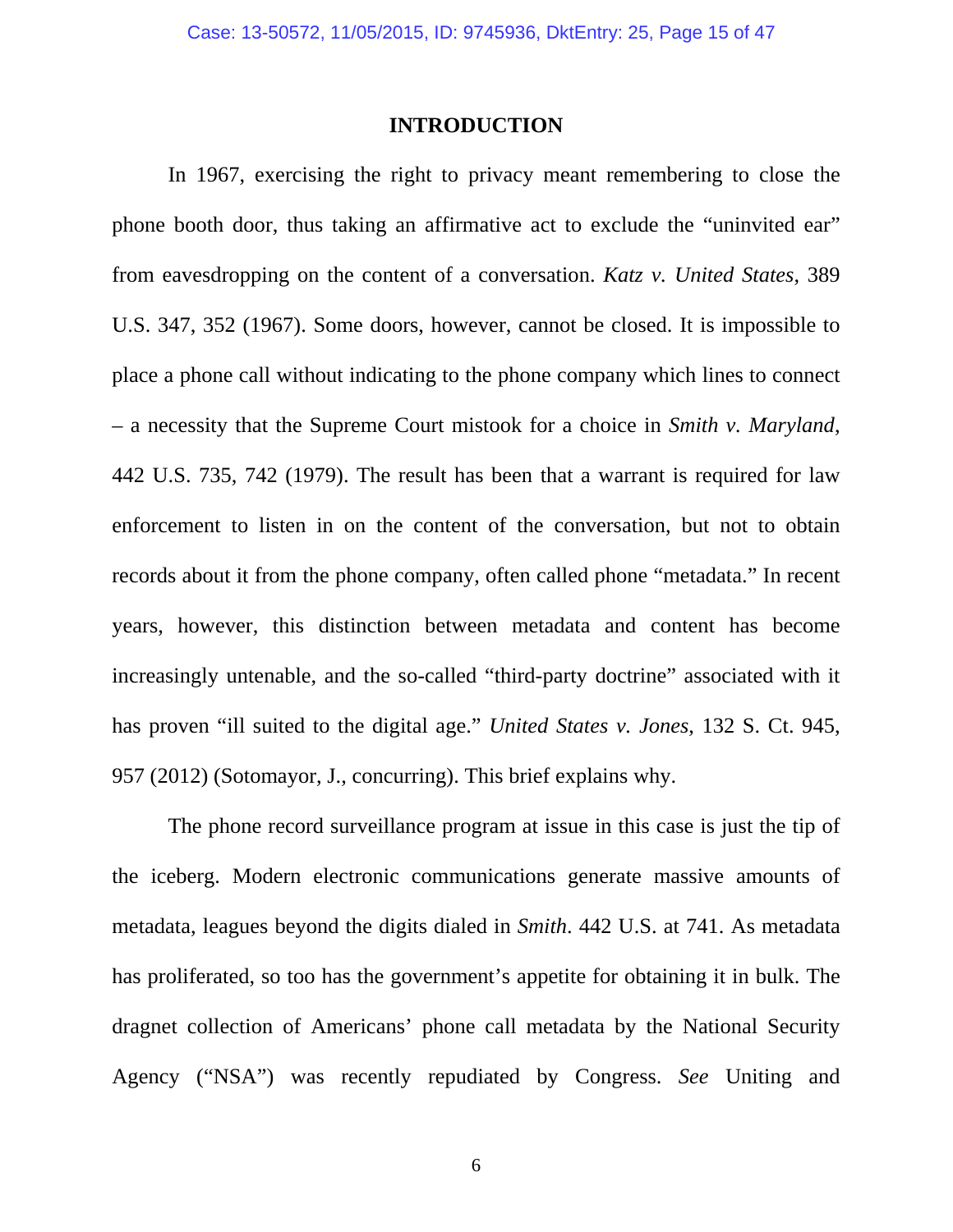Strengthening America by Fulfilling Rights and Ensuring Effective Discipline Over Monitoring Act of 2015, Pub. L. No. 114-23, 129 Stat. 268 (USA FREEDOM Act). But the NSA also ran programs to collect Americans' e-mail and Internet metadata in bulk and a two-year pilot program to collect domestic cell phone location information. Indeed, at least one of these other programs appears to have a role in this case. (CR 345 at 23, Def. Mtn. New Trial) (describing a missed international phone call intercepted by unknown, independent means). <sup>2</sup> The Supreme Court, however, has never considered government surveillance of this nature or scope. *Smith* simply did not anticipate e-mail, cell phones, and mobile apps; nor did the Court consider the implications of making this data available to law enforcement – let alone in bulk – because neither the data nor the tools for analyzing it existed.

Today, communications metadata easily reveals lawful, First Amendmentprotected activities in a way that was unimaginable when the Court decided *Smith*  in 1979. It is a digital trail of past and present political associations, personal sympathies, and private affairs. It can reveal confidential relationships between reporters and sources, whistleblowers and watchdogs, as well as attorneys and clients. It implicates the kind of expressive and associational activities that the Framers sought to protect by including "papers" in the text of the Fourth

 $2$  "CR" refers to the Clerk's Record.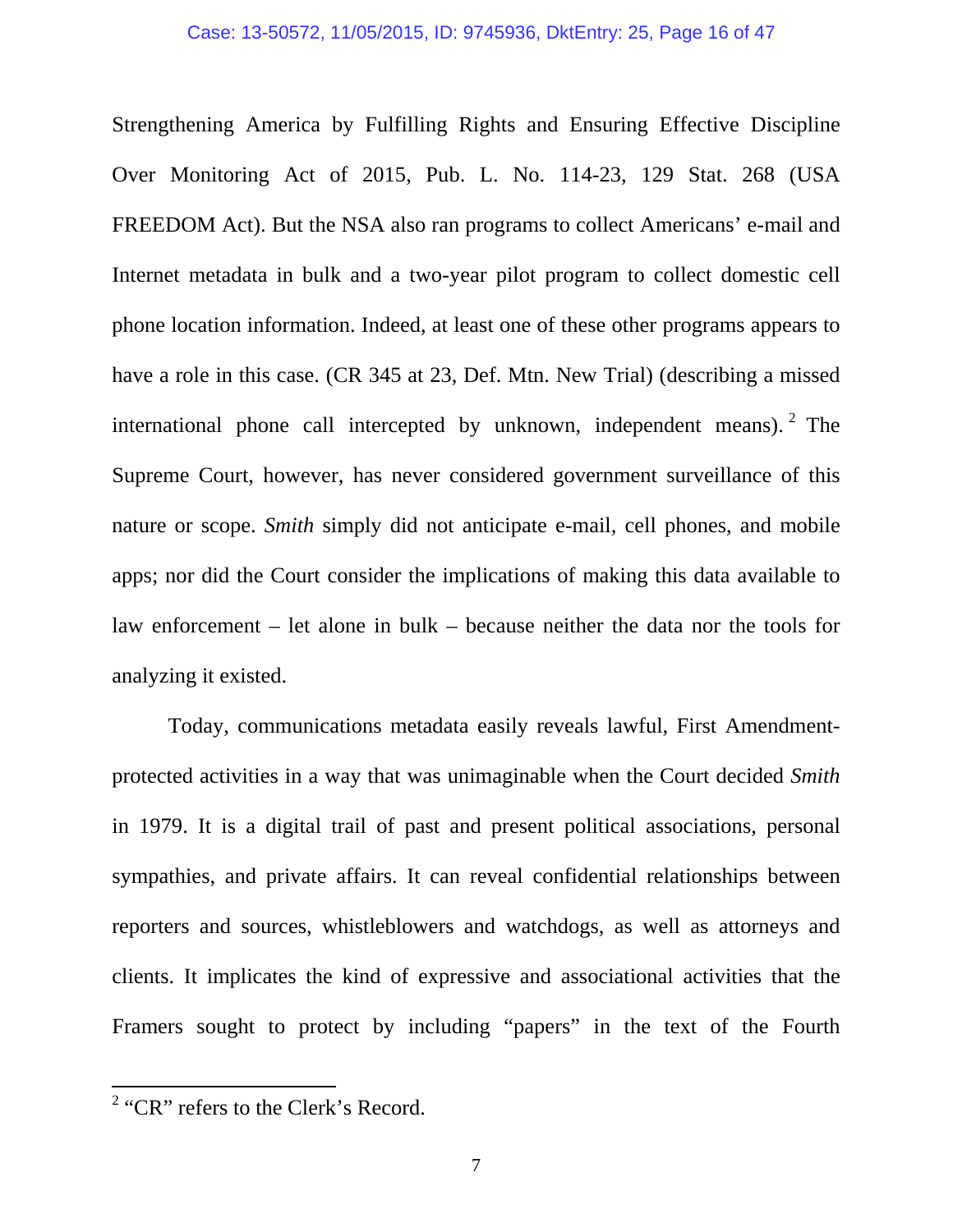#### Case: 13-50572, 11/05/2015, ID: 9745936, DktEntry: 25, Page 17 of 47

Amendment. This First Amendment nexus weighs heavily in favor of finding a reasonable expectation of privacy in communications metadata. Phone records, like all communications metadata, should be considered Fourth Amendment "papers," and by default, require a warrant for search or seizure.

Under the third-party doctrine, however, there is said to be no Fourth Amendment interest in such metadata because it is "voluntarily" conveyed to "third parties." *Smith*, 442 U.S. at 743–44; *United States v. Miller*, 425 U.S. 435, 442 (1976). Yet this doctrine appears increasingly anachronistic in the digital age, as the Supreme Court recently suggested. *Jones*, 132 S. Ct. at 957 (Sotomayor, J., concurring). First, the "assumption of risk" rationale underlying the rule makes increasingly little sense, as exposing reams of metadata to third parties is an unavoidable feature of modern life. Second, the line between content and metadata has become increasingly beset by technical difficulties. Finally, the third-party doctrine is at odds with the way people share information, mistaking it for either completely secret or presumptively public and failing to account for individual decisions about privacy.

### **ARGUMENT**

## **I. The Government Is Systematically Collecting Records of Phone Calls, Text Messages, E-Mails, and Other Digital Communications**

 The communications records at issue in this case are, at least in part, due to the NSA's program to collect domestic phone metadata under Section 215 of the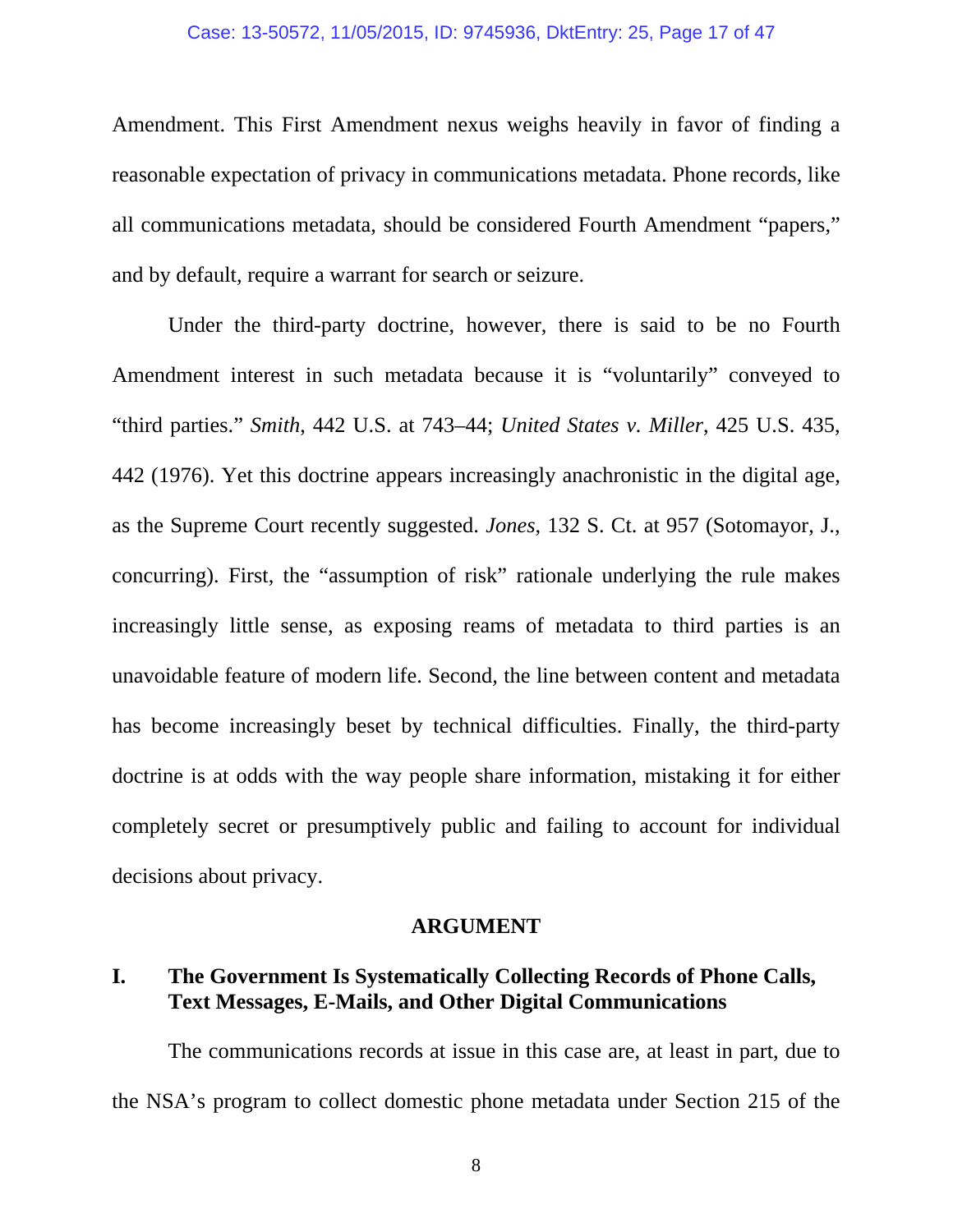USA PATRIOT Act (the "215 Program"). 50 U.S.C. § 1861 (as amended by the USA PATRIOT ACT, Pub. L. No. 107-56, 115 Stat. 272 (2001)). Federal courts,<sup>3</sup> congressional leaders,  $\frac{4}{3}$  and a bipartisan oversight board appointed by the President<sup>5</sup> have all recognized the constitutional infirmity of the 215 Program, and Congress reformed the law in May 2015. *See* USA FREEDOM Act, 129 Stat. 268. The 215 Program is the best-known example of a post-9/11 shift to the wholesale collection of communications metadata, but it is hardly an isolated endeavor. As modern communications generate increasing amounts of metadata, the

<sup>3</sup> *See ACLU v. Clapper*, 785 F.3d 787, 818 (2d Cir. 2015) (holding that the 215 Program violated the Foreign Intelligence Surveillance Act); *Klayman v. Obama*, 957 F. Supp. 2d 1, 41-42 (D.D.C. 2013) (finding that that 215 Program is an unreasonable search under the Fourth Amendment), *vacated and remanded on other grounds*, 2015 WL 5058403, at \*2 (D.C. Cir Aug. 28, 2015).

<sup>4</sup> *See, e.g.,* Press Release, Office of Sen. Patrick Leahy, Statement of Senator Patrick Leahy (D. Vt.), Ranking Member, Senate Judiciary Committee, On the Introduction of the USA Freedom Act of 2015 (Apr. 28, 2015), https://www.leahy.senate.gov/press/statement-of-senator-patrick-leahy-d-vt-

ranking-member-senate-judiciary-committee-on-the-introduction-of-the-usa-

freedom-act-of-2015 ("Relying on a deeply flawed interpretation of Section 215 ... the NSA has been indiscriminately sweeping up Americans' private telephone records for years. It is long past time to end this bulk collection program."); Letter from Rep. James Sensenbrenner to Eric J. Holder, Jr., U.S. Att'y Gen. (Sept. 6, 2013),

http://sensenbrenner.house.gov/uploadedfiles/sensenbrenner\_letter\_to\_attorney\_ge neral\_eric\_holder.pdf ("In passing Section 215, Congress intended to allow the government access to *specific* records. The administration's interpretation to allow for bulk collection is at odds with Congressional intent… The implications of this flawed interpretation are staggering.").

<sup>5</sup> Privacy and Civil Liberties Oversight Bd., *Report on the Telephone Records Program Conducted Under Section 215 of the USA PATRIOT Act and on the Operations of the Foreign Intelligence Surveillance Court* 114-16 (2014) [hereinafter *PCLOB 215 Report*].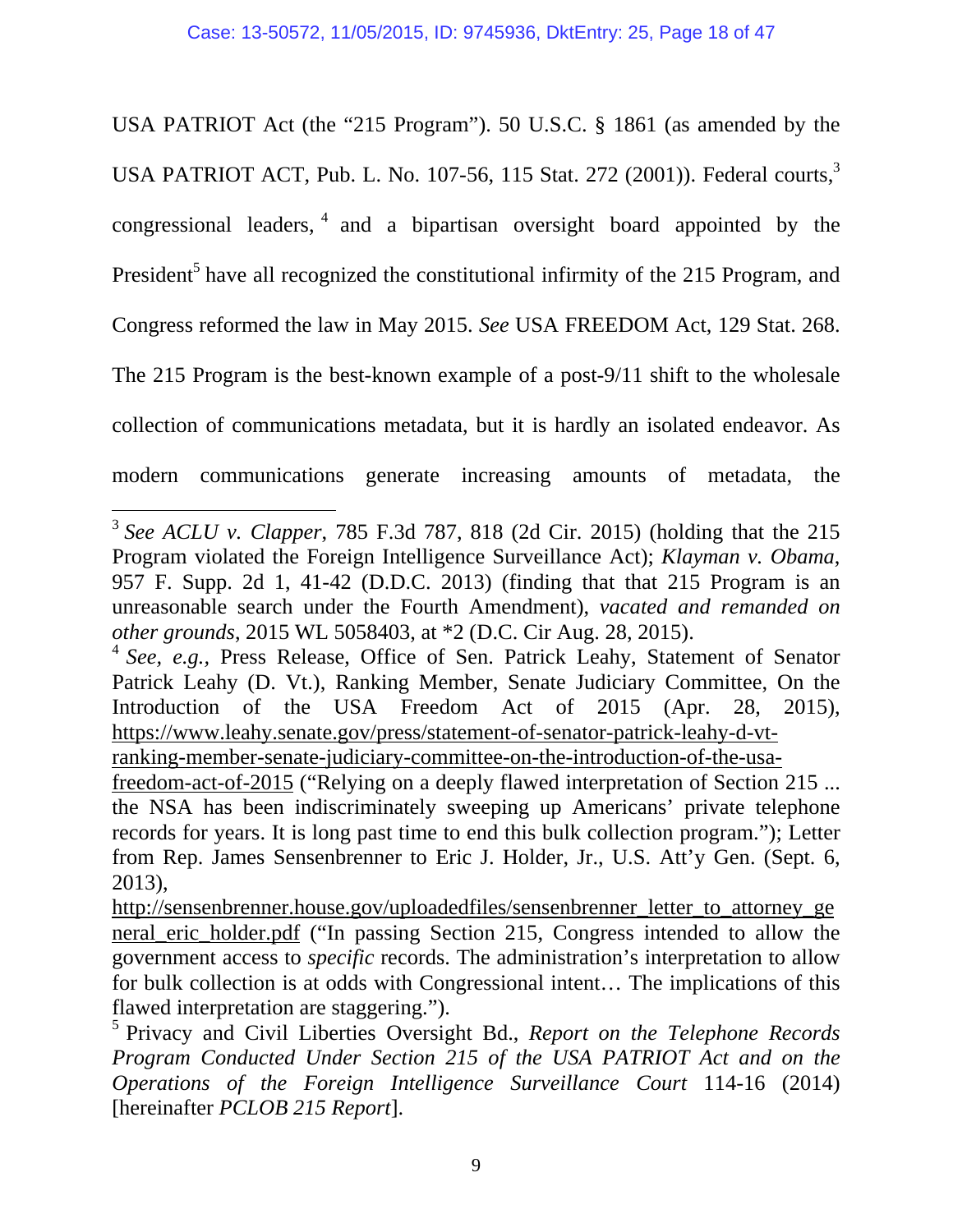#### Case: 13-50572, 11/05/2015, ID: 9745936, DktEntry: 25, Page 19 of 47

government's efforts to collect it in bulk are also expanding. Other NSA programs may also be at issue in this case, including the bulk collection of electronic communications under Section 702 of the Foreign Intelligence Surveillance Act ("FISA") (CR 345 at 7), or under Executive Order ("EO") 12333. *See* Nat'l Sec. Agency, *Legal Fact Sheet: Executive Order 12333* (Jun. 19, 2013).<sup>6</sup> This Court's approach to the third-party doctrine should be mindful of the tremendous difference between the limited call records in *Smith* and the all-encompassing surveillance conducted by the NSA.

### **A. The 215 Program**

The 215 Program remains operational until the USA FREEDOM Act takes effect on November 29, 2015. *In re Application of the FBI for an Order Requiring the Production of Tangible Things*, No. BR 15-75, slip op. at 1 (FISA Ct. Jun. 29, 2015) ("Plus ça change, plus c'est la même chose, well, at least for 180 days."). It also differs substantially from the pen register at issue in *Smith* in both the quantity and nature of phone records collected and the quality of software available to analyze them. Most significantly, the program is "comprehensive" in scope. Decl. of Teresa H. Shea, Signals Intelligence Director, National Security Agency, ¶¶ 59- 60, *ACLU v. Clapper*, No. 13-3994 (S.D.N.Y. Oct. 1, 2013). It targets not just the

<sup>6</sup> *Available at*

https://www.aclu.org/files/assets/eo12333/NSA/Legal%20Fact%20Sheet%20Exec utive%20Order%2012333.pdf.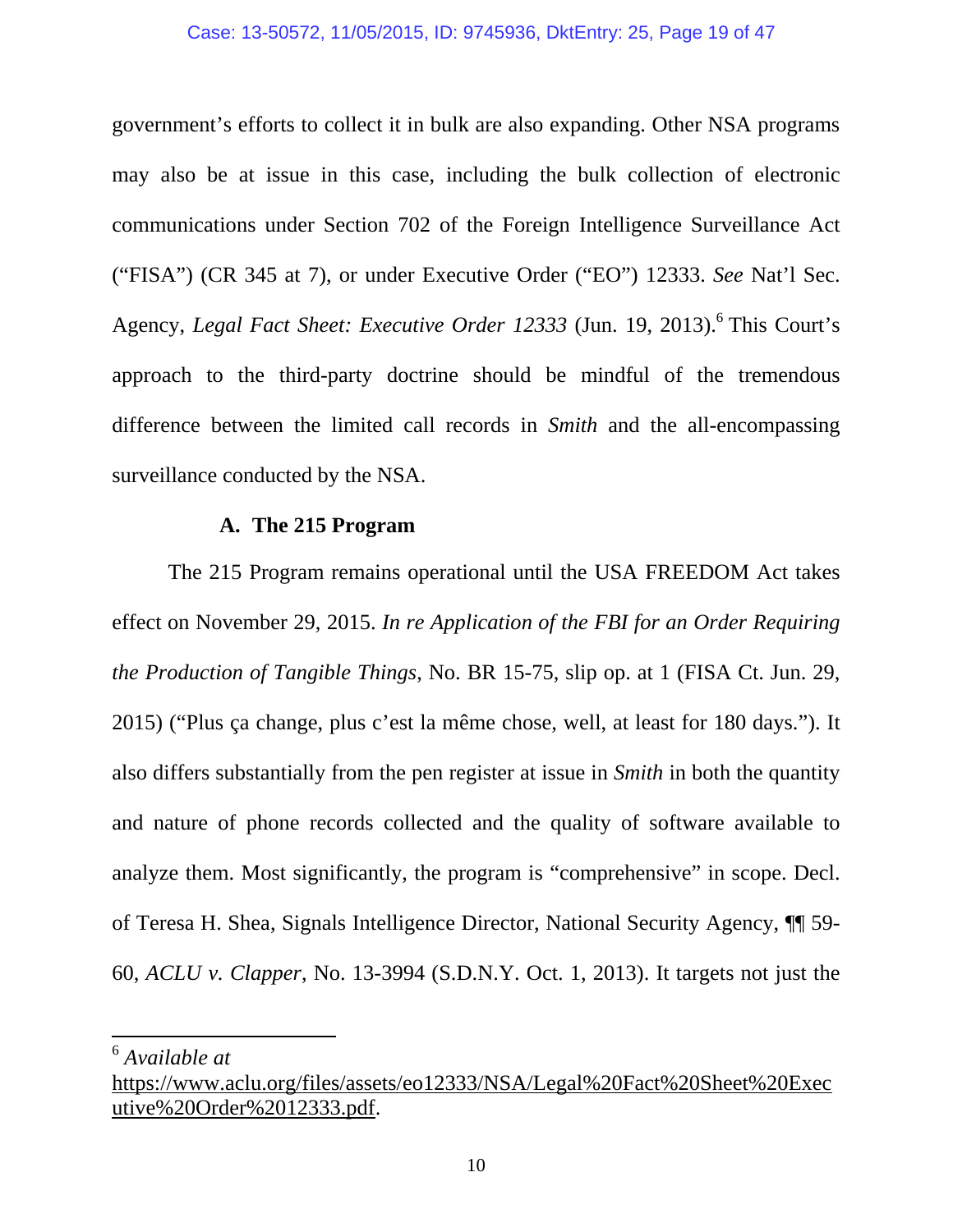records of a few calls over a few days, but billions of calls over the course of years. *PCLOB 215 Report* at 73. Moreover, the NSA uses powerful computer algorithms capable of interpreting this information in ways that would have been unfathomable decades ago. *Id.* at 26. Rapid changes in technology have enabled this tectonic shift while the law is playing catch-up.

Using the 215 Program, the NSA collects metadata for all calls to or from the United States carried by the nation's largest telecommunication carriers. *Id.* at 22. It obtains "call detail records" associated with millions of Americans on a daily basis, including the following information:

> [C]omprehensive communications routing information, including but not limited to session identifying information (e.g., originating and terminating telephone number, Internal Mobile station Equipment Identity (IMEI) number, etc.), International Mobile Subscriber Identity (IMSI) number, trunk identifier, telephone calling card numbers, and time and duration of call.

Primary Order at 3 n.1, *In re Application of the FBI for an Order Requiring the Production of Tangible Things from [Redacted]*, No. BR 13-109, 2013 WL 5741573, at \*10 n.1 (FISA Ct. Aug. 29, 2013). IMSI and IMEI numbers are unique numbers associated with a particular telephone user or communications device. *PCLOB 215 Report* at 26 n.52. A "trunk identifier" provides information about where a phone connected to the network, revealing data that can locate the parties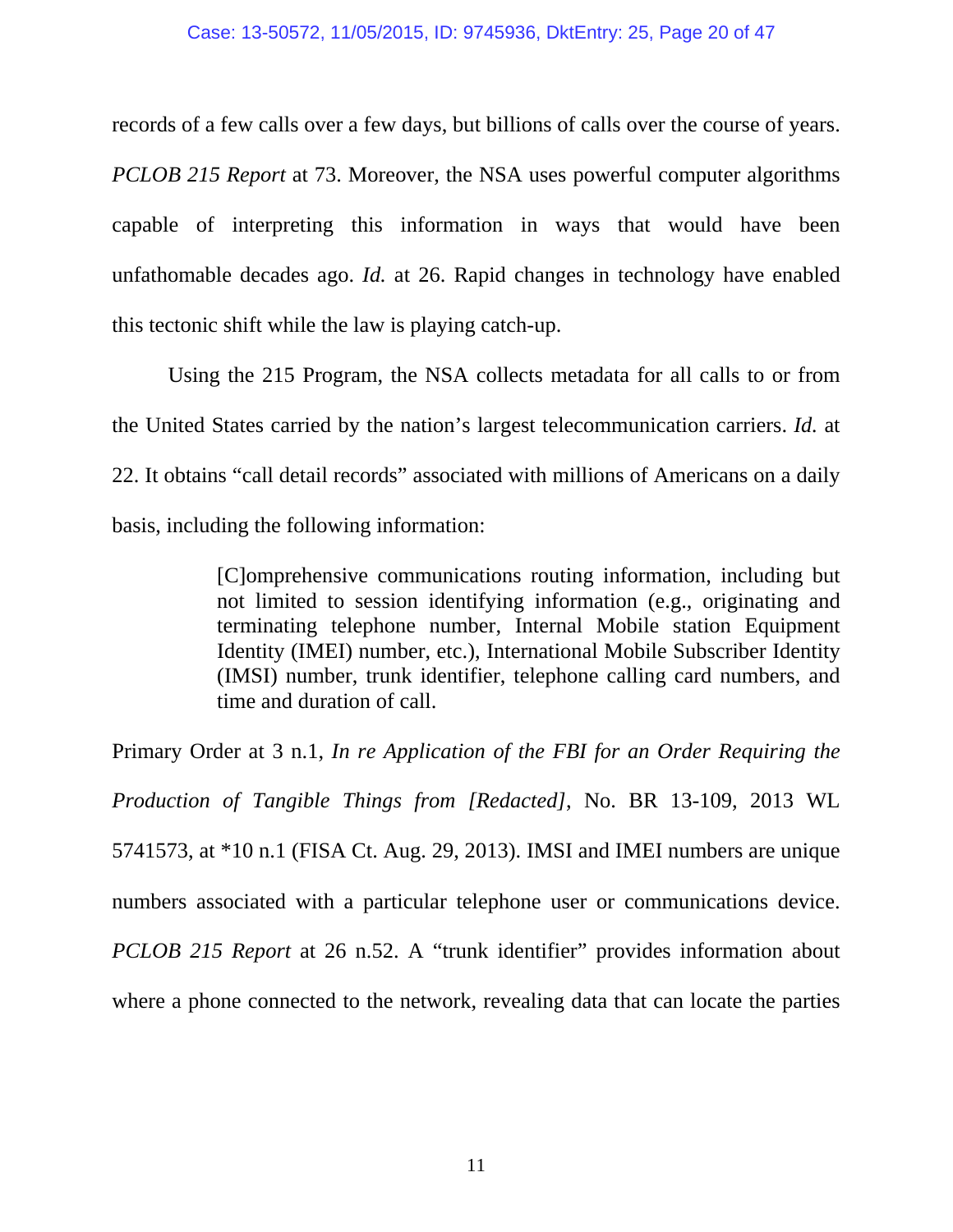#### Case: 13-50572, 11/05/2015, ID: 9745936, DktEntry: 25, Page 21 of 47

within approximately a square kilometer. *See* Patrick Di Justo, *What the N.S.A. Wants to Know About Your Phone Calls, New Yorker, Jun. 7, 2013.*<sup>7</sup>

The NSA maintains a copy of this "telephony metadata" and keeps it for at least five years. *PCLOB 215 Report* at 25. And as detailed in Part II, the agency employs sophisticated software to analyze it with ease, revealing otherwise hidden personal connections. *Id.* at 26. Unlike the records in *Smith*, the 215 Program shows not only who called whom, but also the precise duration and time of each call (including missed calls), as well as the frequency and pattern of contact. *Id.* at 115-16 (describing the 215 Program as "dramatically broader than the practice approved by the Supreme Court in *Smith*, which was directed at a single criminal suspect and gathered 'only the numbers he dialed on his phone' during a limited period.").

For two years starting in 2010, the NSA also used its Section 215 authority for a program designed to collect domestic cell phone location information. Charlie Savage, *In Test Project, N.S.A. Tracked Cellphone Locations*, N.Y. Times, Oct. 2, 2013;<sup>8</sup> Ellen Nakashima, *NSA Had Test Project to Collect Data on Americans'* 

<sup>7</sup> *Available at* http://www.newyorker.com/tech/elements/what-the-n-s-a-wants-toknow-about-your-phone-calls.

<sup>8</sup> *Available at* http://www.nytimes.com/2013/10/03/us/nsa-experiment-traced-uscellphone-locations.html.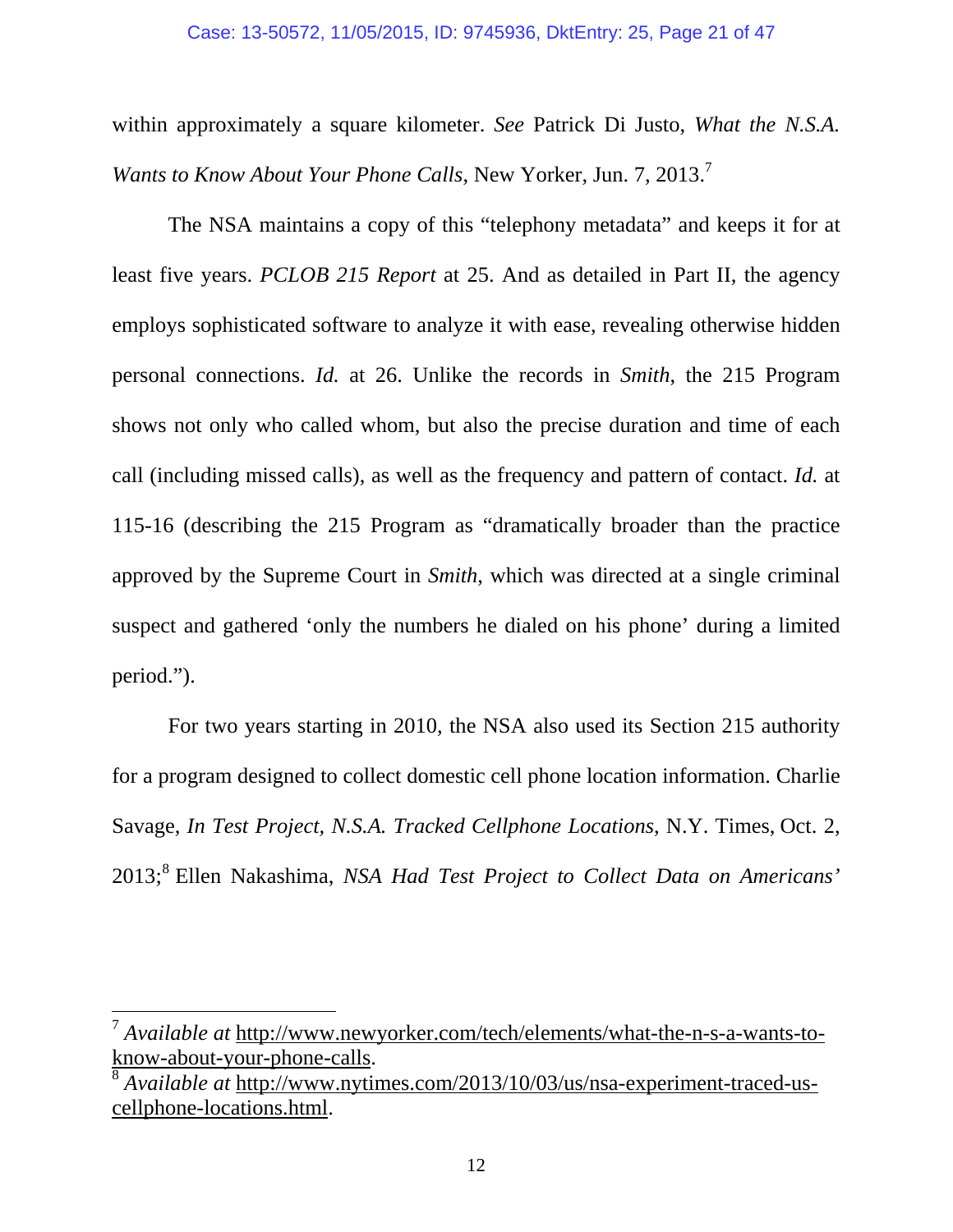Cellphone Locations, Director Says, Wash. Post, Oct. 2, 2013.<sup>9</sup> Mobile devices generate constant streams of location data by wirelessly pinging nearby cellular towers and sending GPS signals. This data reveals a rich trail of individual movements over time, creating a map of activities and habits, regardless of whether the phone is ever used to make a phone call.<sup>10</sup> Although the program is no longer operational, there remains great uncertainty about whether the NSA is effectively replicating it under a different authority, such as one of those described below.

## **B. Other NSA Metadata Collection Programs**

The 215 Program is far from unique, and it is likely not the only NSA program implicated in this case. (CR 345 at 23) Communications metadata consists of much more than telephone call records, and it is widely known that the NSA has created additional surveillance programs to capture and analyze it. The NSA is equipped to collect 94 different metadata "entity types" (including but not limited to call records) for a total of 20 billion "record events" each day. James Risen & Laura Poitras, *N.S.A. Gathers Data on Social Connections of U.S. Citizens*, N.Y.

<sup>9</sup> *Available at* https://www.washingtonpost.com/world/national-security/nsa-hadtest-project-to-collect-data-on-americans-cellphone-locations-directorsays/2013/10/02/65076278-2b71-11e3-8ade-a1f23cda135e\_story.html.

<sup>&</sup>lt;sup>10</sup> *The Electronic Communications Privacy Act (ECPA), Part 2: Geolocation Privacy and Surveillance: Hearing Before the Subcomm. on Crime, Terrorism, Homeland Sec. & Investigations of the H. Comm. on the Judiciary*, 113th Cong. 6 (2013) (statement of Matt Blaze, Associate Professor, University of Pennsylvania) [hereinafter Blaze Statement].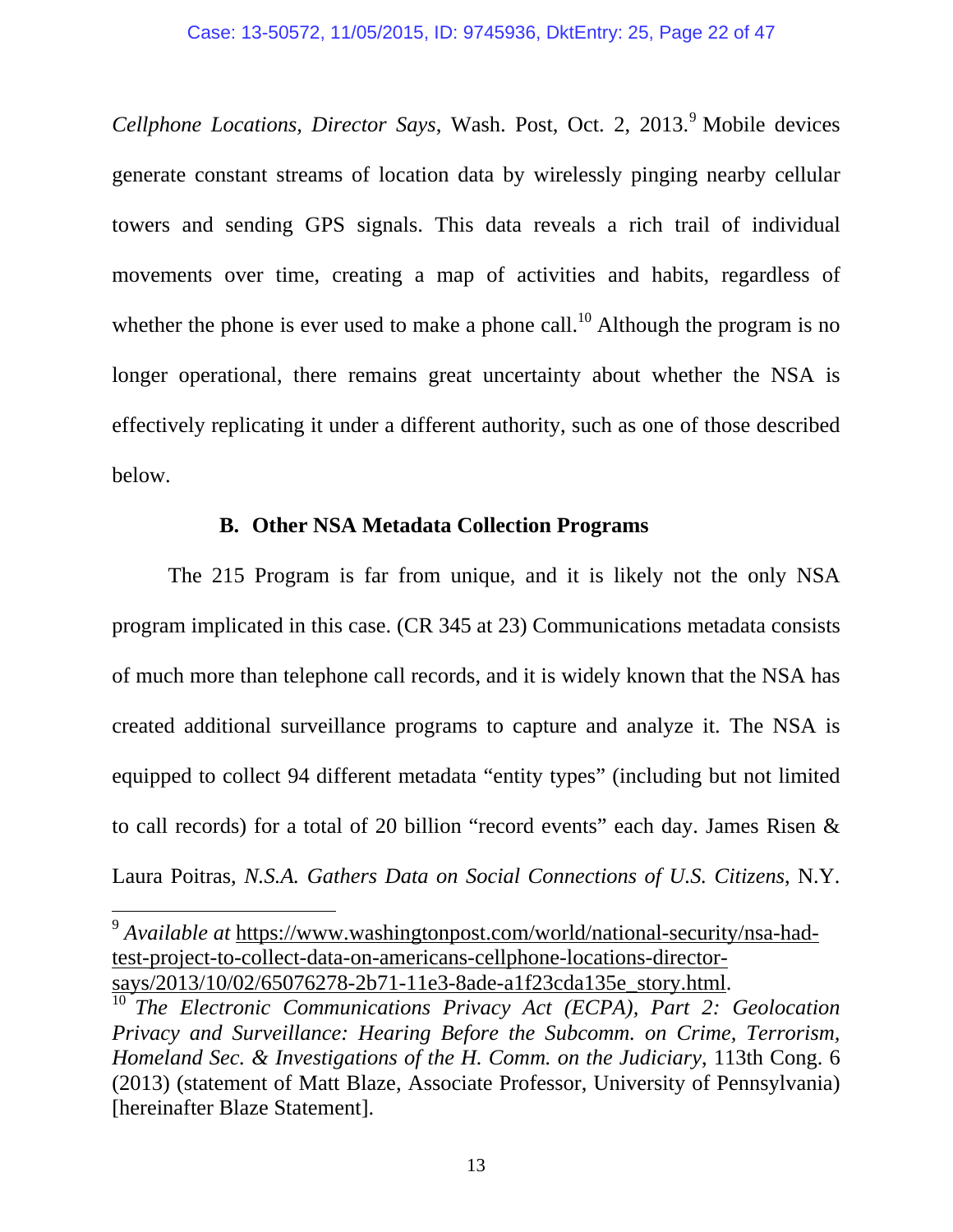Times, Sept. 28, 2013.<sup>11</sup> Nearly all of this metadata is the product of interactions involving third parties, such as phone companies and Internet service providers. The enormous scope of these programs underscores the difference between the surveillance in *Smith* and the facts here, as well as the potential consequences of this Court's decision on the Section 215 Program.

According to a report by the NSA Inspector General, the NSA began its dragnet collection of Internet metadata in 2001 as part of the "President's Surveillance Program," unauthorized by warrant or court order. Office of the Inspector General, Nat'l Sec. Agency, *ST-09-0002 Working Draft* 34 (Mar. 24,  $2009$ .<sup>12</sup> In 2004, the NSA decided to "transition" the program to court supervision using the pen register/trap and trace provisions ("PR/TT") of FISA. 50 U.S.C. §§1841-46; Charlie Savage & James Risen, *New Leak Suggests Ashcroft Confrontation Was Over N.S.A. Program, N.Y. Times, Jun. 27, 2013.*<sup>13</sup> Although many details remain classified, the NSA obtained authorization to collect Internet metadata in bulk, including the "to," "from," "cc," and "bcc" lines of e-mails, as well as the Internet-protocol ("IP") addresses used to transmit data. *See* [Redacted],

<sup>11</sup> *Available at* http://www.nytimes.com/2013/09/29/us/nsa-examines-socialnetworks-of-us-citizens.html.

<sup>&</sup>lt;sup>12</sup>*Available at* http://www.theguardian.com/world/interactive/2013/jun/27/nsainspector-general-report-document-data-collection.

<sup>13</sup> *Available at* http://www.nytimes.com/2013/06/28/us/nsa-report-says-internetmetadata-were-focus-of-visit-to-ashcroft.html.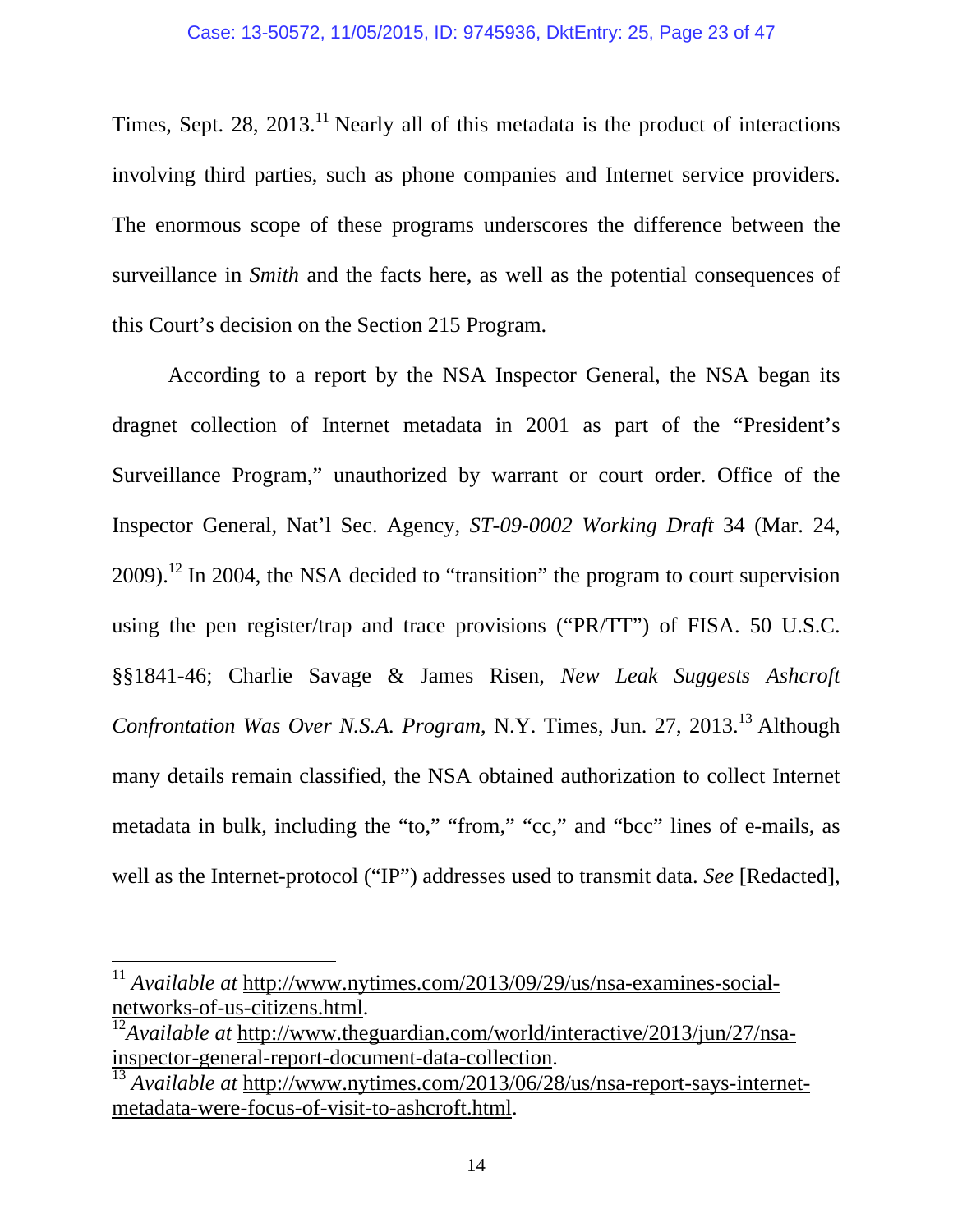No. PR/TT [Redacted], slip op. at 23 (FISA Ct. n.d.); <sup>14</sup> Dep't of Def., *Supplemental Procedures Governing Metadata Collection & Analysis* 1 (2004).<sup>15</sup> IP addresses can be used to track an individual's identity and location as well as monitor their Internet activity. *See Register.com v. Verio*, 356 F.3d 393, 409-10 (2d Cir. 2004). Although the NSA claims to have ended this program in 2011, the *Guardian* reports that Internet metadata is collected under other authorities – and that the NSA had processed more than a trillion records by the end of 2012. Glenn Greenwald & Spencer Ackerman, *How the NSA Is Still Harvesting Your Online Data*, Guardian, Jun. 27, 2013.<sup>16</sup>

Under Section 702 of FISA, for instance, the NSA collects the content of communications, including telephone calls and e-mails, as well as the associated metadata. *See* 50 U.S.C. § 1881a; Privacy and Civil Liberties Oversight Bd., *Report on the Surveillance Program Operated Pursuant to Section 702 of the Foreign Intelligence Surveillance Act 112 (2014).* <sup>17</sup> Unlike the Section 215 Program, surveillance under Section 702 is intended to capture the communications of foreigners overseas, *see* 50 U.S.C. §§ 1881a(d)(1)(A),

 

http://www.dni.gov/files/documents/1118/CLEANEDPRTT%201.pdf.

<sup>14</sup> *Available at*

<sup>&</sup>lt;sup>15</sup> Available at https://www.eff.org/files/2015/03/19/37-dod-supp-proceduresgoverning-comm-metadata.pdf.

<sup>16</sup> *Available at* http://www.theguardian.com/world/2013/jun/27/nsa-onlinemetadata-collection.

<sup>17</sup> *Available at* https://www.pclob.gov/library/702-Report.pdf.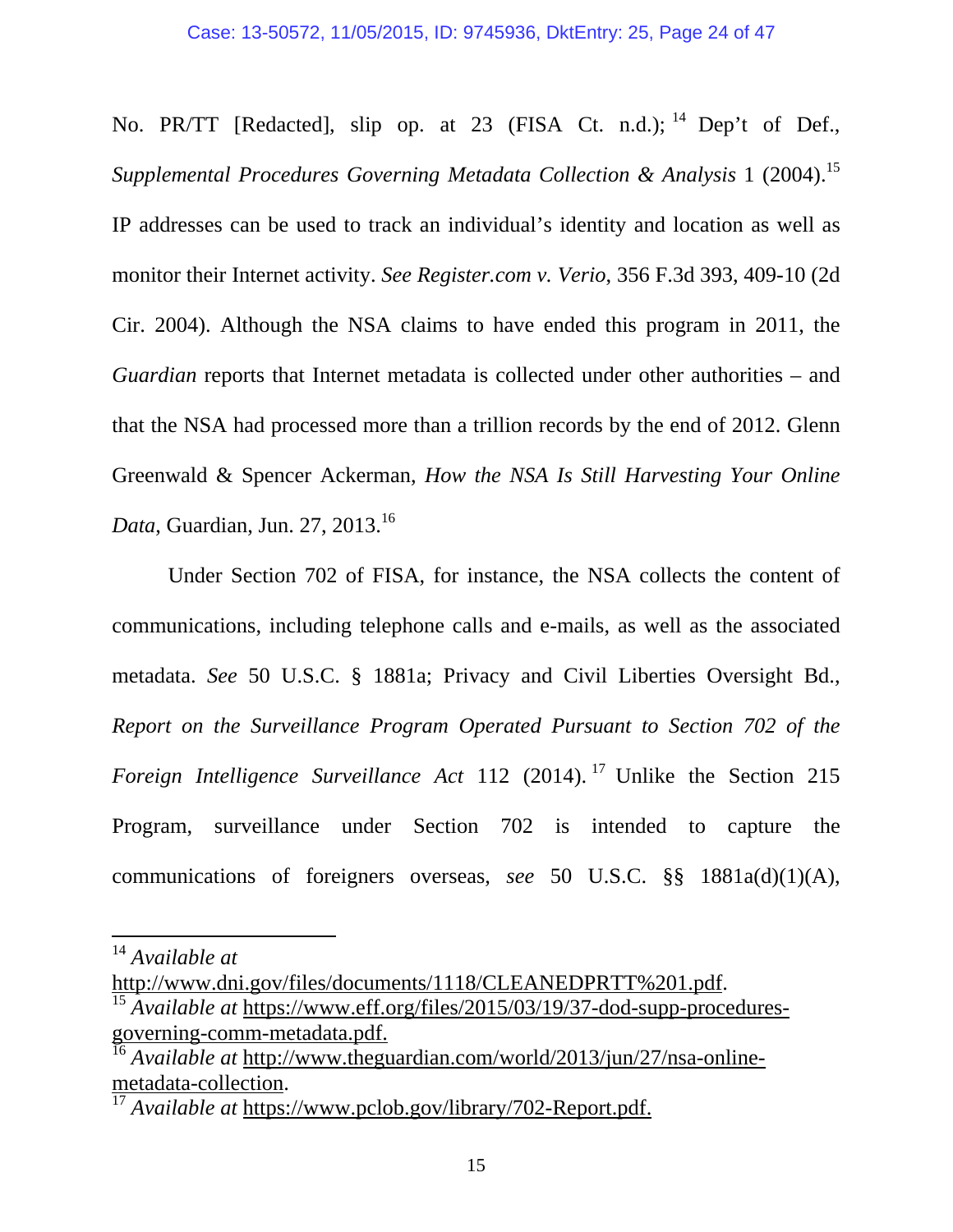1881a(e)(1), 1801(h)(1), although it "incidentally" or "inadvertently" sweeps up a massive number of Americans' phone calls and e-mails. *See* Elizabeth Goitein and Faiza Patel, *What Went Wrong with the FISA Court*, Brennan Ctr. for Justice 3 (2015). <sup>18</sup> This is an inevitable feature given the volume of international communication between Americans and foreigners. *Id*. at 20 (noting that in 1980, the average American spent less than 13 minutes a year on international calls, compared with 4.5 hours in 2011 – not including communications via Skype, FaceTime, or other Internet-based providers). There are at least two large-scale Section 702 programs, one that taps into the hardware backbone of the Internet, *see*  Craig Timberg, *NSA Slide Shows Surveillance of Undersea Cables*, Wash. Post, Jul. 10,  $2013$ ,  $19$  and another that collects communications content and metadata from major U.S. service providers, including Microsoft, Yahoo, Google, Facebook, AOL, Skype, YouTube, and Apple. *See NSA Slides Explain the PRISM Data-Collection Process*, Wash. Post, June 6, 2013.<sup>20</sup>

Finally, the NSA's largest surveillance programs are conducted under the authority of Executive Order ("EO") 12333. Nat'l Sec. Agency, *Legal Fact Sheet*,

<sup>18</sup> *Available at*

https://www.brennancenter.org/sites/default/files/analysis/What\_Went\_%20Wrong With The FISA Court.pdf.

<sup>19</sup> *Available at* http://www.washingtonpost.com/business/economy/the-nsa-slideyou-havent-seen/2013/07/10/32801426-e8e6-11e2-aa9f-c03a72e2d342\_story.html.

<sup>20</sup> *Available at* http://www.washingtonpost.com/wp-srv/special/politics/prismcollection-documents/ (updated Jul. 10, 2013).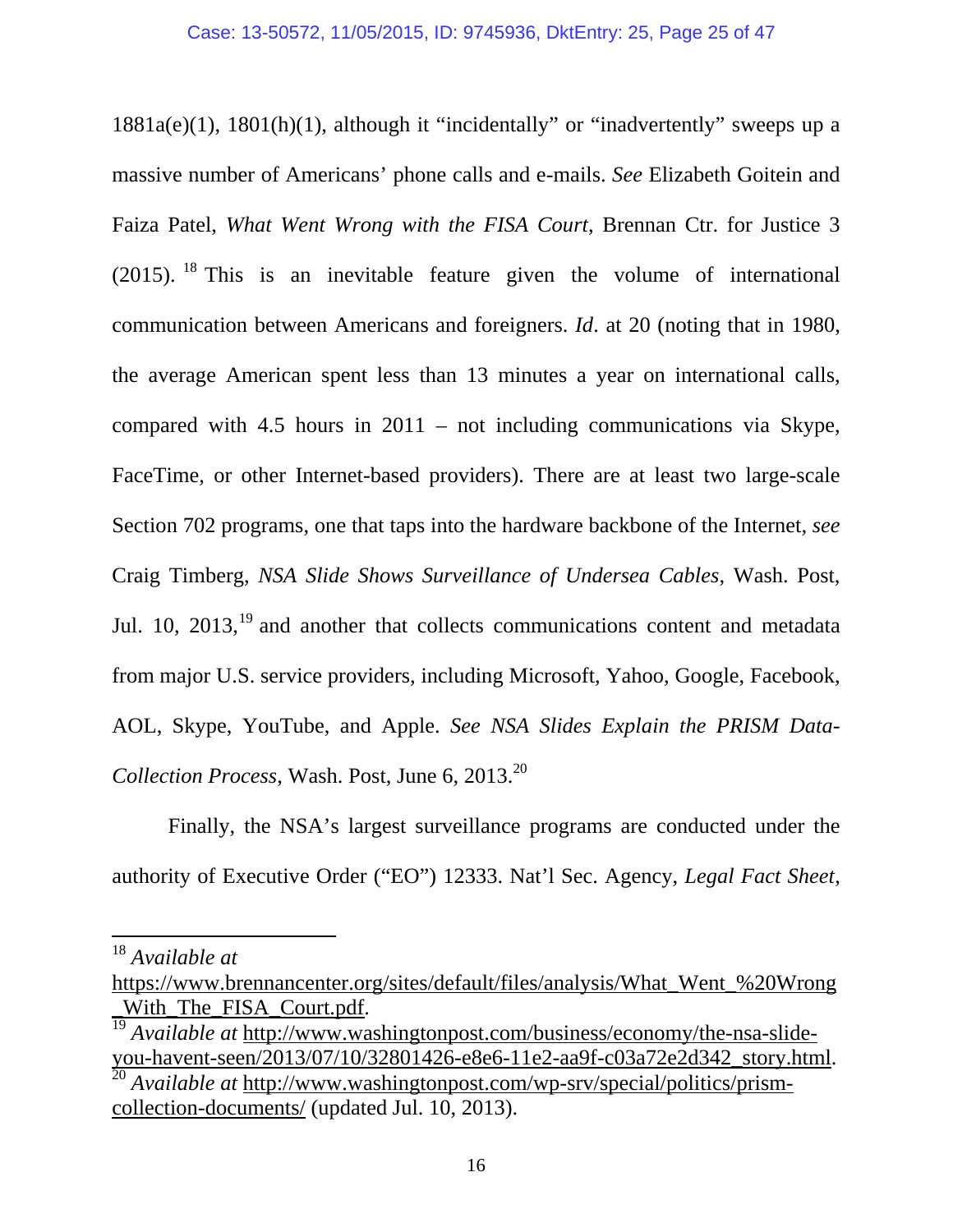#### Case: 13-50572, 11/05/2015, ID: 9745936, DktEntry: 25, Page 26 of 47

*supra*, at 1. The EO underpins NSA bulk surveillance programs that monitor overseas communications, both content and metadata. These programs are not court-authorized and there has been little in the way of Congressional oversight. But the broad swath of NSA activities under EO 12333 means that the communications of many Americans are inevitably acquired as they travel abroad or communicate with foreigners. Even purely domestic communications can be swept up if they are transmitted to or stored on a server overseas. The NSA shares this information with nearly two dozen other government agencies through a "Google-like" search engine, built to share more than "850 billion records about phone calls, emails, cellphone locations, and internet chats." Ryan Gallagher, *The Surveillance Engine: How the NSA Built Its Own Secret Google*, Intercept, Aug.  $25, 2014.<sup>21</sup>$ 

## **II. Communications Metadata Is Fourth Amendment "Papers"**

Communications metadata is a digital log of expressive and associational activities. While the government asserts that it does not include the "content" of a conversation, metadata is still incredibly revealing. Even in limited quantities, it can signal the significance of a communication. One call to a reporter can reveal a confidential source, corroding the ability to report news of public interest. One call to a defense lawyer can undermine the confidentiality of attorney-client

<sup>21</sup> *Available at* https://theintercept.com/2014/08/25/icreach-nsa-cia-secret-googlecrisscross-proton/.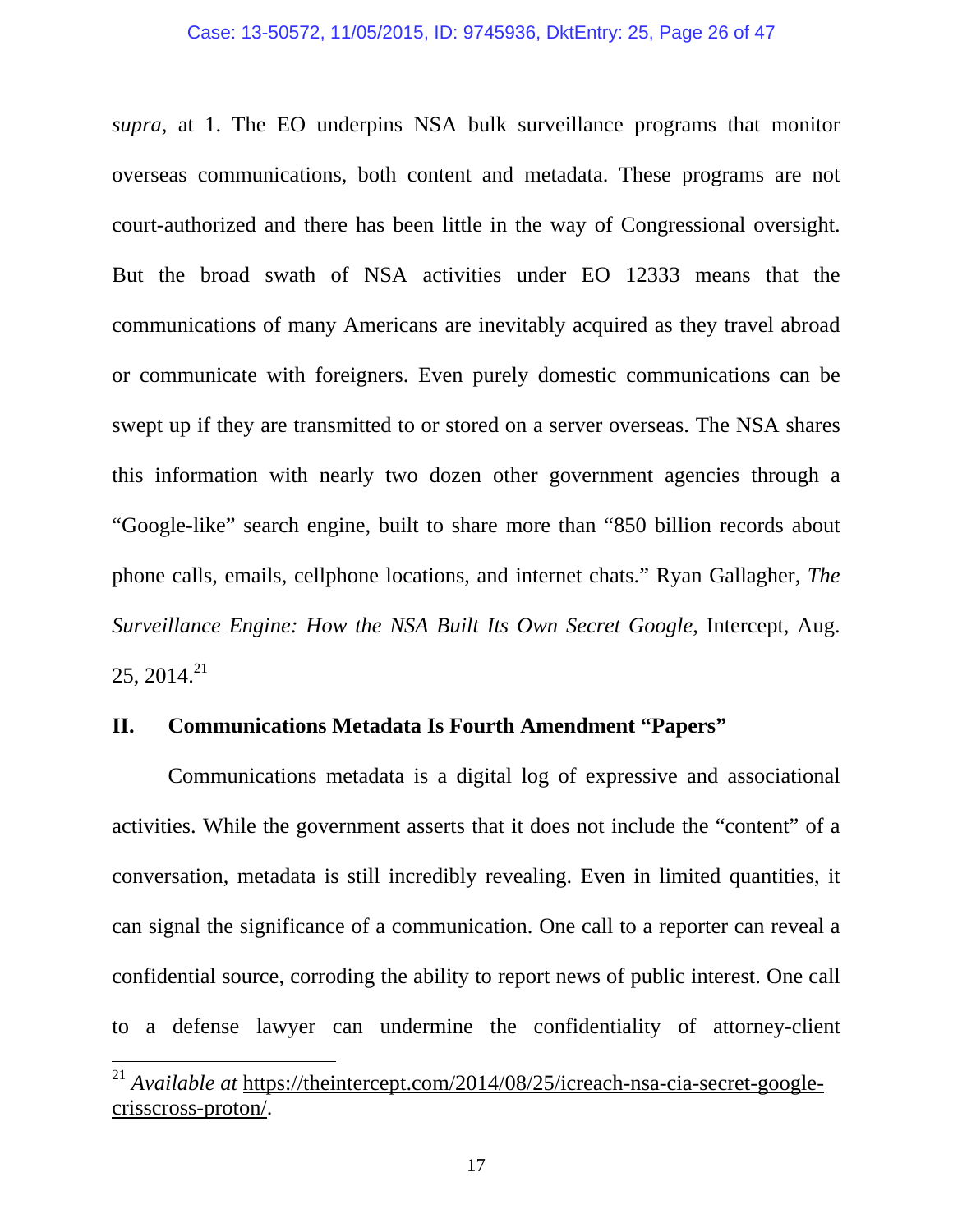#### Case: 13-50572, 11/05/2015, ID: 9745936, DktEntry: 25, Page 27 of 47

communications. In aggregate, metadata is even more potent and easily manipulated to extrapolate social and political networks, personal beliefs, and private associations. The history and purpose of the Fourth Amendment dictate a duty to safeguard such First Amendment affairs from unreasonable government interference. Communications metadata is the modern equivalent of Fourth Amendment "papers," and it follows that a warrant generally should be required to search or seize it.

## **A. Communications Metadata Is Revealing, Even in Limited Quantities**

Metadata is personal data, and even in limited quantities, it can be a telltale sign of social, political, and religious activities. Phone call records, for example, can be a proxy for call content if dialing a hotline for victims of rape or domestic abuse, suicide prevention, or addiction and substance abuse. *See* Decl. of Edward W. Felten, *ACLU v. Clapper*, No. 13-cv-03994 (S.D.N.Y. Aug. 23, 2013), ECF No. 27 ("Felten Decl."), 14-15. Calls to such single-purpose lines are common; they are the "1-800" numbers occupying billboards and newspaper ads. Information about a single call to a reporter, tip-line, or agency inspector general could identify a whistleblower and inhibit freedom of the press. *Id.* at 15. While the NSA's Section 215 program collects only numbers and not the names of individuals or entities associated with them, making this connection is trivially easy. *Id*. at 7.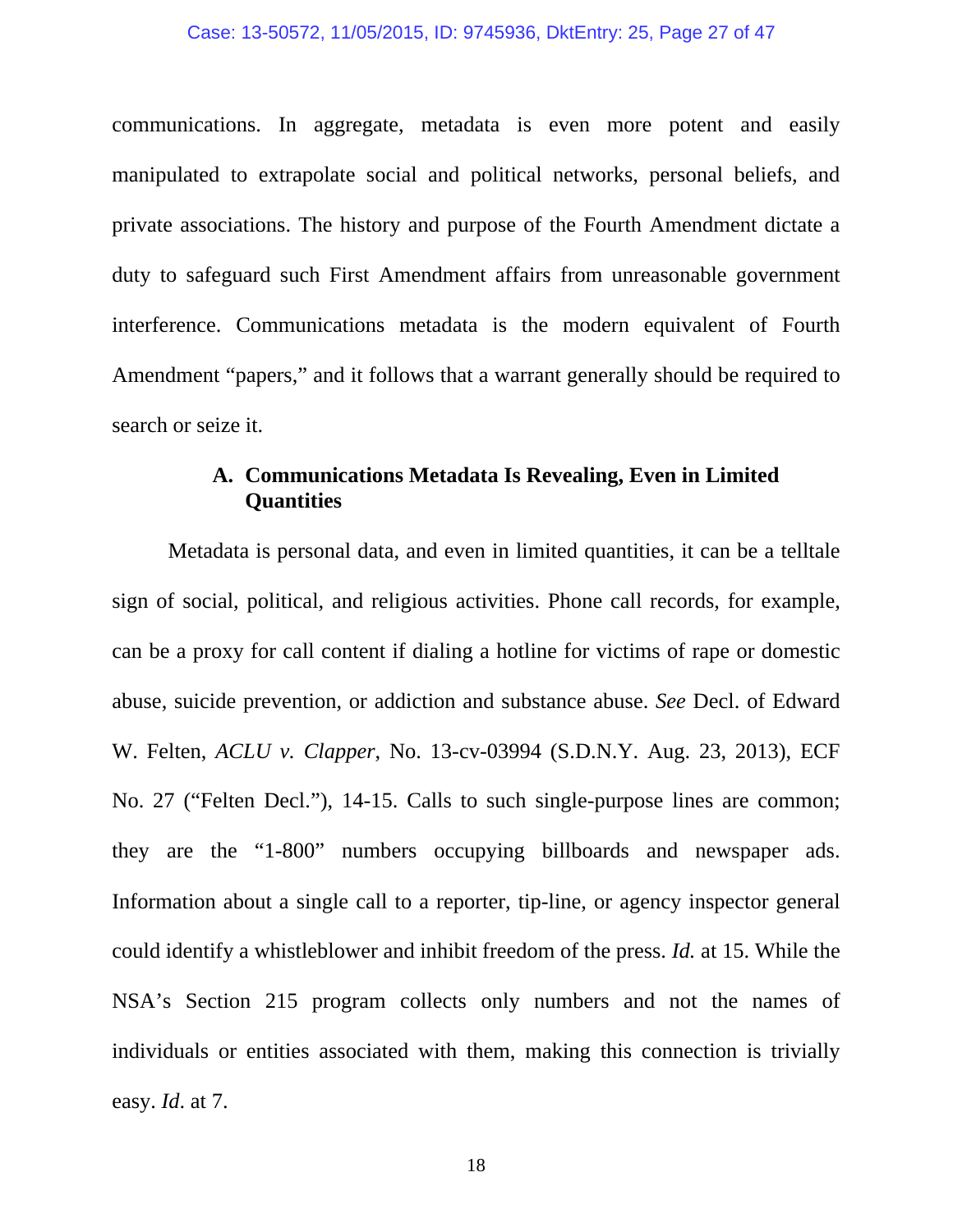The same is true for text message metadata. One text to a dedicated number is all it takes to subscribe to mobile alerts from an advocacy organization or protest group. *See, e.g.,* Amy Gahran, *Mobile Tools for Protests – Then and Now*, CNN, Oct. 10, 2011 (describing the role of text message alert systems as the primary tool for protest coordination during the 2004 Republican National Convention protests in New York).<sup>22</sup> One message is all it takes to donate money to a charity, church, or political candidate. *See, e.g.,* Mario Trujillo, *Twitter Rolls Out Donate Button For Political Campaigns*, The Hill, Sept. 15, 2015;<sup>23</sup> Felten Decl. at 16 ("For example, by sending the word HAITI to 90999, a wireless subscriber can donate \$10 to the American Red Cross."). One message is all it takes for a journalist to speak to a trusted source or for a client to contact a defense lawyer.

Metadata generated by online browsing can be as revealing as content, if not more so. Knowing the web address (or "URL") visited is often the functional equivalent of accessing content. *See, e.g.,* Ashley Madison, https://www.ashleymadison.com/ (last visited Oct. 22, 2015) ("Life is short. Have an affair."). But web browsing records also provide context – additional metadata about when, where, and how a website was viewed. *See* Matt Blaze, *Phew, NSA Is* 

<sup>22</sup> *Available at* http://www.cnn.com/2011/10/10/tech/mobile/mobile-tools-forprotest/.

<sup>23</sup> *Available at* http://thehill.com/policy/technology/253649-twitter-rolls-outdonate-button-for-political-campaigns.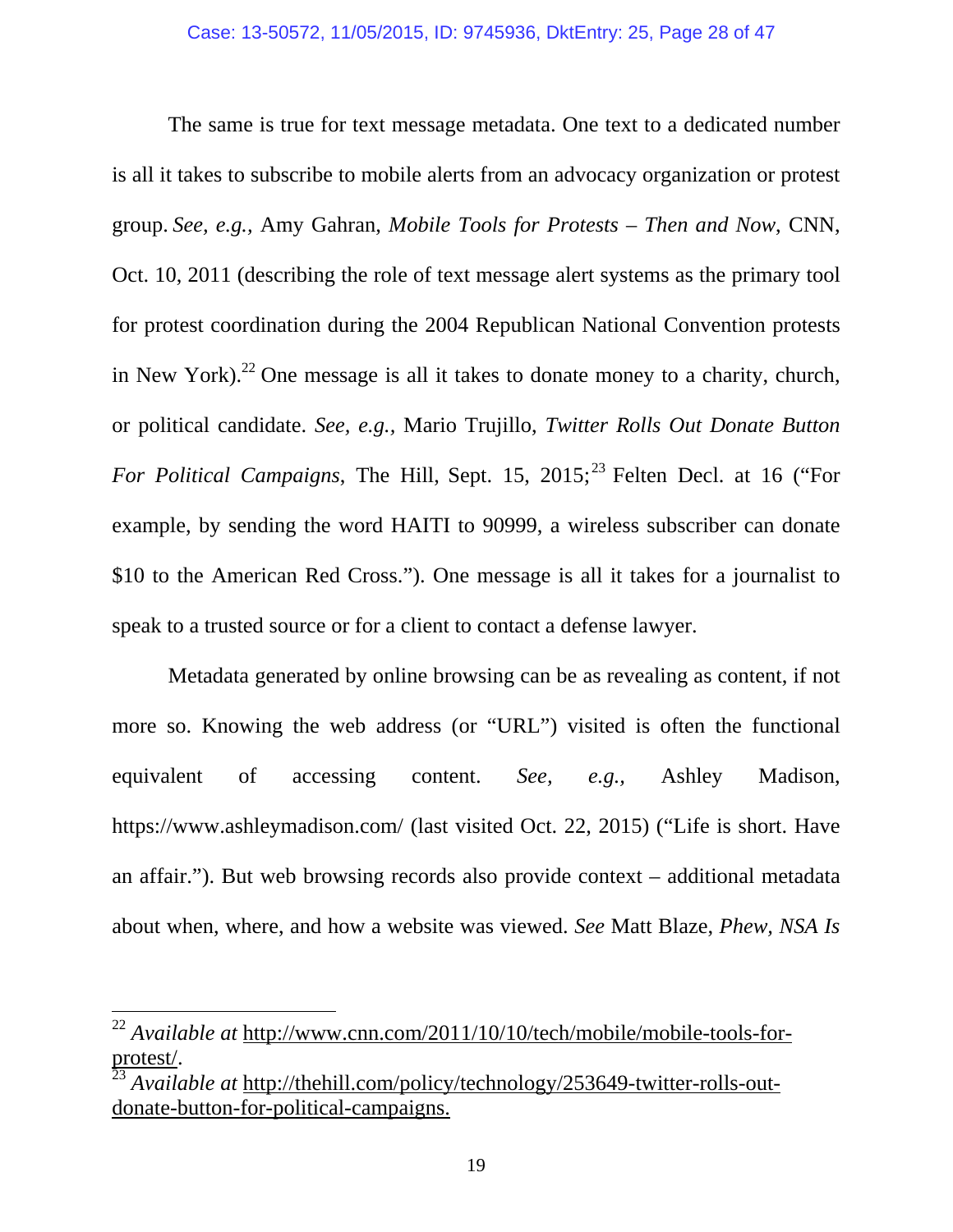Just Collecting Metadata. (You Should Still Worry), Wired, Jun. 19, 2013.<sup>24</sup> Even in isolation, the metadata can indicate intent: Was the webpage viewed during the day from a computer at a government research facility, or was it viewed from a personal computer at an odd hour of the night?

 Mobile phones also generate location metadata on a frequent and automatic basis, regardless of whether the device is actively in use.Blaze Statement, *supra*, at 6. As in the GPS-tracking context, even short-term monitoring of this location information can reveal activities of "indisputably private nature" like a call or visit to the "psychiatrist, the plastic surgeon, the abortion clinic, the AIDS treatment center, the strip club, the criminal defense attorney, the by-the-hour motel, the union meeting, the mosque, synagogue or church, the gay bar and on and on." *Jones*, 132 S. Ct. at 955 (Sotomayor, J., concurring) (quoting *People v. Weaver*, 909 N.E.2d 1195, 1999 (N.Y. 2009)).

## **B. Metadata Is Especially Revealing in Aggregate**

Communications metadata is invasive in isolation, but in aggregate, it is even more revealing of First Amendment activity. It is highly structured, which makes it easy to collect, store, and analyze with computer software. Phone numbers are standardized and expressed in a predictable format, as are e-mail addresses, IP addresses, and URLs – no human interpretation required. *See* Felten

<sup>&</sup>lt;sup>24</sup> *Available at http://www.wired.com/2013/06/phew-it-was-just-metadata-not*think-again/.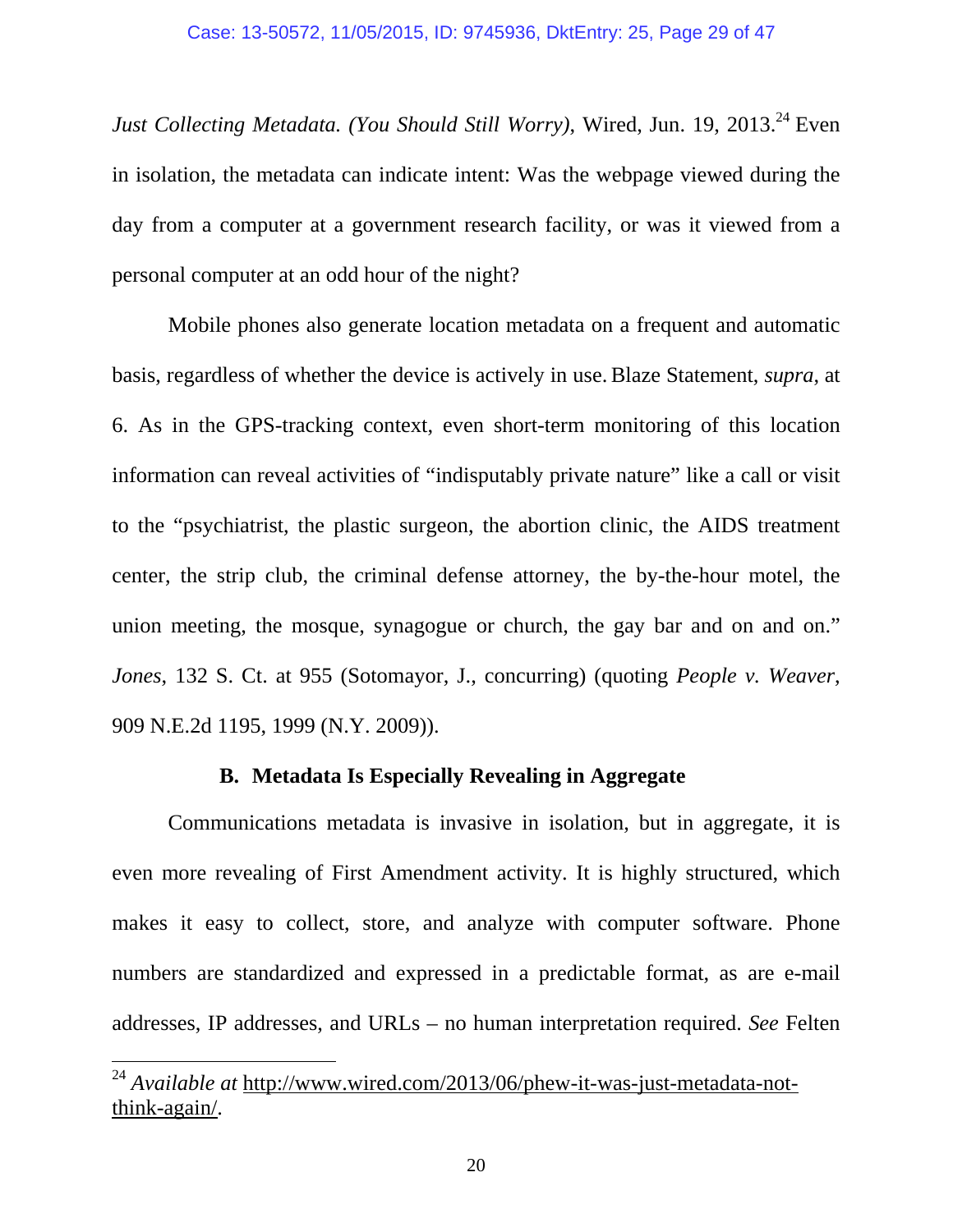#### Case: 13-50572, 11/05/2015, ID: 9745936, DktEntry: 25, Page 30 of 47

Decl. at 7-8. As a result, it is relatively simple to "[superimpose] our metadata trails onto the trails of everyone within our social group and those of everyone within our contacts' social groups" and quickly "[paint] a picture that can be startlingly detailed." *Id.* at 2. These staccato signals can even identify the strength of relationships and the structure of organizations. Just a cursory analysis can distinguish the organizers of a grassroots movement from casual participants. More detailed study can show "if opposition leaders are meeting, who is involved, where they gather, and for how long." Jane Mayer, *What's the Matter With Metadata?*, New Yorker, June 6, 2013, (quoting interview with Prof. Susan Landau, former privacy analyst at Google).<sup>25</sup>

This is not idle speculation. The NSA uses communications metadata to conduct "contact chaining," a process showing the phone numbers or e-mail addresses that a "seed" number or e-mail address has contacted or attempted to contact as well as those who are in touch with the seed's contacts. *PCLOB 215 Report* at 8-9. A single, "three-hop" analysis of this type would yield 2.5 million phone numbers, assuming each person contacts 40 unique people. Jonathan Mayer & Patrick Mutchler, *MetaPhone: The NSA Three-Hop* n.3, Dec. 9, 2013.26 It is a matter of mouse clicks to build a "social graph" identifying a substantial portion of

<sup>25</sup> *Available at* http://www.newyorker.com/news/news-desk/whats-the-matter-withmetadata.

<sup>&</sup>lt;sup>26</sup> Available at http://webpolicy.org/2013/12/09/metaphone-the-nsa-three-hop/.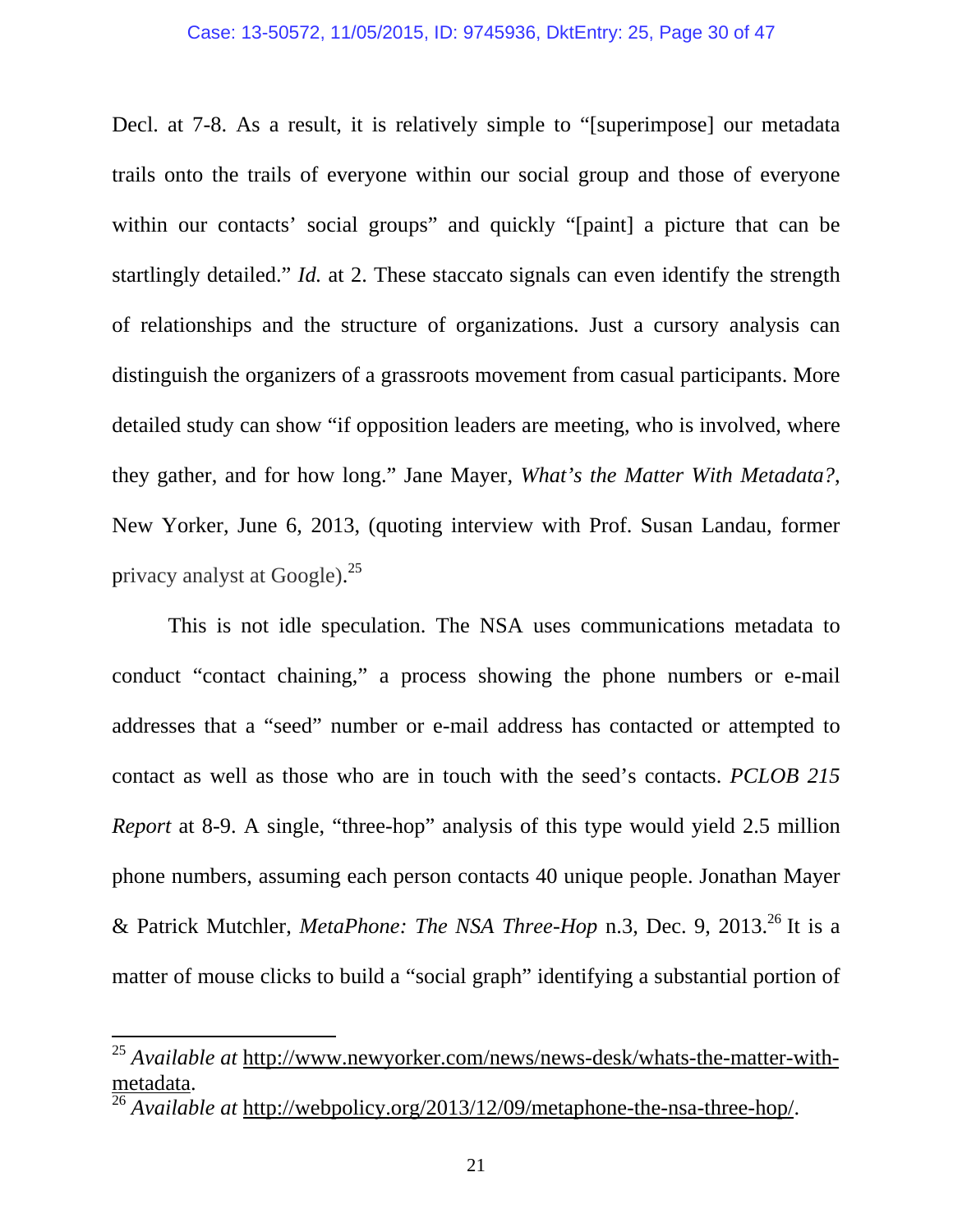a group's membership, donors, sources, and political supporters. Felten Decl. at 17-20. Because of the potential for such aggregation and analysis, digital metadata is fundamentally different from the pen register at issue in *Smith*. *See* Alan Butler, *Get A Warrant: The Supreme Court's New Course for Digital Privacy Rights after*  Riley v. California, 10 Duke J. of Const. L. & Pub. Policy 83, 103 (2014) (describing the *Smith* Court's understanding of a pen register, which at the time recorded numbers on a paper tape and was incapable of determining whether any call was even completed).

## **C. Communications Metadata Is The Modern Equivalent of Fourth Amendment "Papers"**

Communications metadata implicates the same kind of expressive and associational activities that the Fourth Amendment was designed to protect. By giving "papers" equal billing with "persons," "houses," and "effects," the Founding Fathers indicated that courts have a special obligation to safeguard First Amendment information from unreasonable searches and seizures. *See* U.S. Const. amend. IV; *Marcus v. Search Warrants of Prop. at 104 E. Tenth St., Kan. City, Mo*., 367 U.S. 717, 729 (1961) ("The Bill of Rights was fashioned against the background of knowledge that unrestricted power of search and seizure could also be an instrument for stifling liberty of expression."); *Stanford v. Texas*, 379 U.S. 476, 482 (1965) (describing the history of the Fourth Amendment as "largely a history of conflict between the Crown and the press"). Consequently, the Supreme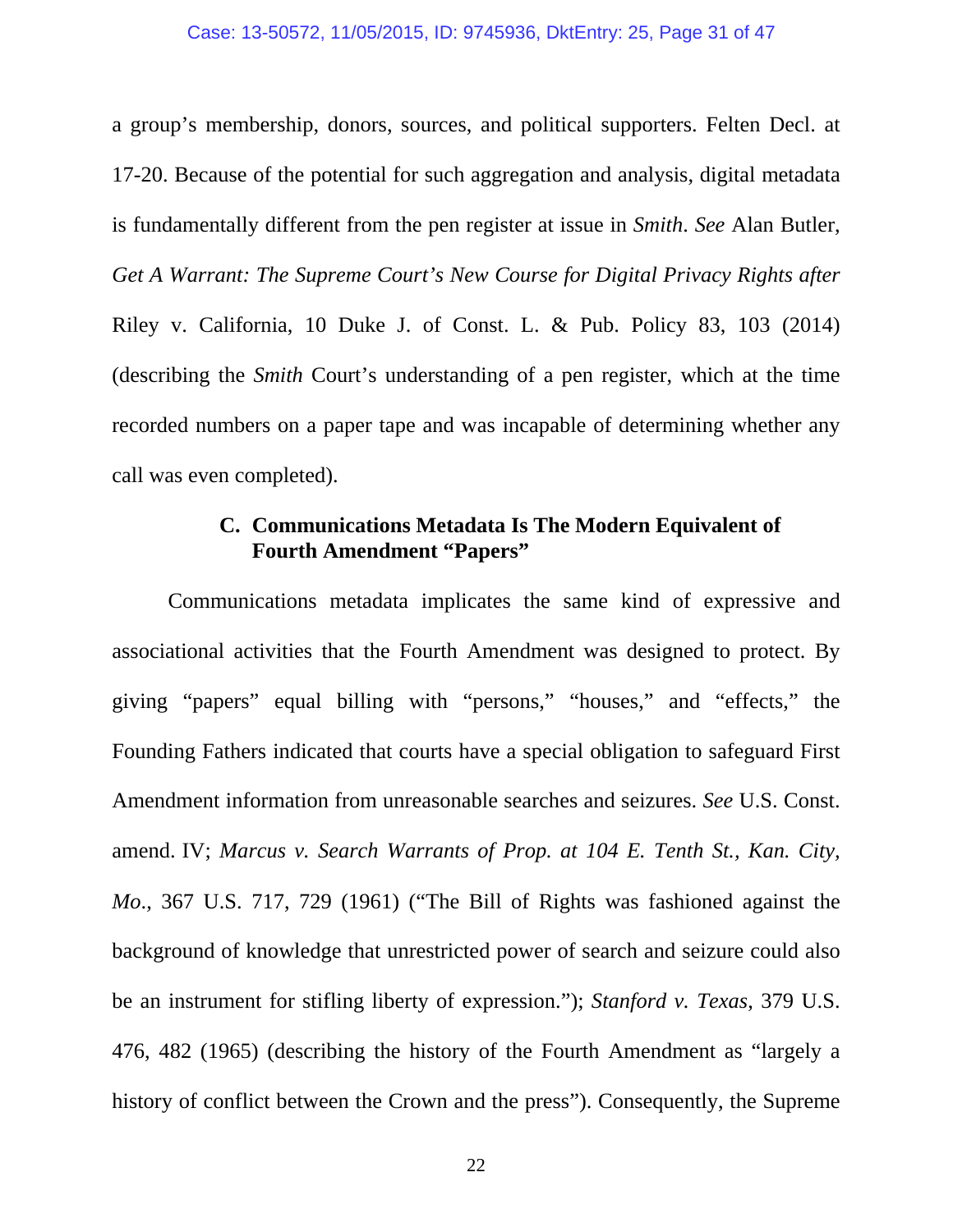Court has consistently recognized a strong Fourth Amendment interest where First Amendment concerns are at stake, holding that there is a reasonable expectation of privacy in this information, almost by definition. *United States v. Jacobsen*, 466 U.S. 109, 114 (1984) ("Letters and other sealed packages are in the general class of effects in which the public at large has a legitimate expectation of privacy; warrantless searches of such effects are presumptively unreasonable."); *Walter v. United States*, 447 U.S. 649, 655 (1980) ("When the contents of the package are books or other materials arguably protected by the First Amendment, and when the basis for the seizure is disapproval of the message contained therein, it is especially important that [the warrant] requirement be scrupulously observed."); *see also Maryland v. Macon*, 472 U.S. 463, 468 (1985) ("The First Amendment imposes special constraints on searches for and seizures of presumptively protected material."). This Court, therefore, should regard communications metadata as if it were considering the privacy of papers in a desk drawer. In the digital age, there is no meaningful distinction.

The Fourth Amendment was designed to safeguard individual liberty and free expression, as the Supreme Court has long recognized. *See Marcus*, 367 U.S. at 724-729; *Stanford*, 379 U.S. at 482; *Lopez v. United States*, 373 U.S. 427, 469– 70 (1963) (Brennan, J., dissenting) ("[W]e must bear in mind that historically the search and seizure power was used to suppress freedom of speech and of the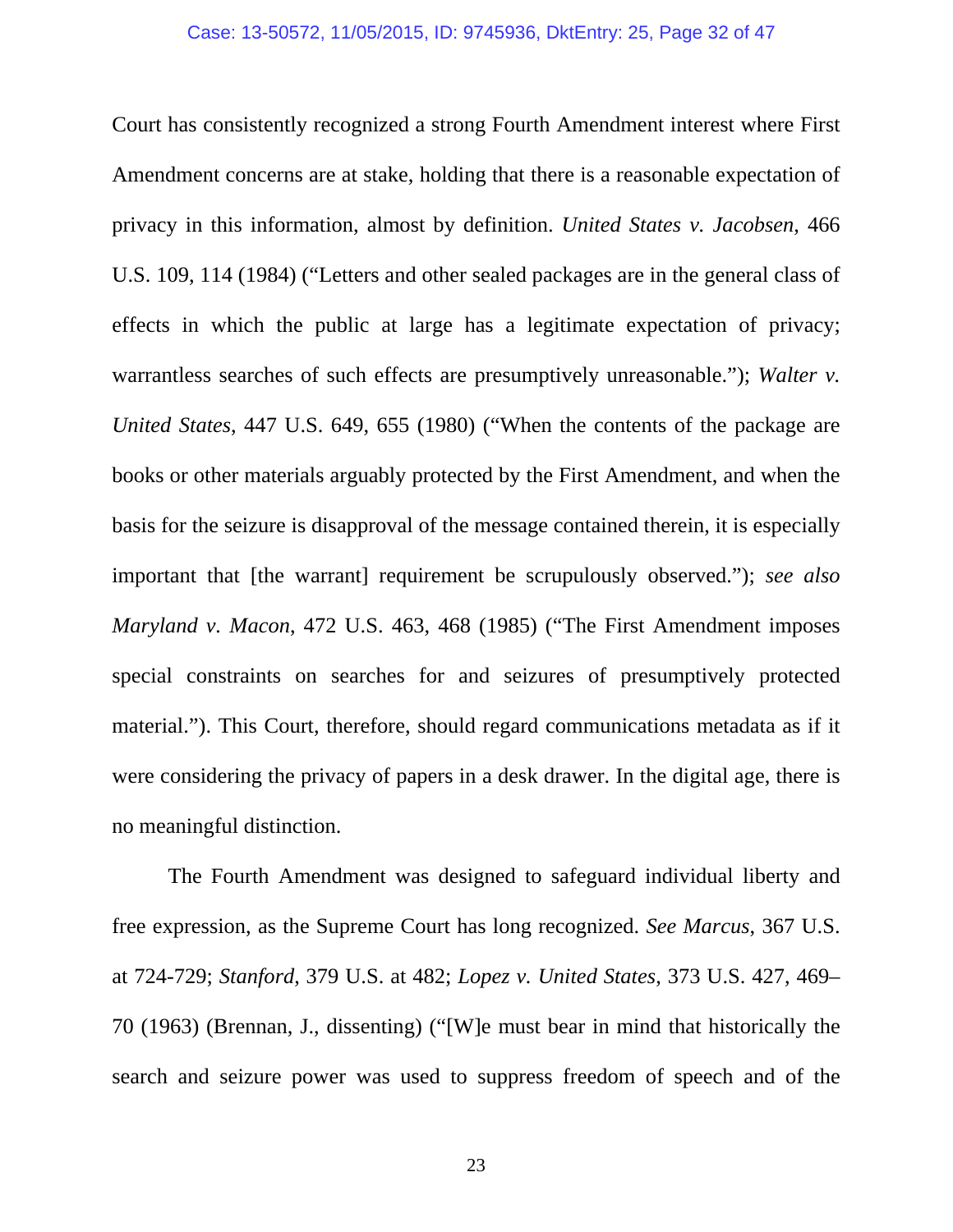press . . . ." (internal citations omitted)). It was intended to serve as a barrier to government overreach and as a catalyst for freedom of speech and freedom of association, essential ingredients for a robust democracy. *See* Michael W. Price, *Rethinking Privacy: Fourth Amendment "Papers" and the Third-Party Doctrine*, 8 J. Nat'l Security L. & Pol'y <sub>\_\_</sub>, \*13 (forthcoming 2015).<sup>27</sup> Accordingly, the Court has required that the Fourth Amendment be applied with "scrupulous exactitude" when significant First Amendment rights are at stake. *Stanford*, 379 U.S. at 485; *Zurcher v. Stanford Daily*, 436 U.S. 547, 564 (1978). This means that a search or seizure of "materials presumptively protected by the First Amendment" must be made pursuant to a warrant supported by probable cause. *See New York v. P. J. Video*, 475 U.S. 868, 873-75 (1986) ("We have long recognized that the seizure of films or books on the basis of their content implicates First Amendment concerns not raised by other kinds of seizures"); *Roaden v. Kentucky*, 413 U.S. 496, 504 (1973) (requiring a warrant to seize an allegedly obscene film because "[t]he setting of a bookstore or the commercial theater ... invokes such Fourth Amendment warrant requirements"); *Stanford Daily*, 436 U.S. at 565 (recognizing that courts must "apply the warrant requirements with particular exactitude when First Amendment interests would be endangered by the search."). Indeed, the Supreme Court reinforced this understanding recently in *Riley v. California*,

<sup>27</sup> *Available at* http://jnslp.com/wp-content/uploads/2015/06/Rethinking-Privacy.pdf.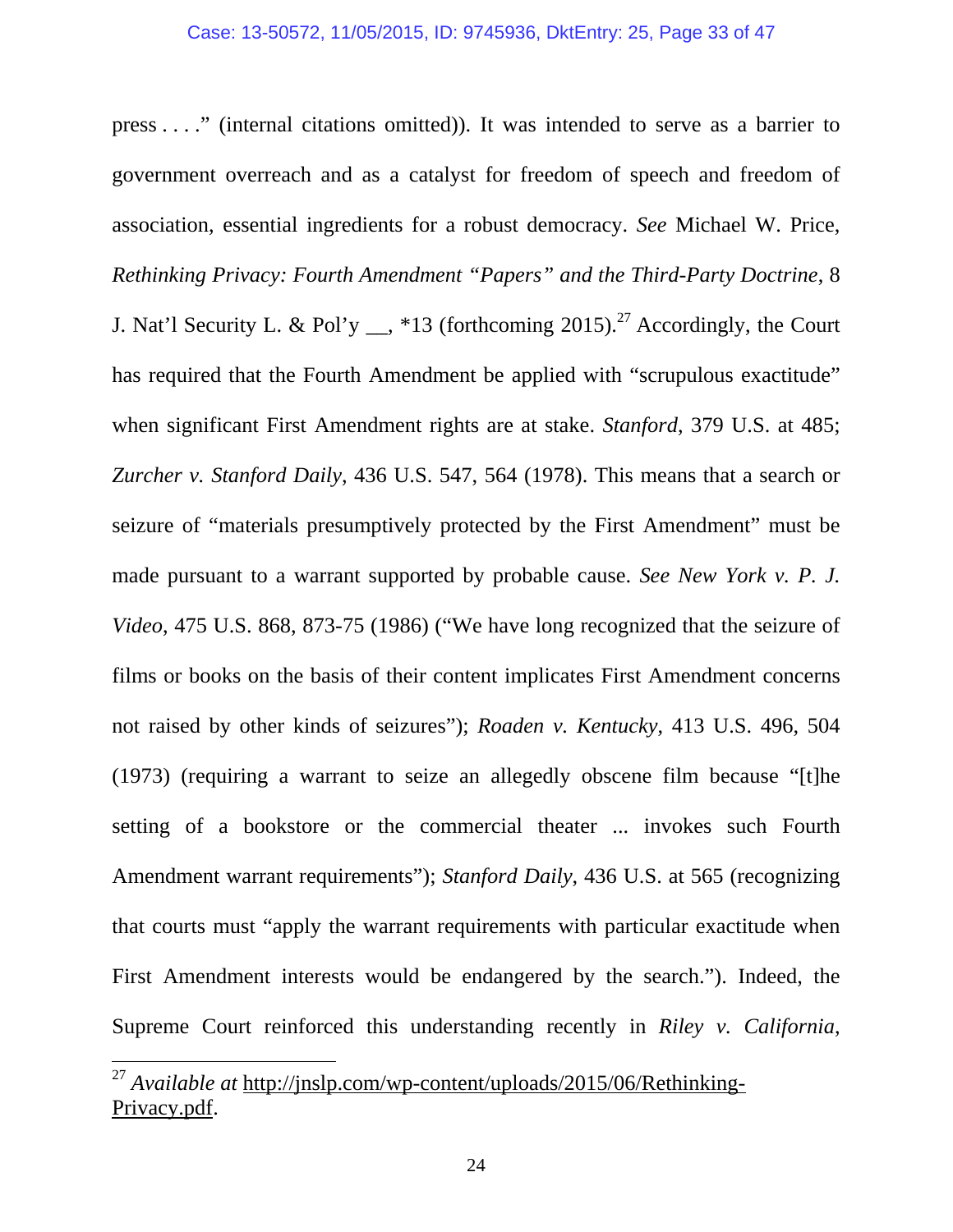#### Case: 13-50572, 11/05/2015, ID: 9745936, DktEntry: 25, Page 34 of 47

requiring a warrant for the search of a cell phone incident to arrest because "[m]odern cell phones, as a category, implicate privacy concerns far beyond those implicated" by most physical searches, exposing to the government "far *more* than the most exhaustive search of a house." 134 S. Ct. 2437, 2488-91 (2014).

Communications metadata has such significant First Amendment expressive and associational implications that it demands Fourth Amendment protection, no less than pamphlets or hard copy letters. That protection is realized in the warrant requirement, which serves as a check on unreasonable government searches and seizures. Consequently, the presumption should be that a warrant is needed to search or seize private metadata unless it has been publicly disclosed. In the digital age, there is no good reason for treating metadata differently from other kinds of Fourth Amendment "papers."

# **III. Why the Third-Party Doctrine Is "Ill-Suited to the Digital Age"**

The government argues that there is no privacy interest in communications metadata because it is disclosed to third-party service providers – here, the phone company. (CR 355 at 11-12, Resp. Opp. Mtn. New Trial) But the third-party doctrine of 1979 is "ill suited to the digital age." *Jones*, 132 S. Ct. at 957 (Sotomayor, J. concurring). The doctrine rests on outdated expectations about the "assumption of risk"; it relies on the vanishing distinction between metadata and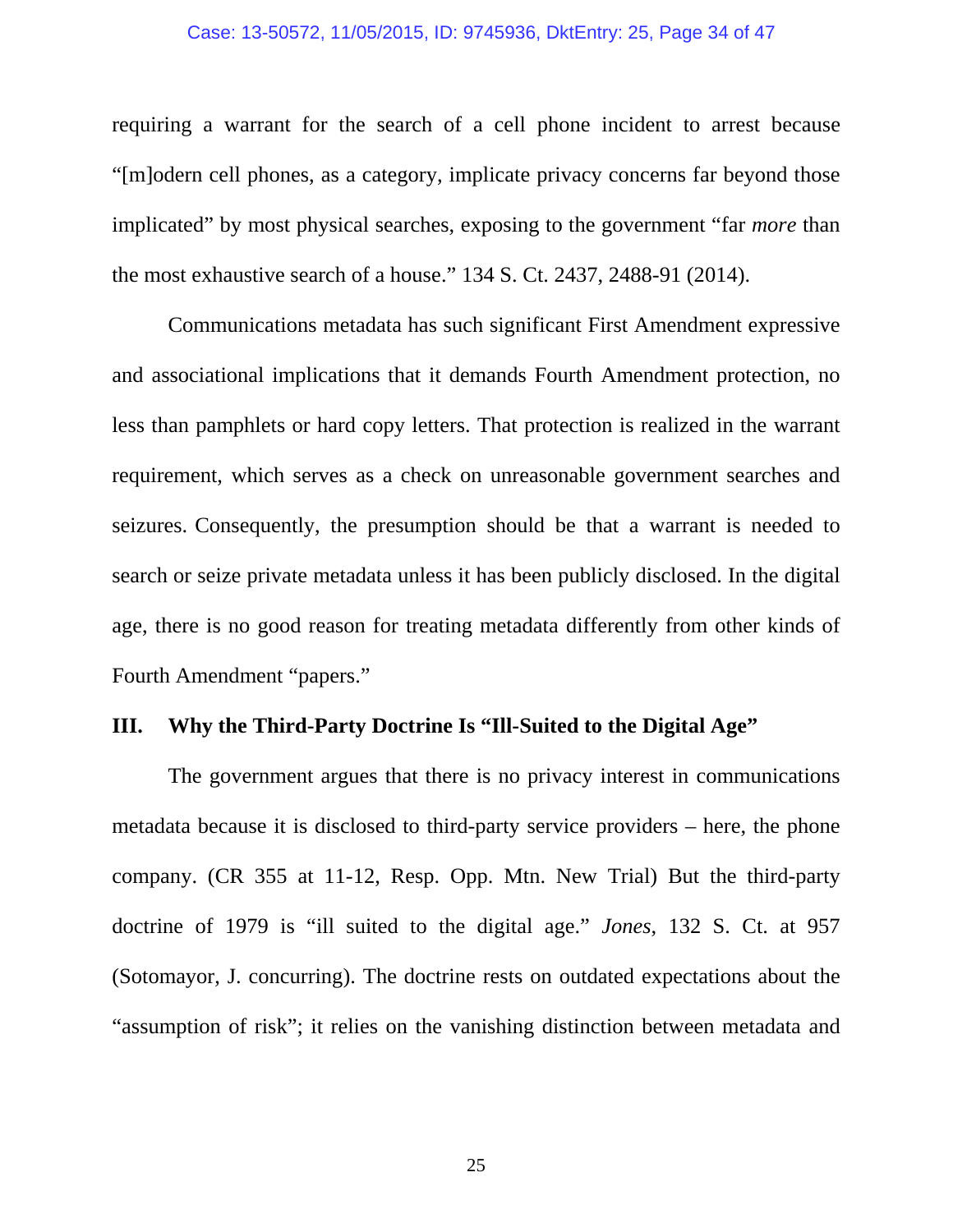content; and it fails to account for the reality of how people share information today.

## **A. The "Assumption of Risk" Equation Has Changed**

The third-party doctrine rests on the rationale that people "assume the risk" their data will be divulged to police if it is "voluntarily conveyed" through a thirdparty service provider. *Smith*, 442 U.S. at 745. This presumption, however, rests on an untenable concept of "voluntariness." In the digital age, there is no practical alternative to third-party providers, no option to truly mask metadata. Closing the telephone booth door to exclude the "uninvited ear," *Katz*, 389 U.S. at 352, is a meaningless exercise if the metadata is open to the uninvited eye.

Unlike in 1979, we all leave a digital trail of past and present political associations, personal sympathies, and private affairs in the form of metadata held by third-party service providers. *See* Felten Decl. at 11-12 ("[I]t is practically impossible for individuals to avoid leaving a metadata trail when engaging in realtime communications, such as telephone calls or Internet voice chats."). Exposing this information to third parties is an unavoidable feature of modern life, not a reasoned decision to subject it to police scrutiny. Of course, even at the time of *Smith*, it was impossible to avoid conveying some information to the phone company. 442 U.S. at 742. But comparing phone records in 1979 to communications metadata in 2015 is like "saying a ride on horseback is materially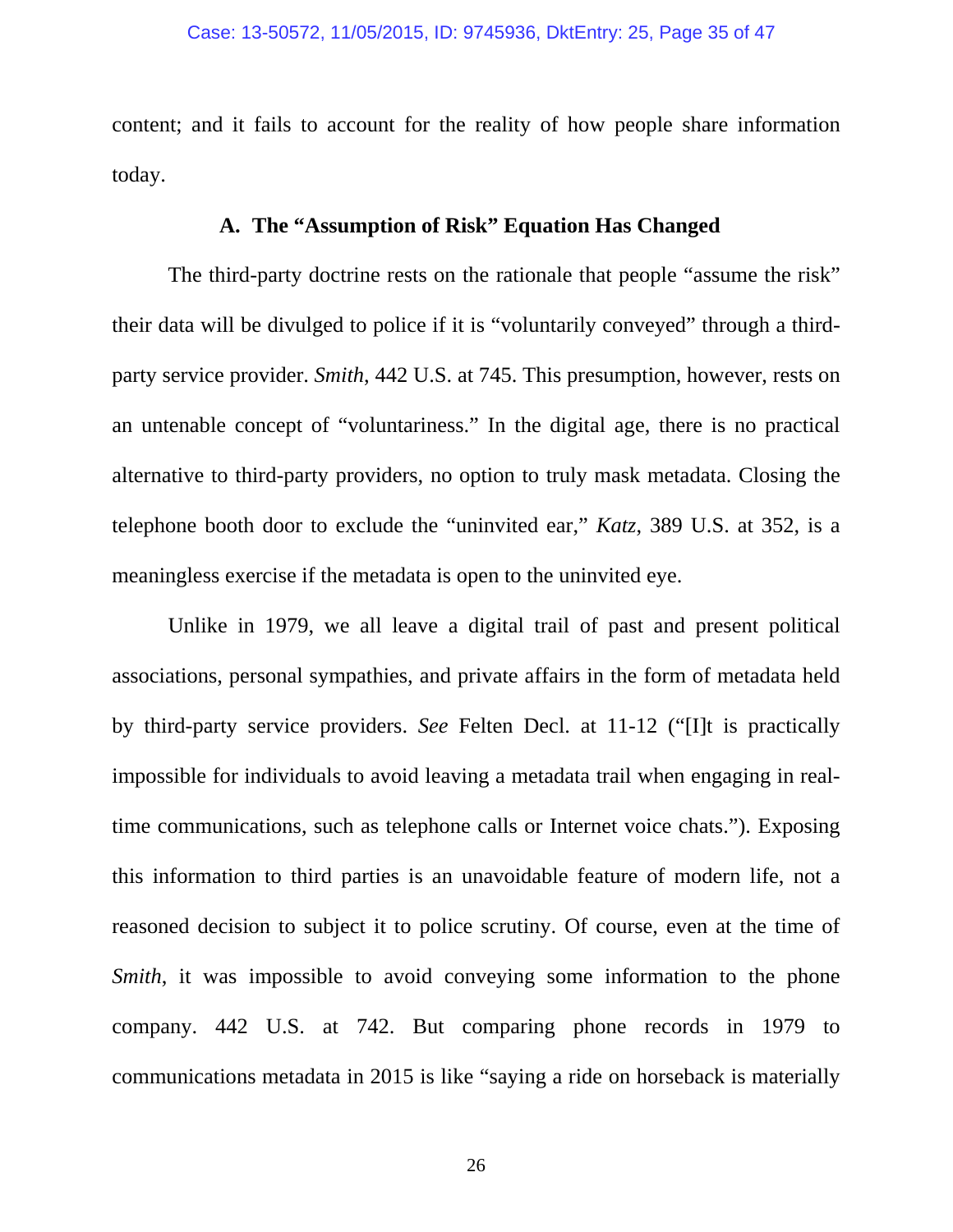indistinguishable from a flight to the moon." *See Riley*, 134 S. Ct. at 2484; *see also United States v. Cotterman*, 709 F.3d 952, 965 (9th Cir. 2013) (distinguishing the search of a laptop from the search of hand luggage) ("The point is technology matters.").

Metadata today is so persistent, so prevalent, and so pervasive – and the technology available to derive meaning from that metadata so advanced – that the only way to avoid authoring a digital autobiography in the form of third-party records is to stop communicating electronically. But in 2015, it is unreasonable to require Americans to stop communicating by phone or online if they desire privacy. Indeed, as the Supreme Court has repeatedly recognized, the privacy of such communications is essential to the exercise of First Amendment freedoms. *See City of Ontario v. Quon*, 560 U.S. 746, 760 (2010) ("Cell phone and text message communications are so pervasive that some persons may consider them to be essential means or necessary instruments for self-expression, even selfidentification."); *Riley*, 134 S. Ct. at 2484 ("[M]odern cell phones ... are now such a pervasive and insistent part of daily life that the proverbial visitor from Mars might conclude they were an important feature of human anatomy"); *see also United States v. Cooper*, No. 13-cr-00693-SI-1, 2015 WL 881578, at \*8 (N.D. Cal. Mar. 2, 2015) (unpublished) (cell phones are "ubiquitous, and for many, an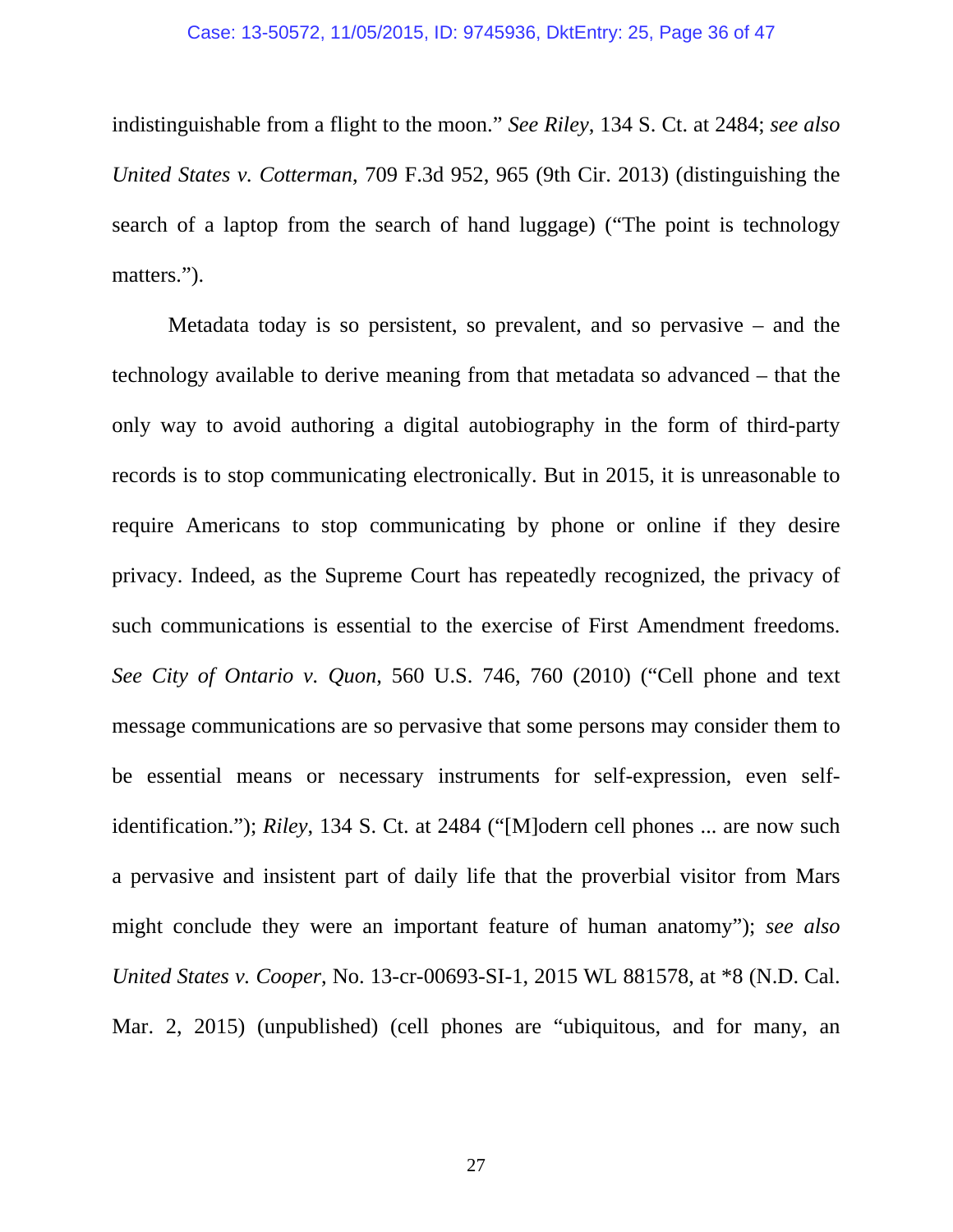#### Case: 13-50572, 11/05/2015, ID: 9745936, DktEntry: 25, Page 37 of 47

indispensible [sic] gizmo to navigate the social, economic, cultural, and professional realms of modern society.").

The sheer volume and inescapability of these third-party records, combined with the development of sophisticated software to analyze them, changes the "assumption of risk" equation in a fundamental way. Not only is the creation of third-party records unavoidable, but it is also simple to infer otherwise private expressive and associational activities from them. In 1979, such First Amendment information would have been practically obscured from phone operators, but in 2015, it is trivial to uncover patterns using a computer program. *See* Felten Decl. at 7-11. Regardless of whether phone users in 1979 voluntarily "assumed the risk" of disclosing the numbers they dialed to the police, it is not reasonable to conclude that individuals today voluntarily "assume the risk" of disclosing their religion, political affiliation, or sexual preferences to the government by communicating digitally. There is no alternative in a free and open society.

#### **B. The Distinction Between Content and Metadata Is Not Sound**

Courts do not apply the third-party doctrine to communications content, *Katz*, 389 U.S. at 352, even though content, like metadata, is transmitted and stored by third parties. This disparate treatment owes to the illusion of a firm distinction between content and metadata that has proven increasingly unsustainable. The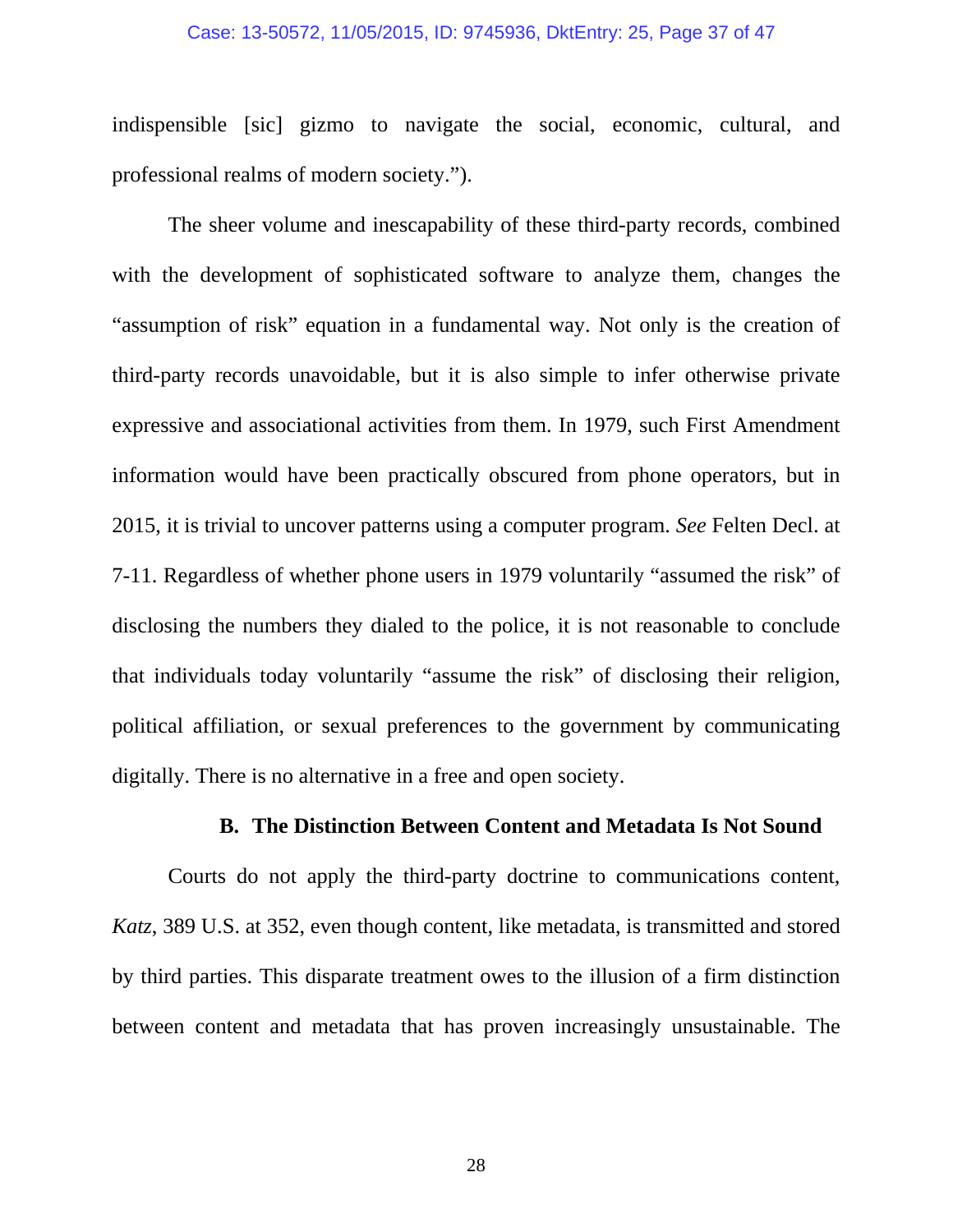#### Case: 13-50572, 11/05/2015, ID: 9745936, DktEntry: 25, Page 38 of 47

government seeks to draw a bright line, but the reality today is far more murky and malleable.

The technological boundary between "metadata" and "content" is a matter of computer rules that can change without notice at any time. *See* Steven M. Bellovin, *Submission to the Privacy and Civil Liberties Oversight Board: Technical Issues Raised by the § 215 and § 702 Surveillance Programs* 5 (2013).<sup>28</sup> "Metadata" is simply the information about a communication that the communications facilitator records, sometimes by necessity but increasingly by choice. For example, Internet service providers do not need to know what a person is doing online in order to connect one computer to another. But they now routinely monitor and filter certain "ports" associated with specific kinds of activity (e-mail, web browsing, etc.) to control spam, prevent hacking, and enforce their terms of service. *Id.* at 6. This would be equivalent to the phone company keeping tabs on the office extensions people dial or the menu options they select after connecting to a main number, information that would require a warrant for law enforcement access. *See In re U.S. for Orders (1) Authorizing Use of Pen Registers and Trap and Trace Devices*, 515 F. Supp. 2d 325, 336 (E.D.N.Y. 2007) (finding a reasonable expectation of privacy in "post-cut-through dialed digits").

<sup>&</sup>lt;sup>28</sup> *Available at* https://www.cs.columbia.edu/~smb/papers/PCLOB-statement.pdf.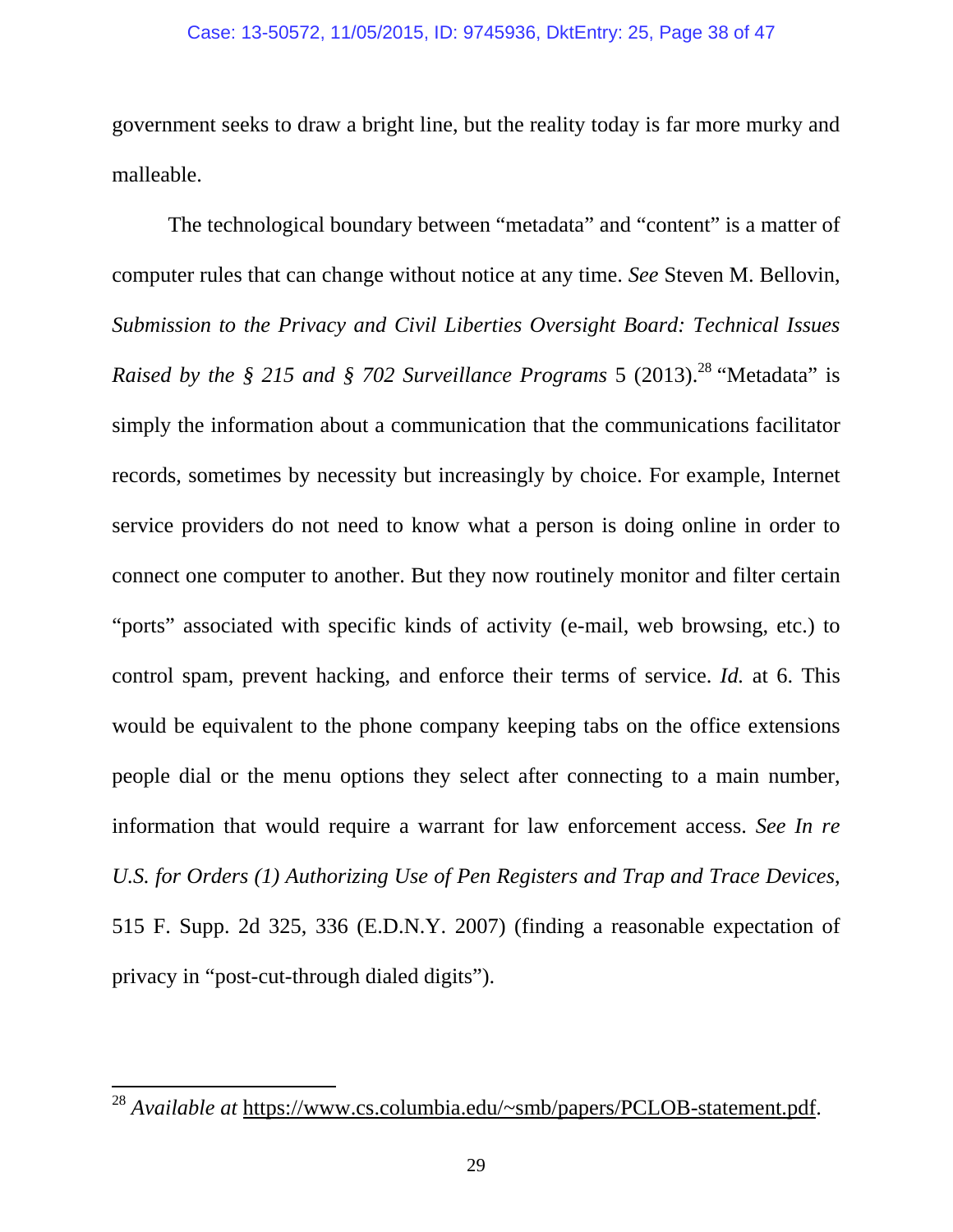Some of the information collected encompasses what any reasonable observer would consider to be (or, at least, to reflect) content. A URL can be likened to delivery instructions for Internet service providers, specifying the website requested and the data to be transmitted. But as discussed in Part II, a single URL also points to specific text, pictures, or videos, the content of which is easily ascertained. Every Google search, for example, generates a unique URL containing the terms of the search itself (e.g., www.google.com/ search?q=rethinking+privacy…). *See* Price, 8 J. Nat'l Security L. & Pol'y, at \*44; *In re Application of U.S. for an Order Authorizing Use of a Pen Register & Trap On (xxx) Internet Serv. Account/User Name, (xxxxxxxx@xxx.com)*, 396 F. Supp. 2d 45, 49 (D. Mass. 2005). As a result, there may be no meaningful distinction between content and metadata, as this Court has repeatedly recognized. *See In re Zynga Privacy Litigation*, 750 F.3d 1098, 1108-09 (9th Cir. 2014) ("Under some circumstances, a user's request to a search engine for specific information could constitute a communication such that divulging a URL containing that search term to a third party could amount to disclosure of the contents of a communication."); *United States v. Forrester*, 512 F.3d 500, 510 n.6 (9th Cir. 2007) ("Surveillance techniques that enable the government to determine ... the [URL] of the pages visited might be more constitutionally problematic. A URL ... identifies the particular document within a website that a person views and thus reveals much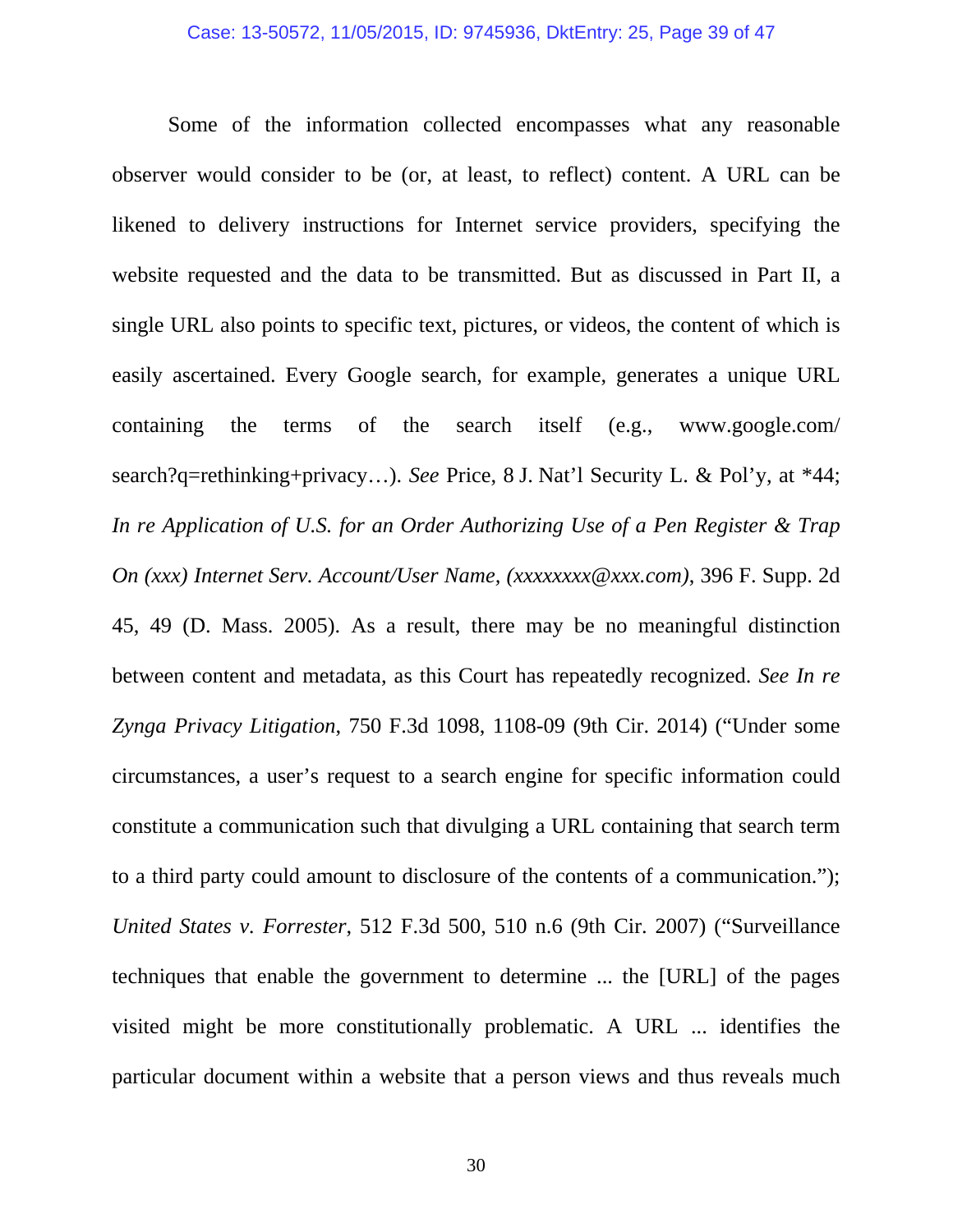#### Case: 13-50572, 11/05/2015, ID: 9745936, DktEntry: 25, Page 40 of 47

more information about the person's Internet activity."); *see also* U.S. Dep't of Justice, U.S. Attorney's Manual, Title 9-7.500 (requiring U.S. Attorneys to consult with an expert before obtaining URL information).

Even the NSA had great difficulty separating metadata from content, leading to serious compliance problems with its bulk collection of Internet metadata under the PR/TT program. *See* [Redacted], No. PR/TT [Redacted], slip op. at 21 (FISA Ct. n.d.) ("'[v]irtually every PR/TT record' generated by this program included some data that had not been authorized for collection").<sup>29</sup> Indeed, the Foreign Intelligence Surveillance Court was not persuaded that metadata and content are mutually exclusive categories of information, identifying forms of information that defy such simple categorization, such as a URL. *Id.* at 31-32. The court observed, "In the context of person-to-computer communications like the interactions between a user and web-mail service provider, ... determining what constitutes contents can become 'hazy.'" *Id.* at 35 (citing 2 LaFave, *et al.* Criminal Procedure § 4.6(b) at 476 ("[W]hen a person sends a message to a machine, the meaning of 'contents' is unclear."). Whatever analytic value the distinction between content and metadata once held, it has quickly lost its force for Fourth Amendment purposes.

<sup>29</sup> *Available at*

http://www.dni.gov/files/documents/1118/CLEANEDPRTT%202.pdf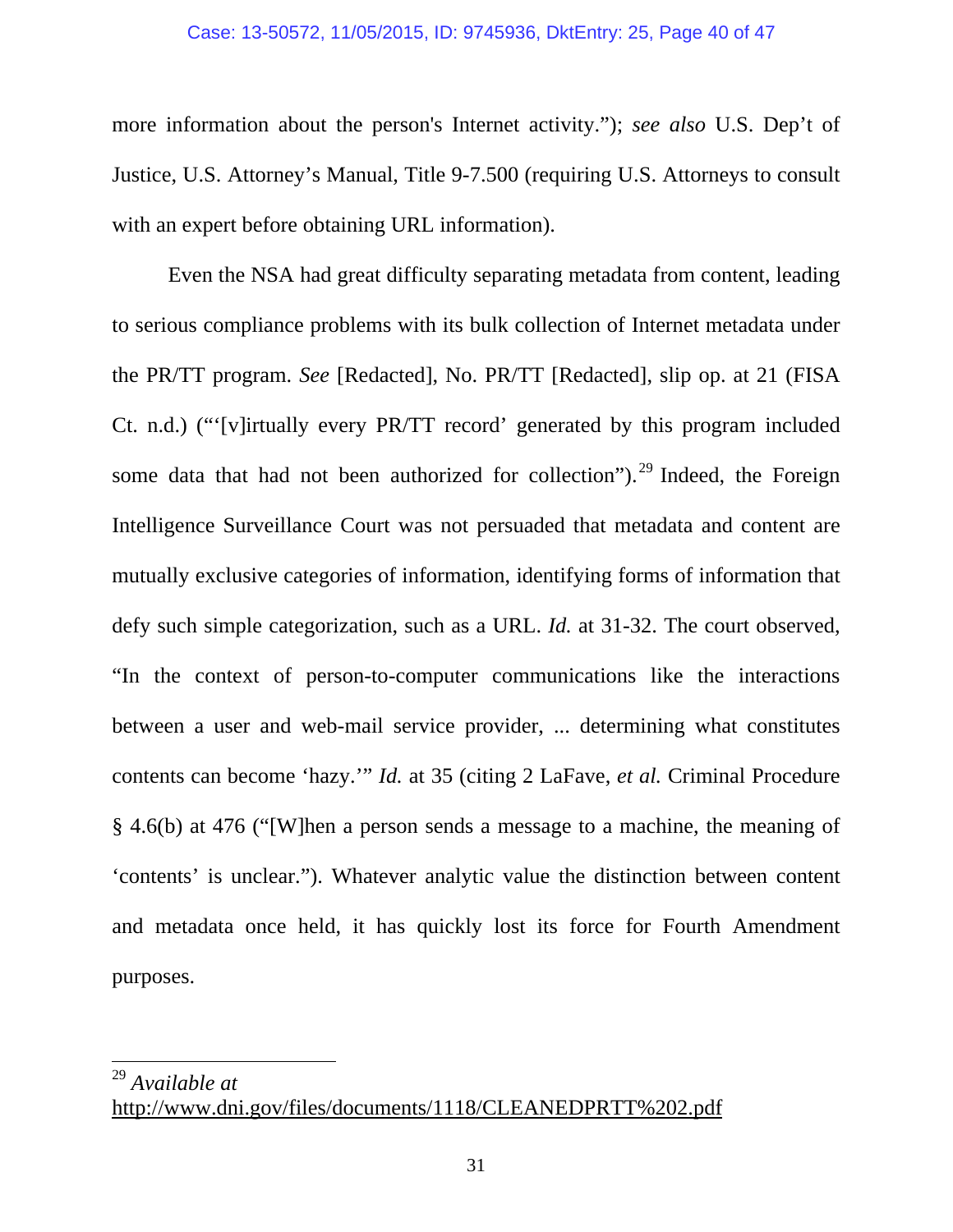## **C. The Third-Party Doctrine Is Incompatible with Modern Communications**

The third-party doctrine is an exceedingly blunt instrument. It divides the world in half: data is either completely secret or it is not private. But in practice, the privacy of communications metadata is not an all-or-nothing endeavor. Some metadata may be intended for public consumption, as when adding geolocation information to a Tweet. *See* Twitter, *FAQs About Adding Location to Your Tweets*, https://support.twitter.com/articles/78525 (last visited Oct. 30, 2015). On the other hand, metadata may be intended for a limited audience, or for no one at all – the reason e-mail has a "bcc" option. Advocacy organizations, including *Amici*, e-mail their supporters en masse, but they also take care to avoid disclosing their distribution list, even to intended recipients. Political candidates send mass e-mails to organize and solicit votes, but they do not (usually) indicate who else received a copy. Individually, there are countless personal reasons for wanting to "bcc" someone or omit location information. The point is that people may choose to keep certain data private even as they make other data public, a reality that the thirdparty doctrine is not equipped to handle.

The third-party doctrine disregards privacy decisions by treating metadata as if it were public information. In the digital age, however, decisions about how widely to share this data are immensely important. The terrain of sharing that exists between the extremes of secret and public is "the stuff of friendship and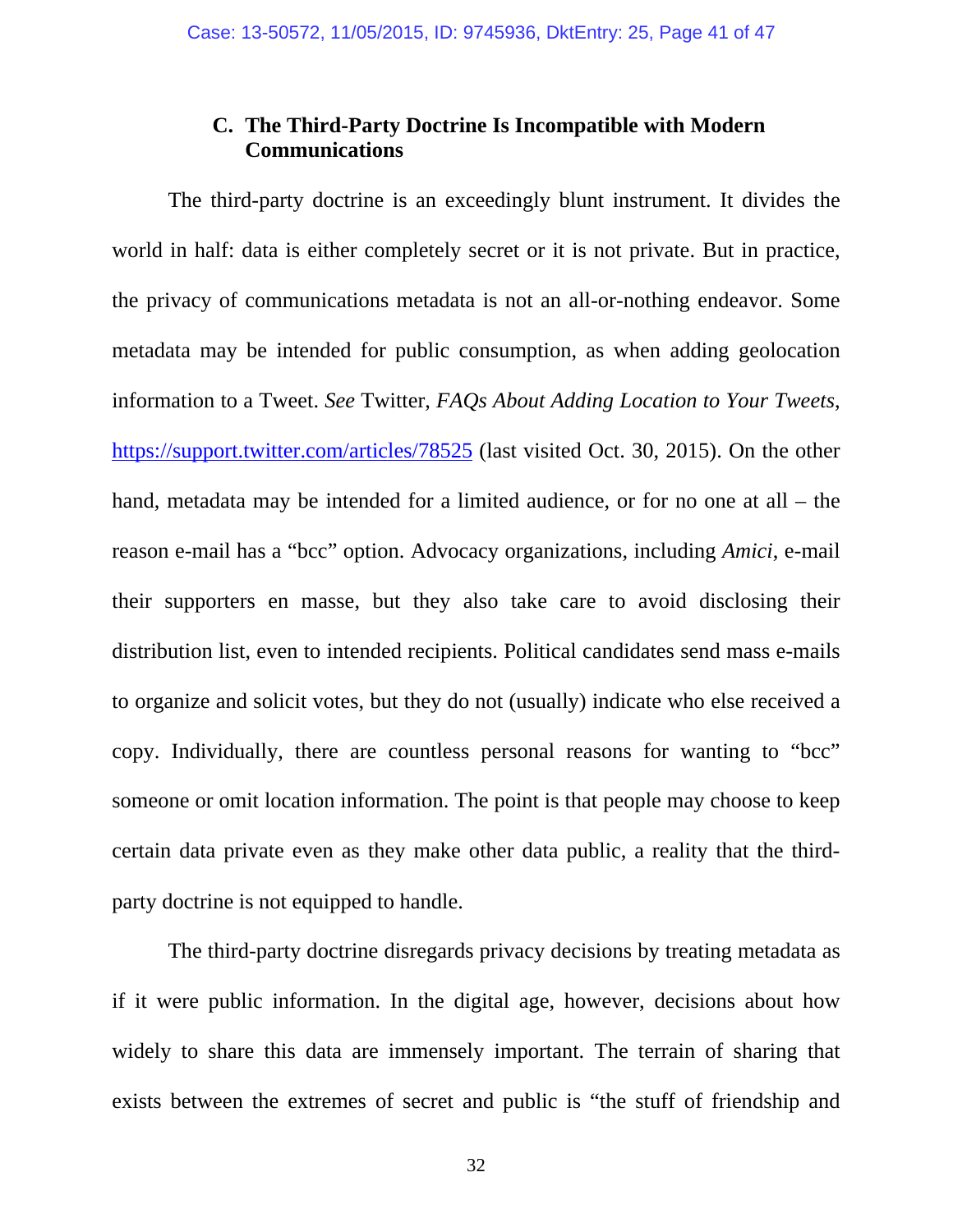#### Case: 13-50572, 11/05/2015, ID: 9745936, DktEntry: 25, Page 42 of 47

familial bonds, of business and professional relationships, and of political and religious associations." Price, 8 J. Nat'l Security L. & Pol'y at \*34. The ability to control access to this information is essential to a free and democratic society. *See NAACP v. Alabama* ex rel*. Patterson*, 357 U.S. 449, 462 (1958) ("Inviolability of privacy in group association may in many circumstances be indispensible to preservation of freedom of association, particularly where a group espouses dissident beliefs."); *see also Brown v. Socialist Workers '74 Campaign Comm*., 459 U.S. 87, 91–93 (1982); *Shelton v. Tucker*, 364 U.S. 479, 488 (1960); *Bates v. Little Rock*, 361 U.S. 516, 523–24 (1960).

In this light, several courts have rejected the third-party doctrine in the context of cell-phone location metadata. *See, e.g., United States v. Graham*, 796 F.3d 332, 360 (4th Cir. 2015), *rehearing en banc granted*, \_\_\_Fed. Appx.\_\_\_, 2015 WL 6531272 (4th Cir. 2015); *In re Application for Tel. Info. Needed for a Criminal Investigation*, \_\_\_F. Supp. 3d\_\_\_, 2015 WL 4594558, at \*23 (N.D. Cal. Jul. 29, 2015); *Cooper*, 2015 WL 881578, \*8; *In re U.S. for an Order Authorizing the Release of Historical Cell-Site Info.*, 809 F. Supp. 2d 113, 127 (E.D.N.Y. 2011) ("The fiction that the vast majority of the American population consents to warrantless government access to the records of a significant share of their movements by 'choosing' to carry a cell phone must be rejected."); *see also Commonwealth v. Augustine*, 4 N.E.3d 846, 866 (Mass. 2014), 4 N.E.3d at 866;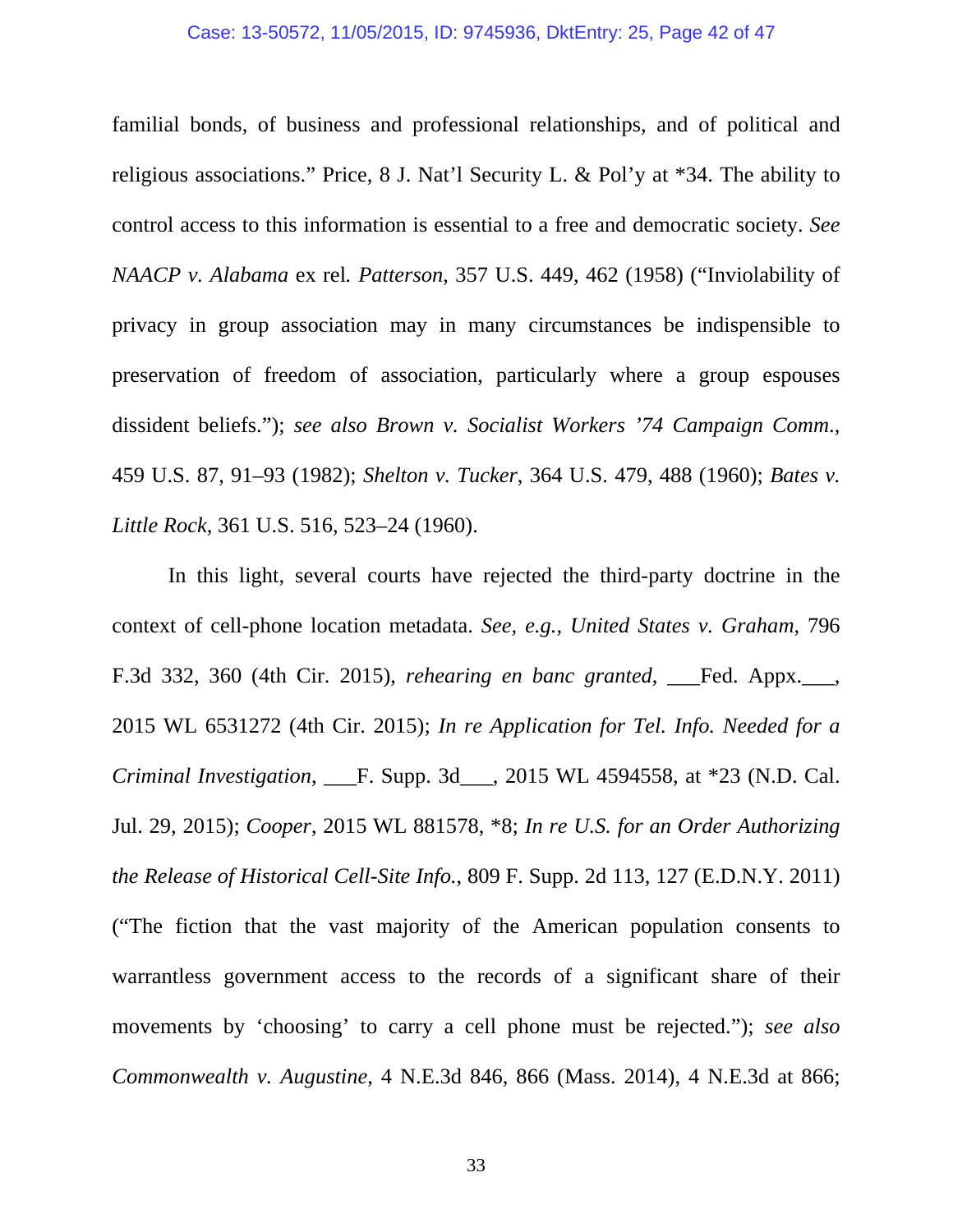*State v. Earls*, 70 A.3d 630, 644 (N.J. 2013). As the Fourth Circuit recently explained:

> *Smith* and *Miller* do not endorse blind application of the doctrine in cases where information in which there are clearly reasonable privacy expectations is generated and recorded by a third party through an accident of technology. The third-party doctrine is intended to delimit Fourth Amendment protections where privacy claims are not reasonable—not to diminish Fourth Amendment protections where new technology provides new means for acquiring private information.

*Graham*, 796 F.3d at 360. Indeed, these courts now find strong support for their position in the Supreme Court's emerging approach to privacy in the digital age, as exemplified by the recent decisions in *Jones* and *Riley*.

In *Jones*, the Court held that a Fourth Amendment search occurred when the police attached a GPS tracker to a suspect's car and monitored it for 28 days. 132 S. Ct. at 949. The opinion of the court centered on the physical trespass involved in affixing the GPS device, but five Justices also concluded that the monitoring itself violated the Fourth Amendment. *Id.* at 958, 964 (Alito, J., joined by Ginsburg, Breyer, and Kagan, JJ., concurring); *id.* at 955 (Sotomayor, J. concurring). Justice Sotomayor pointed to the "wealth of detail" about "familial, political, professional, religious, and sexual associations" capable of being revealed by the location information. *Id*. Moreover, she recognized that this concern is not confined to GPS tracking, but applies to third-party records too, noting that "[p]eople disclose the phone numbers that they dial or text to their cellular providers; the URLs that they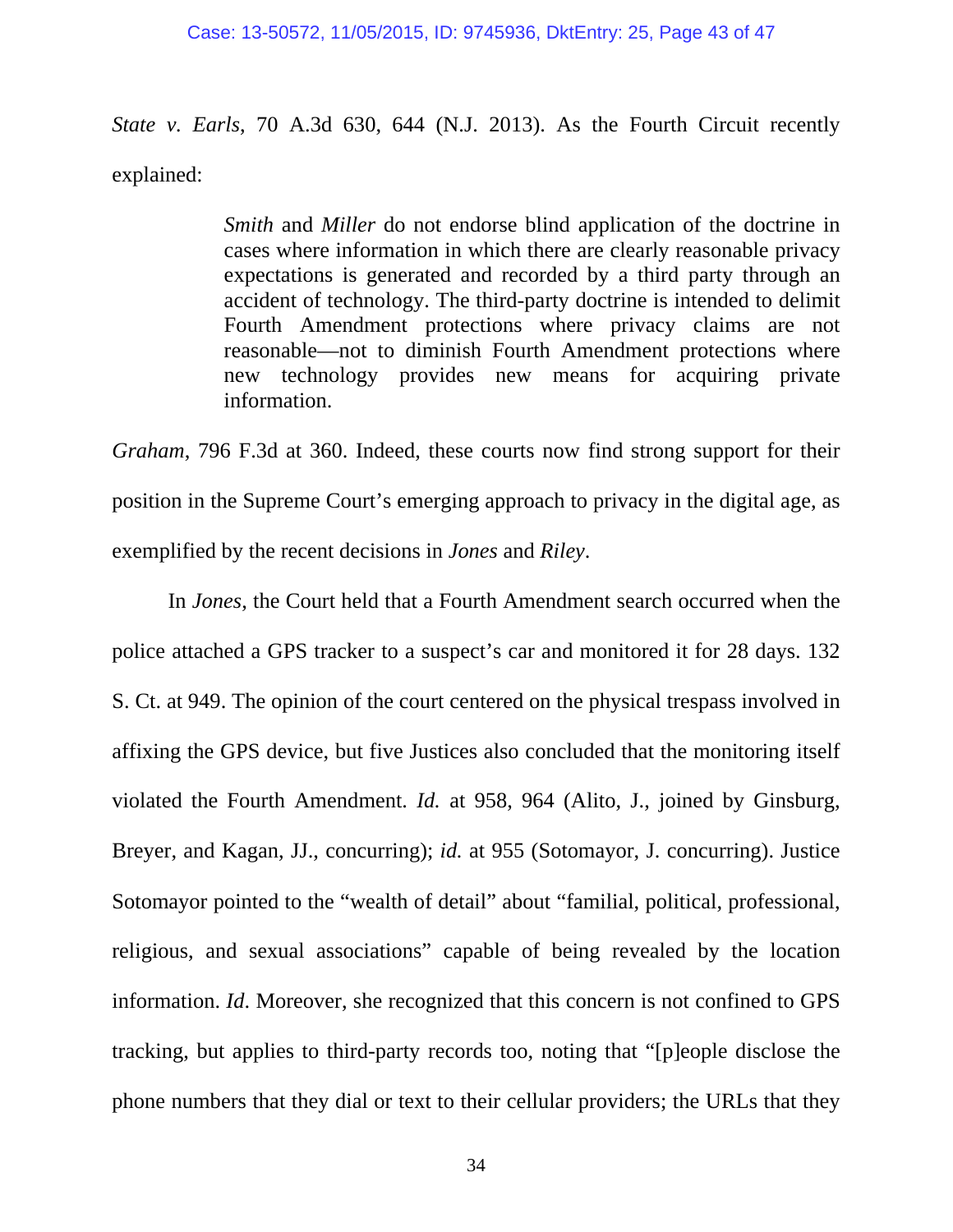#### Case: 13-50572, 11/05/2015, ID: 9745936, DktEntry: 25, Page 44 of 47

visit and the e-mail addresses with which they correspond to their Internet service providers; and the books, groceries, and medications they purchase to online retailers." *Id.* at 957.

In *Riley*, the Court held that a warrant is required to search a cell phone incident to arrest, citing the volume and sensitivity of the data it contains. 134 S. Ct. at 2489-90, 2493. The justices were alarmed that a warrantless search would yield not only text messages and emails, but also "[h]istoric location information" – a form of metadata – which "can reconstruct someone's movements down to the minute, not only around town by also within a particular building." *Id.* at 2490. The opinion also focused on the revealing nature of information that individuals enter into their "apps" – information that, by definition, is shared with a third party (*i.e.*, the app provider). *Id.* Citing Justice Sotomayor in *Jones*, the Court determined that such information is qualitatively different from a search of physical records alone, capable of revealing "an individual's private interests or concerns" and detailed information about protected First Amendment activities. *Id.*

The common denominator in these decisions is that the data reveals the kind of protected expressive and associational information the Framers sought to shield from warrantless government interference. The *Riley* Court was not just concerned with the "content" we store and access on our phones, but also the metadata we generate as a result of our daily activities and share with third parties. It was for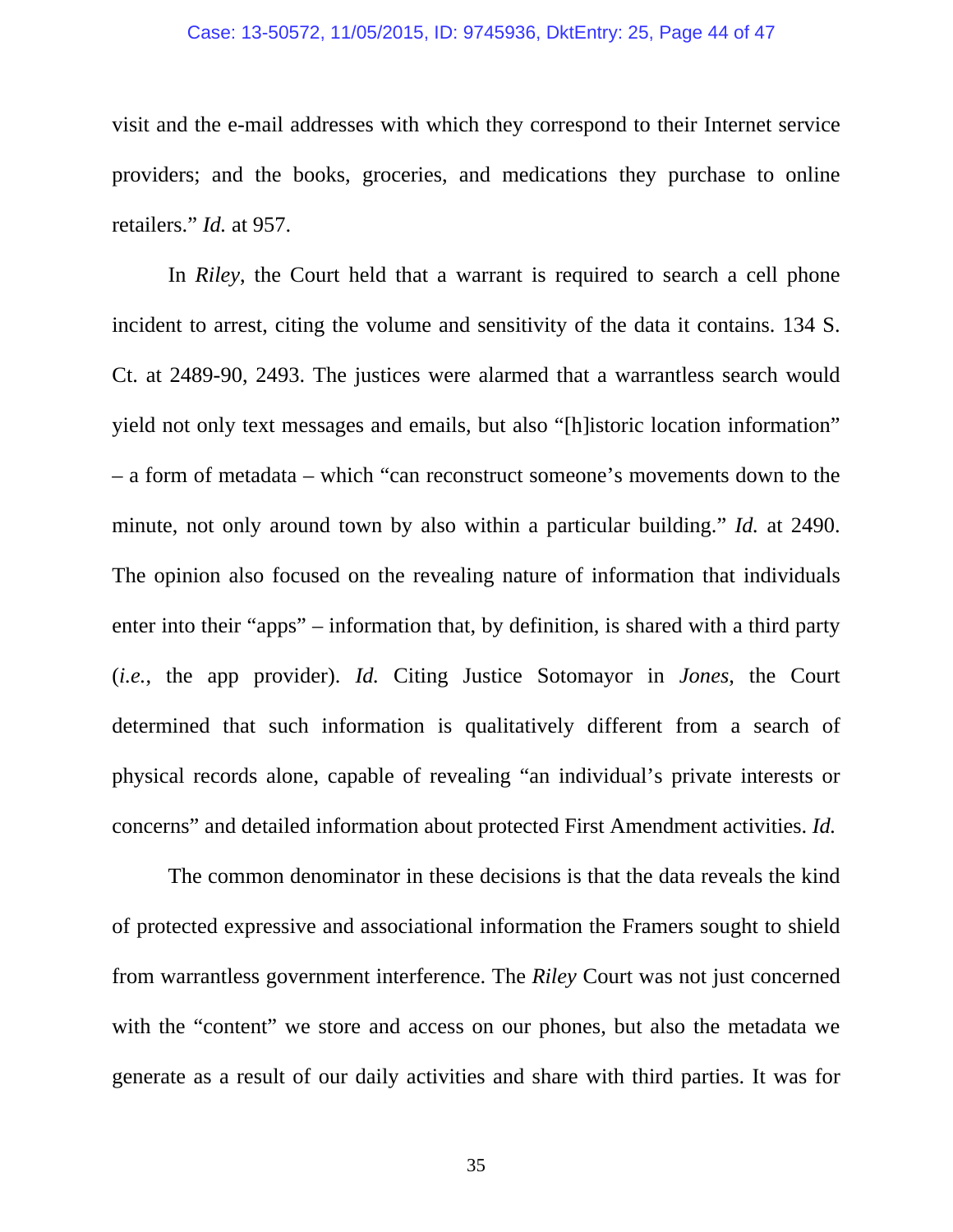this reason that Justice Sotomayor suggested in *Jones* that "it may be necessary to reconsider" the third-party doctrine altogether as a rule "ill suited to the digital age." *Jones*, 132 S. Ct. at 957.

## **CONCLUSION**

Systematic surveillance that subverts First Amendment values is exactly what the Framers abhorred. The third-party doctrine advanced in *Smith* may have been appropriate for phone calls in 1979, but it is a poor match for the digital age and the sweeping surveillance programs operated by the NSA. This Court should decline to extend it here.

Dated: November 5, 2015 Respectfully submitted,

*/s/ Michael Price \_\_\_\_\_\_\_\_\_\_\_\_\_\_\_\_\_\_\_\_\_\_\_* 

 Michael Price BRENNAN CENTER FOR JUSTICE AT NEW YORK UNIVERSITY SCHOOL OF LAW 161 Avenue of the Americas New York, New York 10013 (646) 292-8335

*Counsel for Amici Curiae*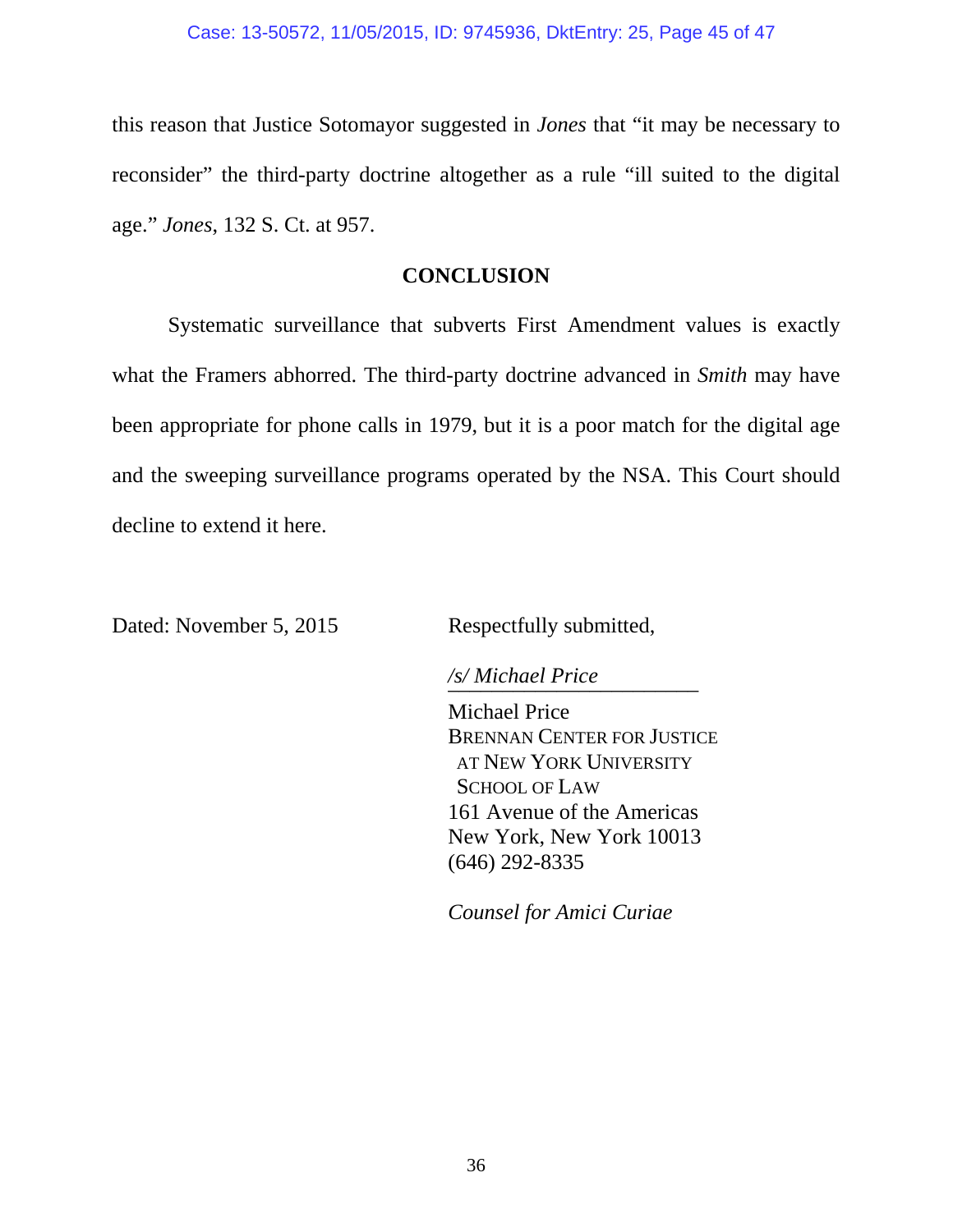## **CERTIFICATE OF COMPLIANCE WITH TYPE-VOLUME LIMITATION, TYPEFACE REQUIREMENTS AND TYPE STYLE REQUIREMENTS PURSUANT TO FED. R. APP. P. 32(a)(7)(C)**

Pursuant to Fed. R. App. P.  $32(a)(7)(C)$ , I certify as follows:

- 1. This brief complies with the type-volume limitation of Fed. R. App. P.  $32(a)(7)(B)$  because this brief contains 6,994 words, excluding the parts of the brief exempted by Fed. R. App. P.  $32(a)(7)(B)(iii)$ ; and
- 2. This brief complies with the typeface requirements of Fed. R. App. P.  $32(a)(5)$  and the type style requirements of Fed. R. App. P.  $32(a)(6)$ because this brief has been prepared in a proportionally spaced typeface using Microsoft Word 2011, the word processing system used to prepare the brief, in 14 point font in Times New Roman font.

Dated: November 5, 2015

 */s/ Michael Price \_\_\_\_\_\_\_\_\_\_\_\_\_\_\_\_\_\_\_\_\_\_\_*  Michael Price

*Counsel for Amici Curiae*